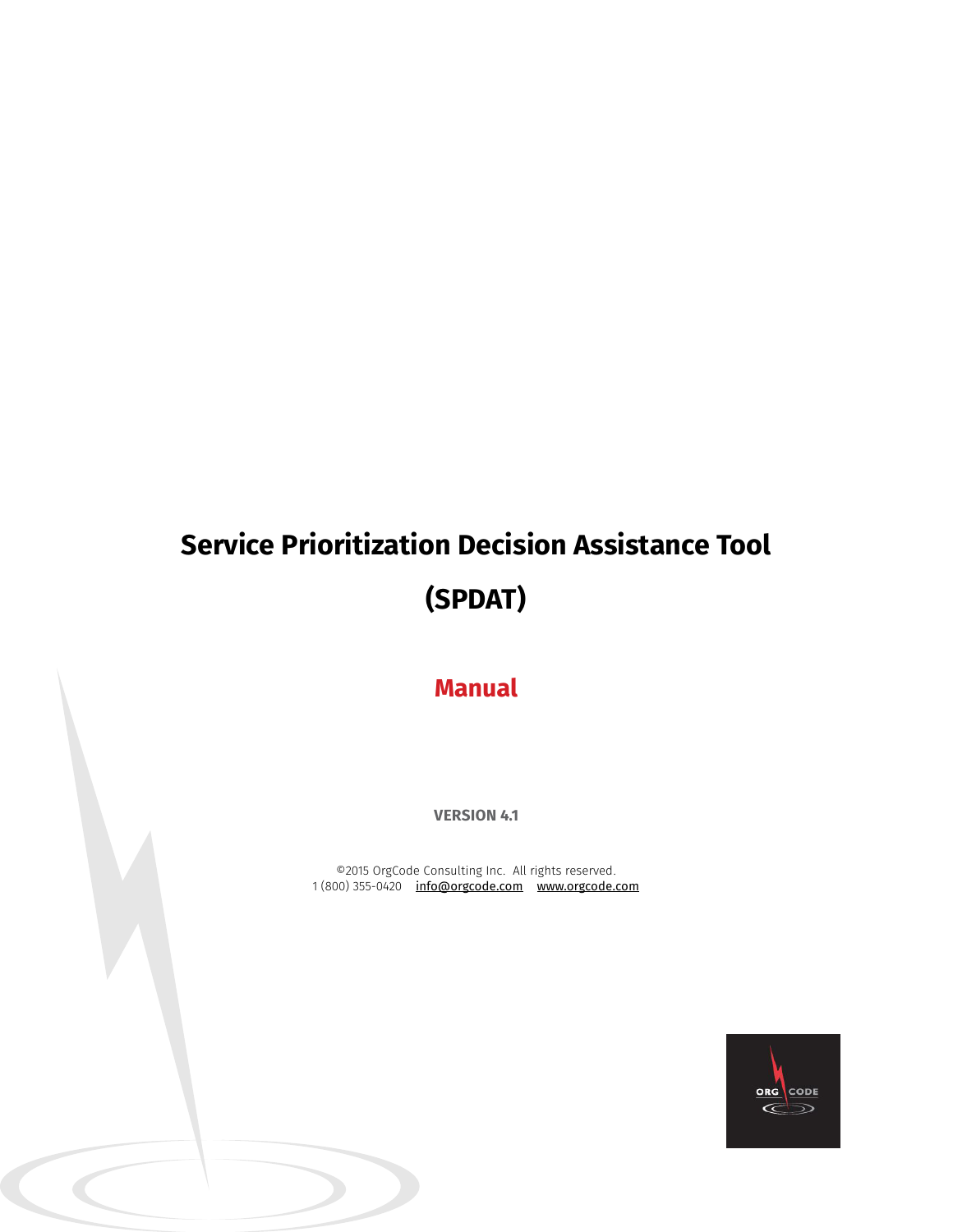# **Welcome to the SPDAT Line of Products**

The Service Prioritization Decision Assistance Tool (SPDAT) has been around in various incarnations for over a decade, before being released to the public in 2010. Since its initial release, the use of the SPDAT has been expanding exponentially and is now used in over one thousand communities across the United States, Canada, and Australia.

More communities using the tool means there is an unprecedented demand for versions of the SPDAT, customized for specific client groups or types of users. With the release of SPDAT V4, there have been more current versions of SPDAT products than ever before.

# **VI-SPDAT Series**

The Vulnerability Index – Service Prioritization Decision Assistance Tool (VI-SPDAT) was developed as a pre-screening tool for communities that are very busy and do not have the resources to conduct a full SPDAT assessment for every client. It was made in collaboration with Community Solutions, creators of the Vulnerability Index, as a brief survey that can be conducted to quickly determine whether a client has high, moderate, or low acuity. The use of this survey can help prioritize which clients should be given a full SPDAT assessment first. Because it is a self-reported survey, no special training is required to use the VI-SPDAT.

# *Current versions available:*

- VI-SPDAT V 2.0 for Individuals
- F-VI-SPDAT V 2.0 for Families
- TAY-VI-SPDAT V 1.0 for Youth

All versions are available online at

#### www.orgcode.com/products/vi-spdat/

# **SPDAT Series**

The Service Prioritization Decision Assistance Tool (SPDAT) was developed as an assessment tool for frontline workers at agencies that work with homeless clients to prioritize which of those clients should receive assistance first. The SPDAT tools are also designed to help guide case management and improve housing stability outcomes. They provide an in-depth assessment that relies on the assessor's ability to interpret responses and corroborate those with evidence. As a result, this tool may only be used by those who have received proper, up-to-date training provided by OrgCode Consulting, Inc. or an OrgCode certified trainer.

# *Current versions available:*

- SPDAT V 4.0 for Individuals
- F-SPDAT V 2.0 for Families
- Y-SPDAT V 1.0 for Youth

Information about all versions is available online at

#### www.orgcode.com/products/spdat/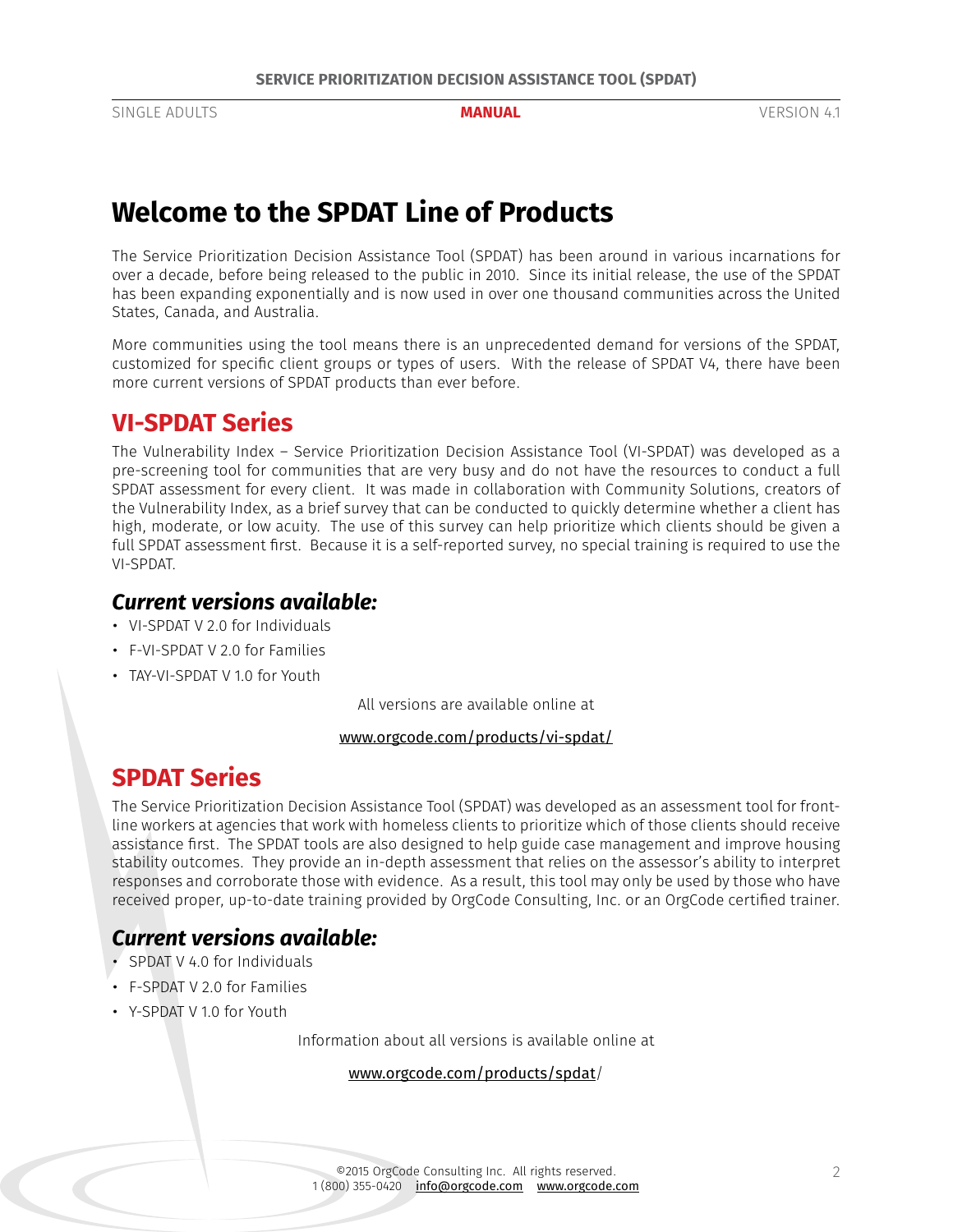# **SPDAT Training Series**

To use the SPDAT assessment product, training by OrgCode or an OrgCode certified trainer is required. We provide training on a wide variety of topics over a variety of mediums.

The full-day in-person SPDAT Level 1 training provides you the opportunity to bring together as many people as you want to be trained for one low fee. The webinar training allows for a maximum of 15 different computers to be logged into the training at one time. We also offer online courses for individuals that you can do at your own speed.

The training gives you the manual, case studies, application to current practice, a review of each component of the tool, conversation guidance with prospective clients – and more!

## *Current SPDAT training available:*

- Level 0 SPDAT Training: VI-SPDAT for Frontline Workers
- Level 1 SPDAT Training: SPDAT for Frontline Workers
- Level 2 SPDAT Training: SPDAT for Supervisors
- Level 3 SPDAT Training: SPDAT for Trainers

## *Other related training available:*

- Excellence in Housing-Based Case Management
- Coordinated Access & Common Assessment
- Motivational Interviewing
- Objective-Based Interactions

More information about SPDAT training, including pricing, is available online at

http://www.orgcode.com/product-category/training/spdat/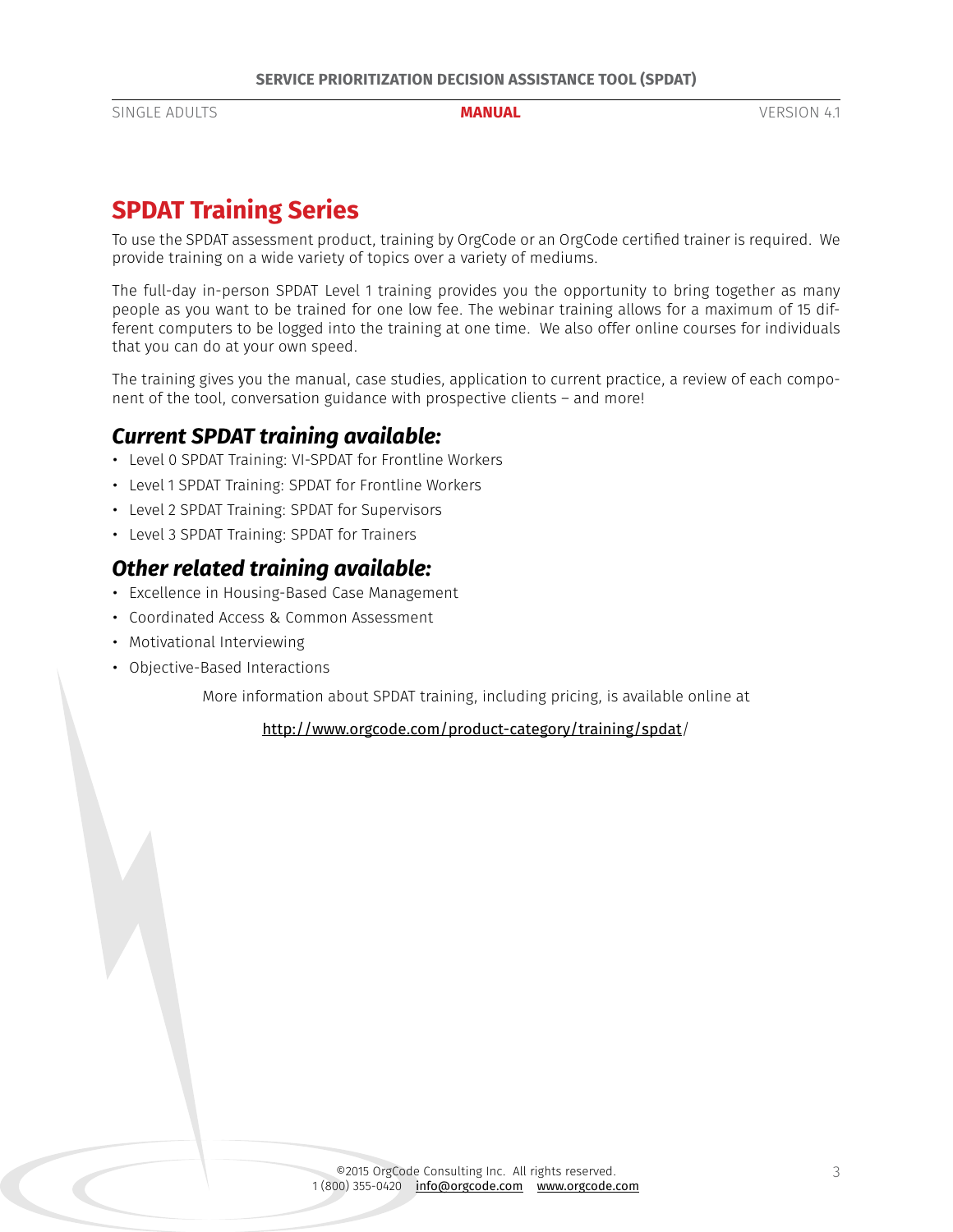# <span id="page-3-0"></span>**Letter from Iain De Jong, President & CEO of OrgCode Consulting, Inc.**

May 1, 2015

Welcome to the Next Version of SPDAT Products!

As the President & CEO of OrgCode Consulting, Inc. and the primary architect of the original SPDAT products, it gives me great pleasure to today announce the release of the Service Prioritization Decision Assistance Tool Version 4.0 and the client Service Prioritization Decision Assistance Tool Version 2.0. With our partner Community Solutions I am also pleased to release the Vulnerability Index-Service Prioritization Decision Assistance Tool 2.0 and the client Vulnerability Index-Service Prioritization Decision Assistance Tool 2.0.

For more than half a year we have been reviewing community feedback on the tools, refining questions, expanding our research, engaging with people experiencing homelessness, gathering input from case managers, and extensively and methodically testing what has become the next versions of the tools. We have worked with colleagues in various government departments and agencies to help ensure alignment with policy objectives. We have mined the data we have available, most extensively from our test site communities. We have every reason to believe that the next iterations of these tools represent improvements for clients experiencing homelessness, service providers, policy makers, funders, and the community at large.

# **SPDAT**

For the latest SPDAT offerings, including:

- SPDAT Version 4.0 for Singles
- SPDAT Version 2.0 for Clients
- A backgrounder on the changes between the versions

[Visit the SPDAT product page](http://www.orgcode.com/product/spdat/)

# **VI-SPDAT**

For the latest VI-SPDAT offerings, including:

- VI-SPDAT Version 2.0 for Singles
- VI-SPDAT Version 2.0 for Clients
- A backgrounder on the changes between the versions

#### [Visit the VI-SPDAT product page](http://www.orgcode.com/product/vi-spdat/)

For the first time ever, we are also releasing data from 12 test communities that have been with us since the inception of the SPDAT in 2009. This data will be released on the SPDAT product page the middle of next week. This data was randomly sampled from the communities by a third party. In the data you will see two major groups: those for whom the SPDAT was used and those for whom the SPDAT was not used (the best guest of the service provider was used to match to a housing intervention). For the second group there is also a subset of people where a "Blind SPDAT" was completed. This means the person was selected for a housing intervention and then a SPDAT was done to compare how close the service provider's assumption was to the actual level of acuity. The results of the Blind SPDAT did not change the housing intervention provided. In examining the results you will see rates of rehousing, as well as the type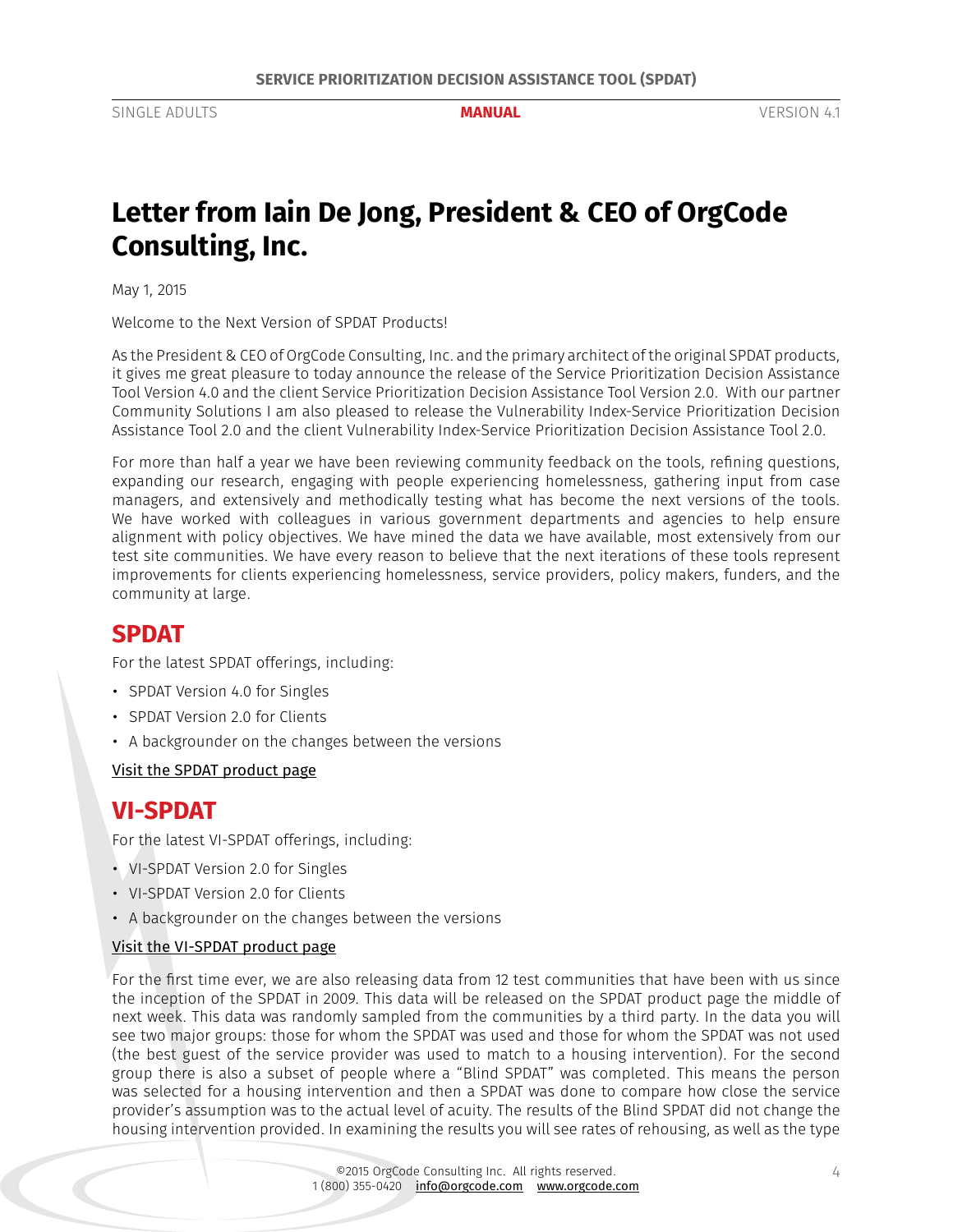#### **SERVICE PRIORITIZATION DECISION ASSISTANCE TOOL (SPDAT)**

SINGLE ADULTS **MANUAL** VERSION 4.1

of housing intervention provided. Altogether, the data set includes more than 3,200 people where the SPDAT has been used and 1,800 people where the SPDAT was not used (or was used as a Blind SPDAT). See for yourself in the middle of next week the overwhelming proof that the SPDAT works: people stay housed at a much higher rate, they are rehoused less frequently, and overall, their acuity goes down.

Over the next few months we look forward to introducing you to even more SPDAT products. First up will be the Transition Aged Youth (TAY) VI-SPDAT and Youth SPDAT. Following that it is our intention to release the Justice Discharge (JD) VI-SPDAT and the Hospital Discharge (HD) VI-SPDAT. We are optimistic that these specialized products for subpopulations will make the work in your community to prioritize and serve even easier. Each of these products is completely comparable to the other SPDAT products.

I want to personally express my gratitude to all of the communities that have helped us get to a place where we have improved versions of the tools. I will forever be grateful to men, women, youth and clients that are experiencing homelessness or recently experienced homelessness, for helping refine language and craft questions, as well as providing honest feedback. To the frontline staff that took time to assist us, I am also very thankful. To our partners at Community Solutions, a huge high five for your leadership in the sector and for helping make the next versions of the VI-SPDATs a reality.

It is also critically important to me to take a moment and thank the OrgCode team for all of their hard work in making it possible for us to upgrade, test, format, and release these products. To Jeff, Tracy and Ali, I salute you. This started as my idea and hard work a handful of years ago, but only gets better and evolves because of your ideas and hard work, and passionate dedication to ending homelessness.

Regards,

**Iain De Jong** *President & CEO OrgCode Consulting, Inc.*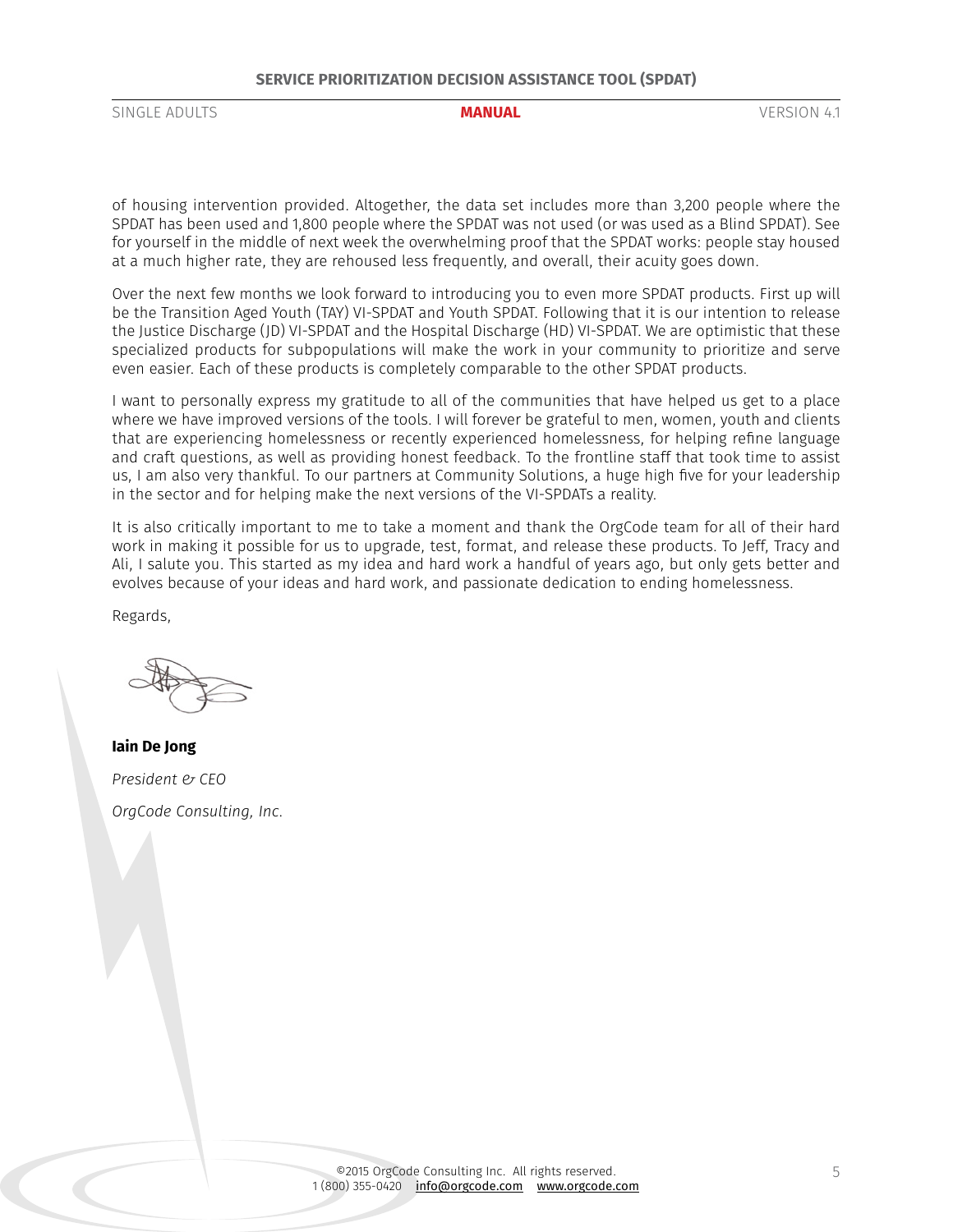SINGLE ADULTS

#### **MANUAL**

# **Contents**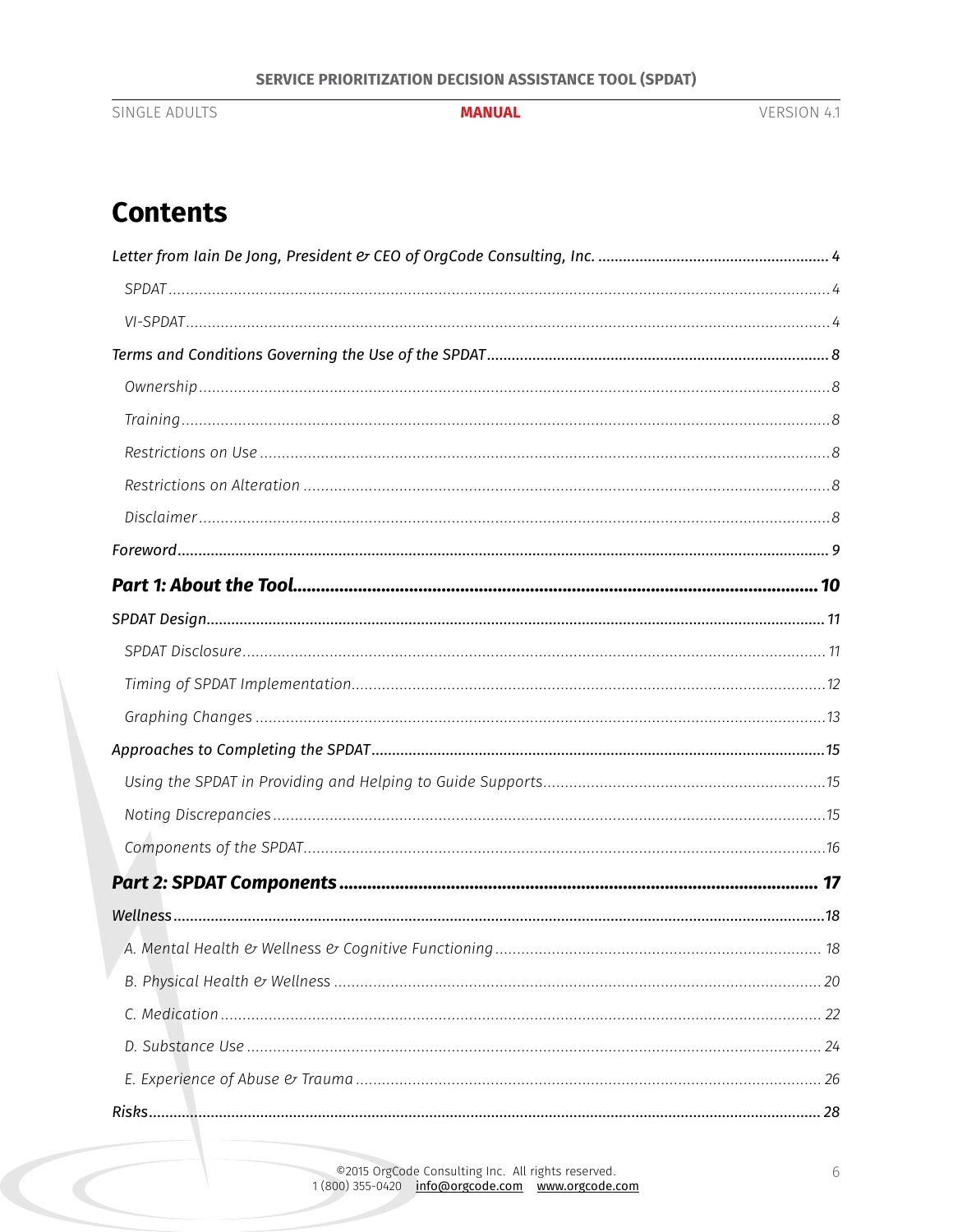### SERVICE PRIORITIZATION DECISION ASSISTANCE TOOL (SPDAT)

#### **MANUAL**

SINGLE ADULTS

| System Navigation and Support for Clients Can Be Informed Using SPDAT Results50 |
|---------------------------------------------------------------------------------|
|                                                                                 |
|                                                                                 |
|                                                                                 |
|                                                                                 |
|                                                                                 |
|                                                                                 |
|                                                                                 |
| HMIS NARROW 153                                                                 |
|                                                                                 |
|                                                                                 |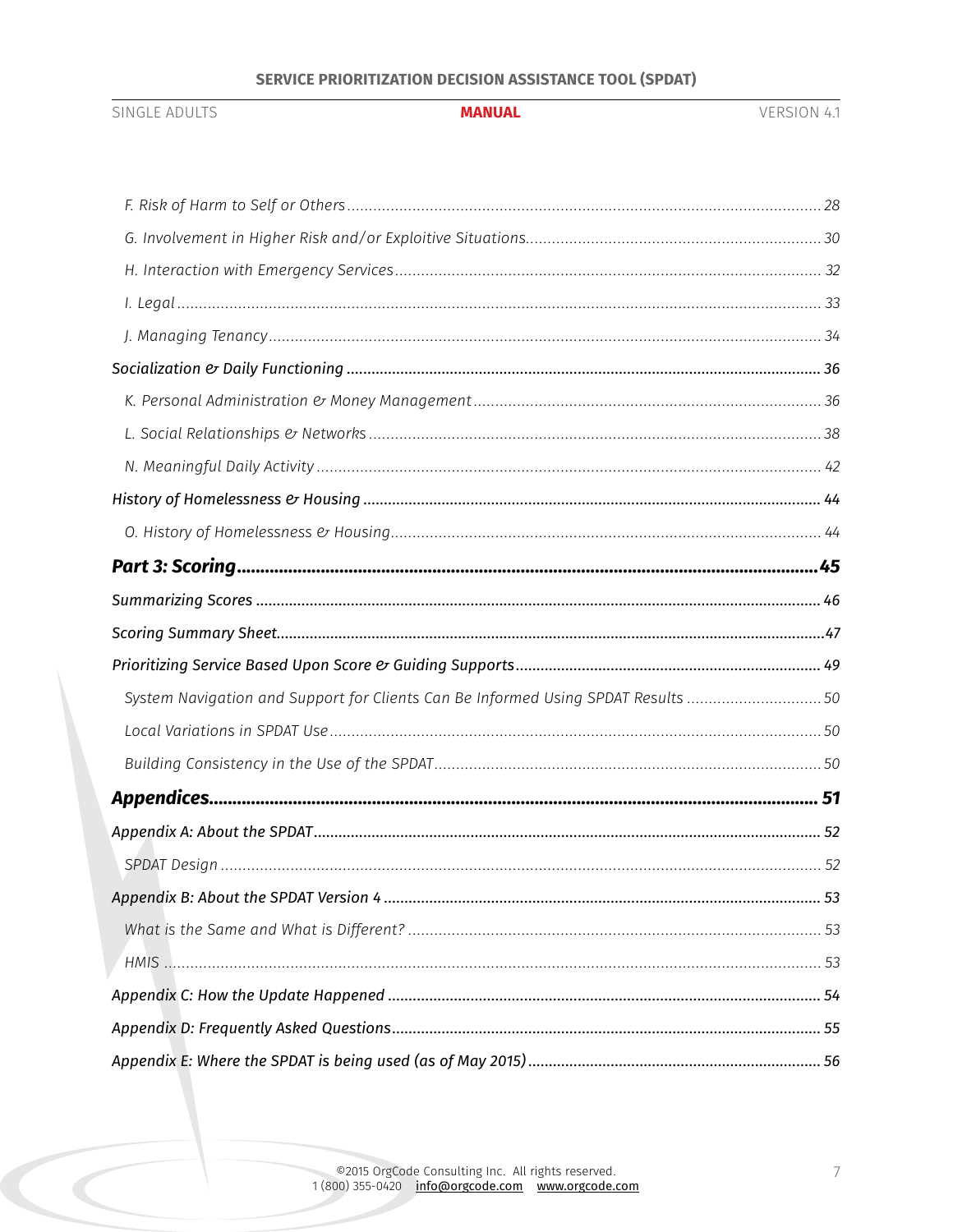# <span id="page-7-0"></span>**Terms and Conditions Governing the Use of the SPDAT**

SPDAT products have been developed by OrgCode Consulting, Inc. with extensive feedback from key community partners including people with lived experience. The tools are provided free of charge to communities to improve the client centered services dedicated to increasing housing stability and wellness. Training is indeed required for the administration and interpretation of these assessment tools. Use of the SPDAT products without authorized training is strictly prohibited.

By using this tool, you accept and agree to be bound by the terms of this expectation.

No sharing, reproduction, use or duplication of the information herein is permitted without the express written consent of OrgCode Consulting, Inc.

# **Ownership**

The Service Prioritization Decision Assistance Tool ("SPDAT") and accompanying documentation is owned by OrgCode Consulting, Inc.

# **Training**

Although the SPDAT Series is provided free of charge to communities, training by OrgCode Consulting, Inc. or a third party trainer, authorized by OrgCode, must be successfully completed. After meeting the training requirements required to administer and interpret the SPDAT Series, practitioners are permitted to implement the SPDAT in their work with clients.

# **Restrictions on Use**

You may not use or copy the SPDAT prior to successfully completing training on its use, provided by OrgCode Consulting, Inc. or a third-party trainer authorized by OrgCode. You may not share the SPDAT with other individuals not trained on its use. You may not train others on the use of the SPDAT, unless specifically authorized by OrgCode Consulting, Inc.

# **Restrictions on Alteration**

You may not modify the SPDAT or create any derivative work of the SPDAT or its accompanying documentation, without the express written consent of OrgCode Consulting, Inc. Derivative works include but are not limited to translations.

# **Disclaimer**

The management and staff of OrgCode Consulting, Inc. (OrgCode) do not control the way in which the Service Prioritization Decision Assistance Tool (SPDAT) will be used, applied or integrated into related client processes by communities, agency management or frontline workers. OrgCode assumes no legal responsibility or liability for the misuse of the SPDAT, decisions that are made or services that are received in conjunction with the assessment tool.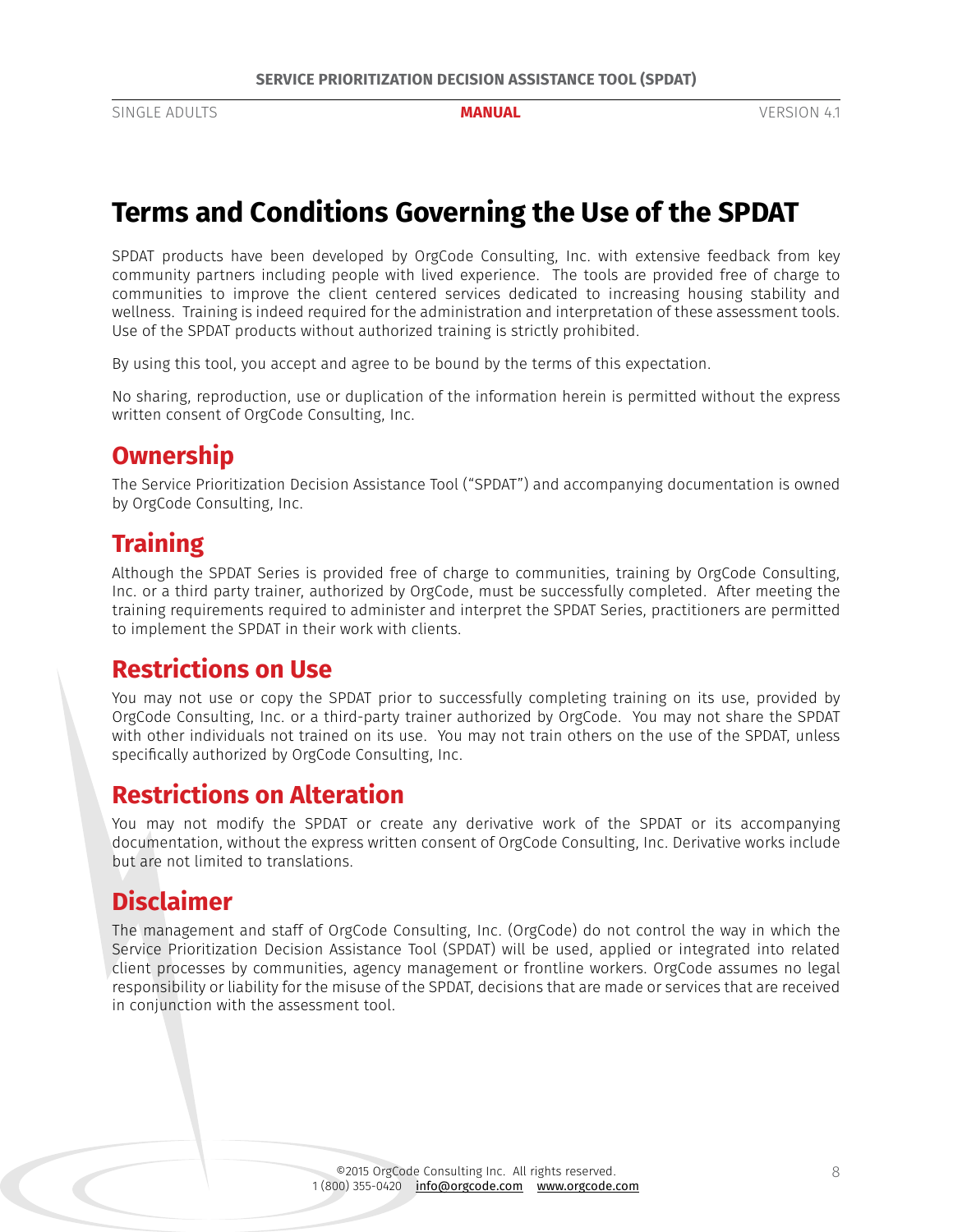# <span id="page-8-0"></span>**Foreword**

OrgCode Consulting Inc. is pleased to announce the release of the Service Prioritization Delivery Assistance Tool (SPDAT) version 4. Since its release in 2010, the SPDAT has been used with over 10,000 unique individuals in over 100 communities across North America and in select locations around the world.

Originally designed as a tool to help prioritize housing services for homeless individuals based upon their acuity, the SPDAT for singles has been successfully adapted to other fields of practice, including: discharge planning from hospitals, work with youth, survivors of domestic violence, health research, planning supports for consumer survivors of psychiatric care systems, and in work supporting people with fetal alcohol spectrum disorders. We are encouraged that so many service providers and communities are expanding the use of this tool, and OrgCode will continue to support the innovative use of the SPDAT, and the SPDAT, to meet local needs.

In preparing SPDAT v4, we have adopted a comprehensive and collaborative approach to changing and improving the SPDAT. Communities that have used the tool for three months or more have provided us with their feedback. OrgCode staff has observed the tool in operation to better understand its implementation in the field. An independent committee composed of service practitioners and academics reviews enhancements to the SPDAT. Furthermore, we continue to test the validity of SPDAT results through the use of control groups. Overall, we consistently see that groups assessed with the SPDAT have better longterm housing and life stability outcomes than those assessed with other tools, or no tools at all.

OrgCode intends to continue working with communities and persons with lived experience to make future versions of the SPDAT even better. We hope all those communities and agencies that choose to use this tool will remain committed to collaborating with us to make those improvements over time.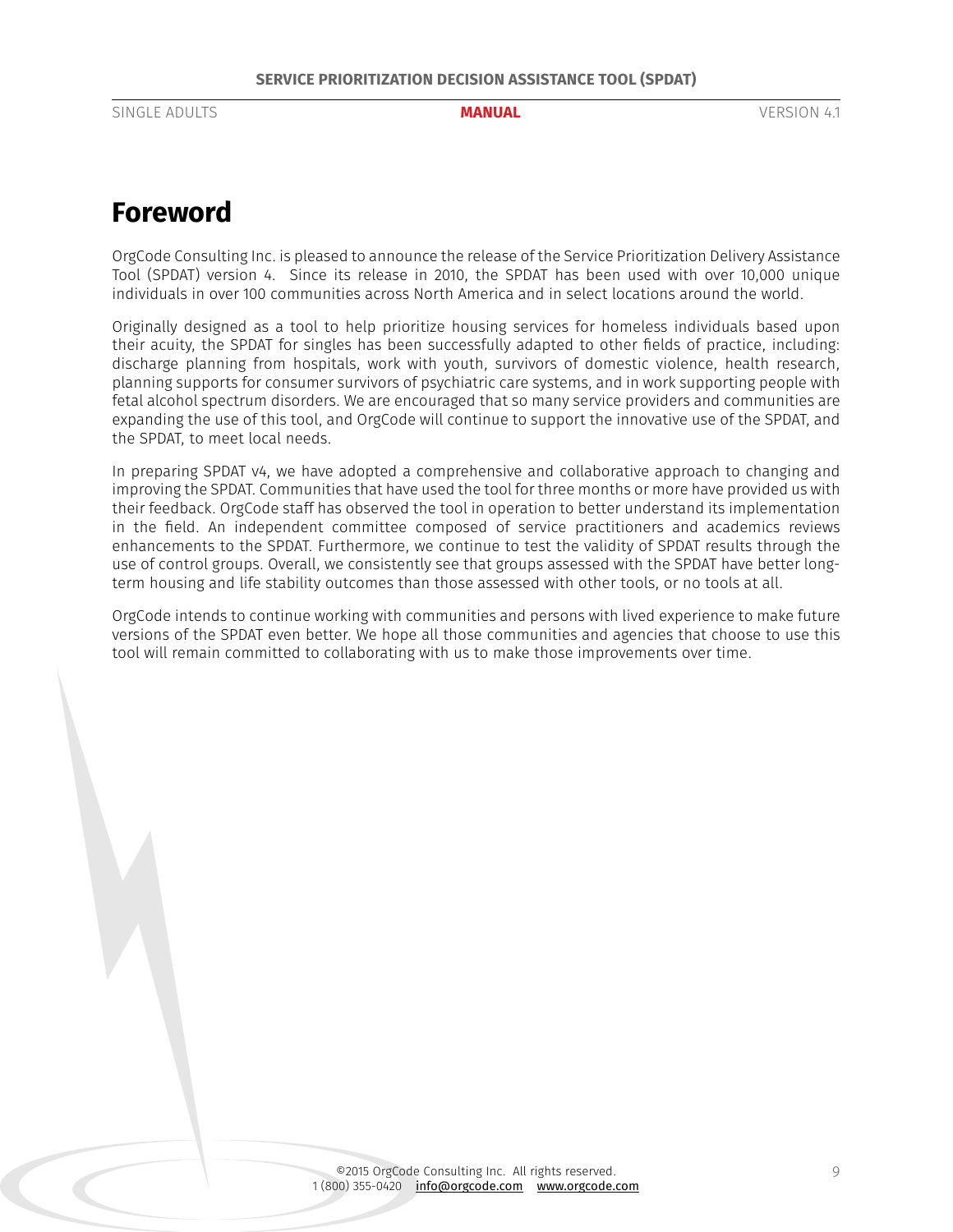<span id="page-9-0"></span>

# **Part 1: About the Tool**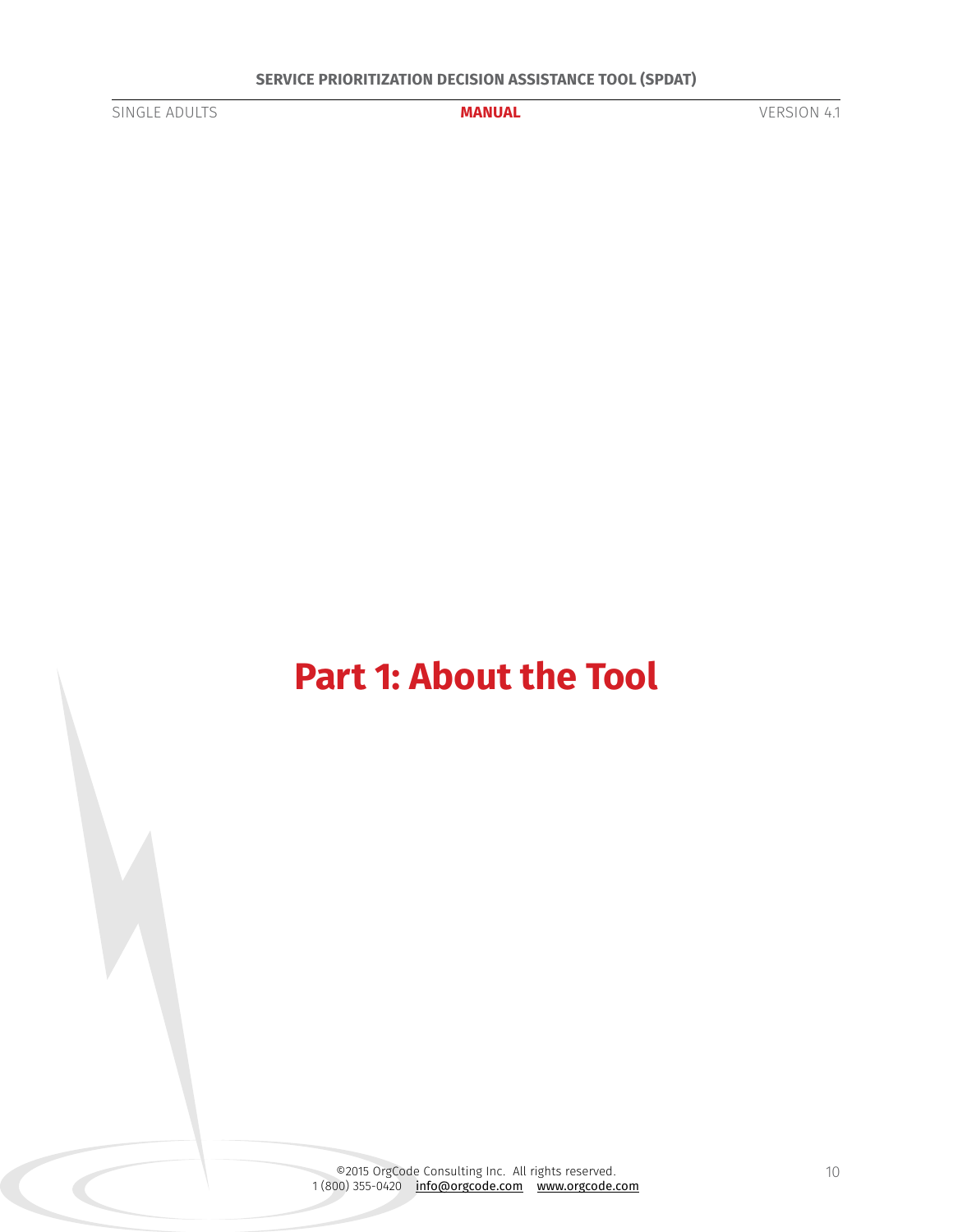# <span id="page-10-0"></span>**SPDAT Design**

The SPDAT is designed to:

- Help prioritize which clients should receive what type of housing assistance intervention, and assist in determining the intensity of case management services
- Prioritize the sequence of clients receiving those services
- Help prioritize the time and resources of Frontline Workers
- Allow Team Leaders and program supervisors to better match client needs to the strengths of specific Frontline Workers on their team
- Assist Team Leaders and program supervisors to support Frontline Workers and establish service priorities across their team
- Provide assistance with case planning and encourage reflection on the prioritization of different elements within a case plan
- Track the depth of need and service responses to clients over time

The SPDAT is **NOT** designed to:

- Provide a diagnosis
- Assess current risk or be a predictive index for future risk
- Take the place of other valid and reliable instruments used in clinical research and care

The SPDAT is only used with those clients who meet program eligibility criteria. For example, if there is an eligibility criterion that requires prospective clients to be homeless at time of intake to be eligible for Housing First, then the pre-condition must be met before pursuing the application of the SPDAT. For that reason, SPDAT v4 includes an initial screening tool to assess eligibility - the Vulnerability Index Service [Prioritization Decision Assistance Tool \(VI-SPDAT\)](http://www.orgcode.com/product/vi-spdat/).

The SPDAT has been influenced by the experience of practitioners in its use, persons with lived experience that have had the SPDAT implemented with them, as well as a number of other excellent tools such as (but not limited to) the Outcome Star, Health of the Nation Outcome Scale, Denver Acuity Scale and the Camberwell Assessment of Needs.

The SPDAT is not intended to replace clinical expertise or clinical assessment tools. The tool complements existing clinical approaches by incorporating a wide array of components that provide both a global and detailed picture of a client's acuity. Certain components of the SPDAT relate to clinical concerns, and it is expected that intake professionals and clinicians will work together to ensure the accurate assessment of these issues. In fact, many organizations and communities have found the SPDAT to be a useful method for bridging the gap between housing, social services and clinical services. This matter is discussed in further detail at the end of this guide.

# **SPDAT Disclosure**

The client should be informed that you are using SPDAT. It is best to explain SPDAT as a tool to help guide them to the right services, as well as assist with the case planning process and track changes over time (for those clients that are referred to a case management team as a result of their SPDAT score). At intake or first assessment, it is also prudent to explain to the prospective client that the SPDAT helps to determine the priority with which they will get services and housing. It is important to let the client know that the final determination of a score for any component is a combination of conversation,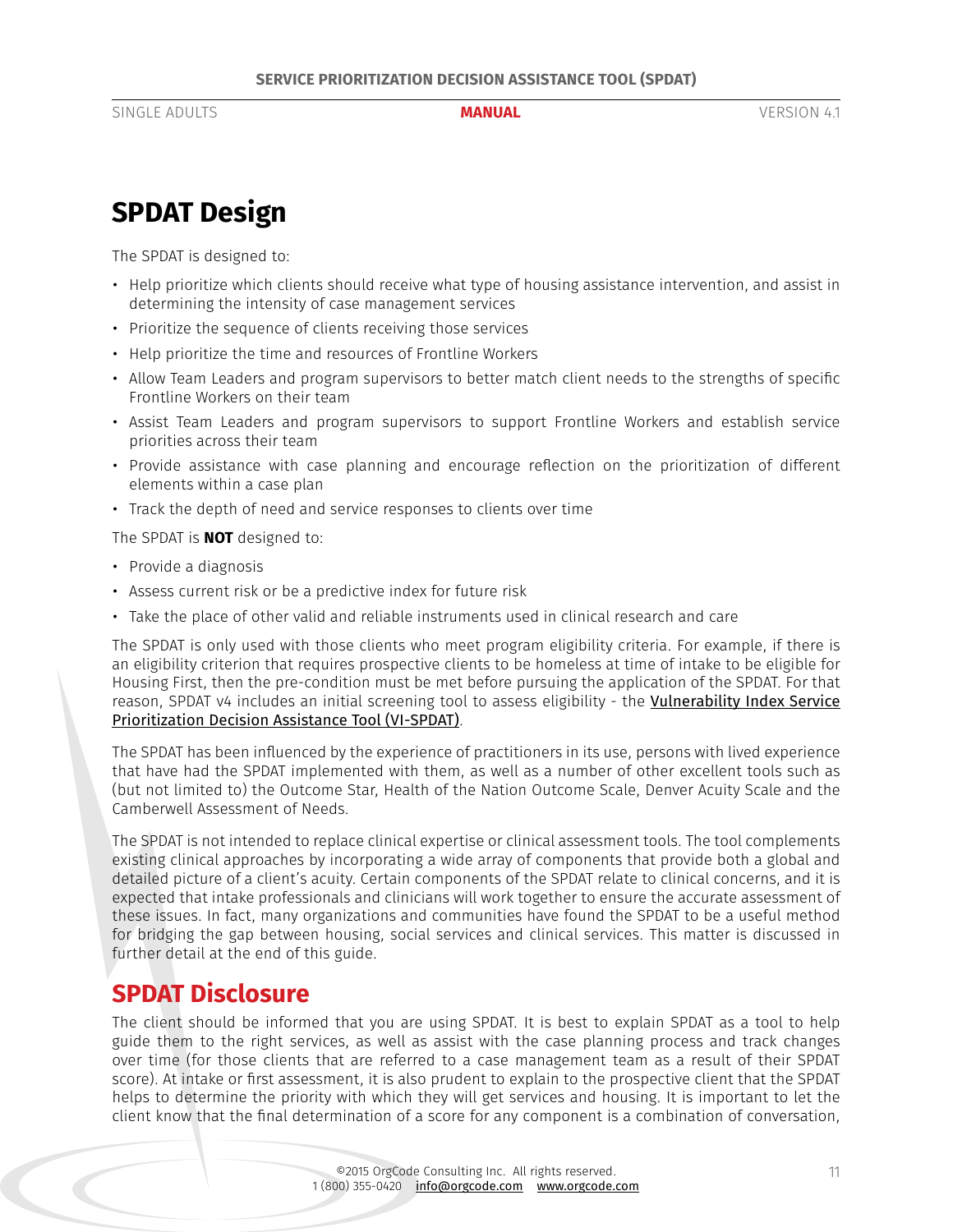<span id="page-11-0"></span>documentation reviewed, observation and information from other sources. In other words, the outcome is not influenced solely by what they say.

Similar to transparency in case planning, the client should be offered a copy of the Summary Sheet of the SPDAT after it is completed, which they may accept or decline. A copy of each SPDAT should be kept in the client's file.

An evaluated best practice from Version 1 of the SPDAT for singles was the use of the SPDAT in the "warm transfer" between intake and the case manager for clients with higher acuity. In the warm transfer, the intake worker, client and case manager (meeting the client for the first time) met together and reviewed each of the 15 components of the SPDAT in detail. Through this process it was learned that:

- clients appreciated understanding the intake worker's assessment and transparency of their reasoning;
- clients appreciated the opportunity to provide commentary on the intake worker's assessment (even though the commentary did not have any further impact on the initial score);
- the receiving case managers appreciated the opportunity to learn more about the clients and ask questions of clarification from the intake worker with the client present;
- the receiving case managers were able to engage in the goal setting process of case planning quicker;
- there was greater continuity between intake and case management. As a result, fewer clients went "missing" between their initial intake and the beginning of the case management services;
- trust between the intake workers and case managers within the community was said to have improved; and,
- clients served through this approach achieved greater housing stability than those who did not.

# **Timing of SPDAT Implementation**

It is recommended that the SPDAT begin at intake after the client has been screened for program eligibility. This can be accomplished at a central intake point for the entire community, at various intake points across community agencies and shelters, or upon specific program intake. Although any single organization will benefit from using the SPDAT, the value of the tool and the results it provides are improved as more organizations align in its use.

The SPDAT assessment – especially the first assessment done with the client – does not need to be completed in just one engagement with the client. Testing of the tool has demonstrated no discernible differences in those assessments conducted over several visits versus those completed in one visit. In the event that a client wishes to take additional time to consider their participation in a program, or in the event that the person conducting an assessment with the individual thinks it would be advantageous to take a break, they are encouraged to do so. Should the accuracy of the information seem suspect to the person conducting the interview based upon the client's self-report, keep in mind that with the client's consent information can be corroborated from other sources. This type of cross-referencing may be critical for ensuring the best possible assessment that reflects the highest degree of accuracy.

The early application of the tool is a baseline for subsequent SPDAT measurement. The suggested intervals following the baseline SPDAT assessment are as follows:

- Intake/Early in engagement, i.e., early stages of involvement of Housing Worker and client showing interest in being housed
- In the "warm transfer" between intake and case managers for those clients that are being recommended for supports based upon their SPDAT acuity
- At or very shortly after (within 2 days of) move in for those clients that are receiving supports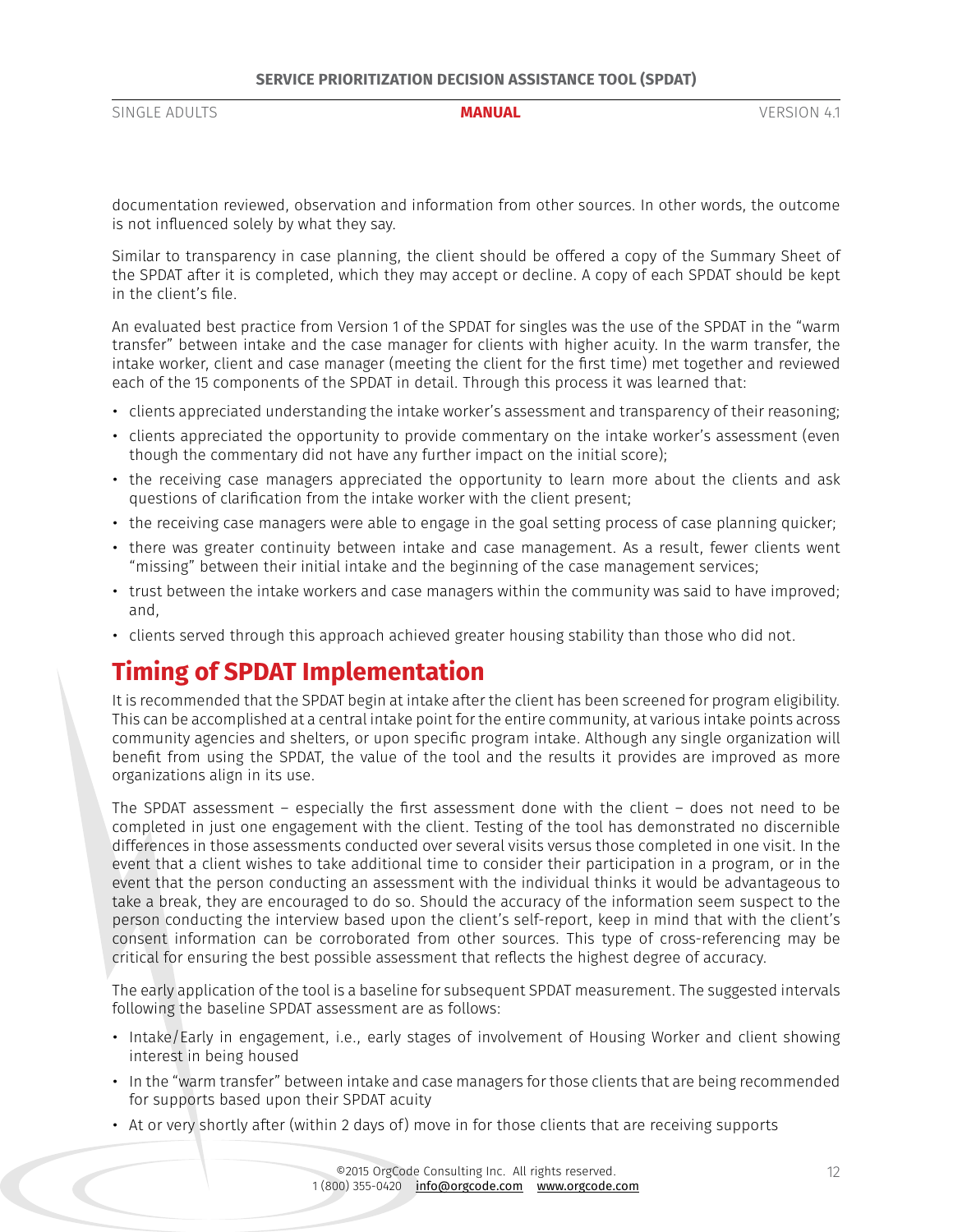<span id="page-12-0"></span>For those clients that are receiving supports, the SPDAT should also be used:

- On or about 30 days
- On or about 90 days
- On or about 180 days
- On or about 270 days
- On or about 365 days

In addition, the SPDAT should be completed any time a client is re-housed or experiences a significant shift in their case plan, either positive or negative. As discussed later, it is not recommended that the SPDAT be completed when a client is in crisis as the episode may misrepresent the overall acuity score. If a client is in crisis, the SPDAT should be completed after the episode has subsided. This may occur in between regularly scheduled applications of the SPDAT.

# **Graphing Changes**

Visuals are an important adult learning strategy. Therefore, it is best practice to visually graph the client's transitions relative to the time intervals noted above. The two examples below illustrate graphing by component or by overall score.



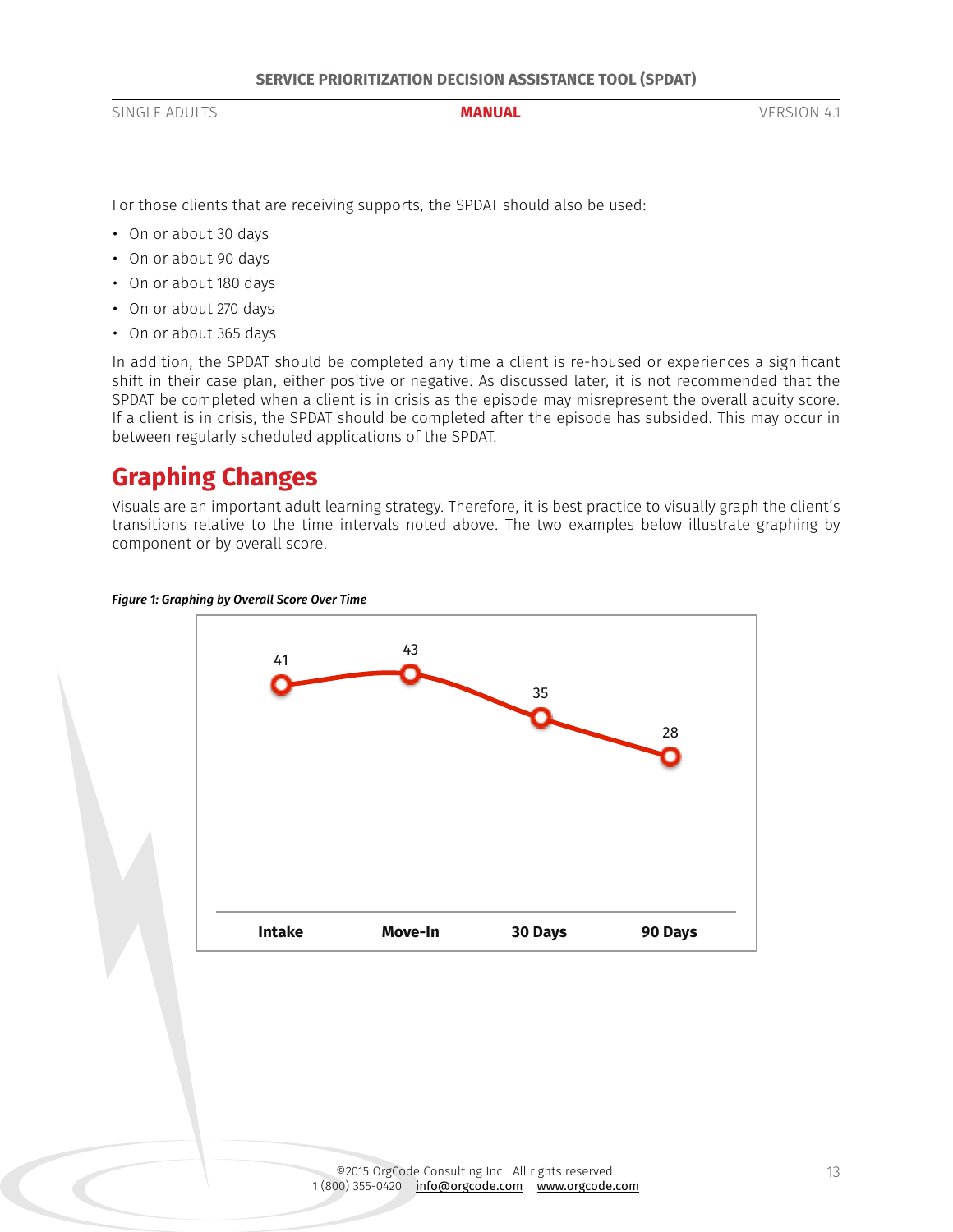**MANUAL** 

SINGLE ADULTS **MANUAL** VERSION 4.1

#### *Figure 2: Graphing by Component Over Time*



14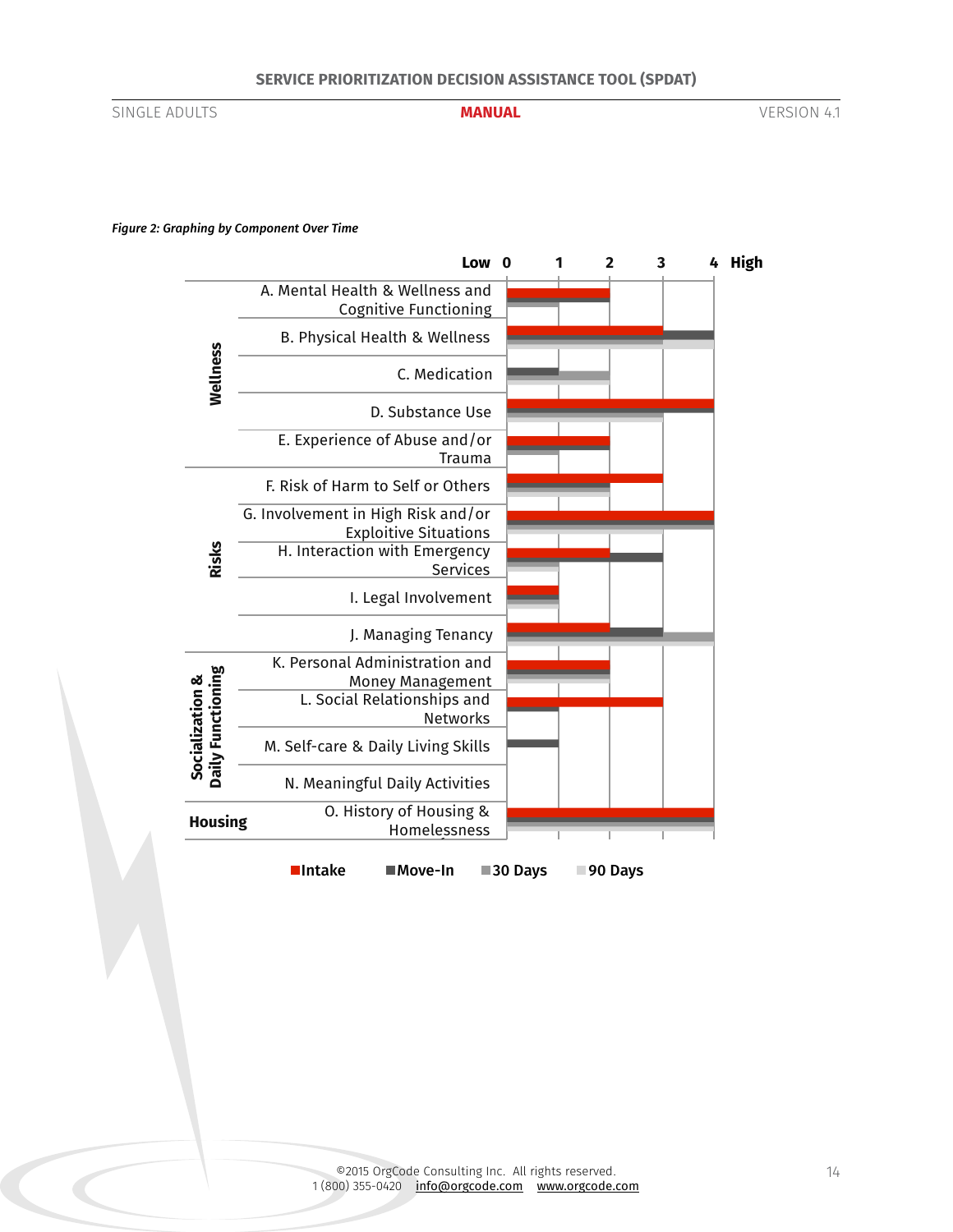# <span id="page-14-0"></span>**Approaches to Completing the SPDAT**

The SPDAT can be completed through observation, conversation, other documentation shared in the intake or case planning process and a client's self-report. Information can also come from the client's case plan, information gleaned from home visits and community accompaniment, or existing knowledge from the client engagement with your organization. While a conversational approach can be helpful when using the SPDAT, it is not mandatory.

The SPDAT can be completed as part of one conversation in the intake process, or through a series of visits in the early stages of the relationship. For some clients with complex needs, it may be necessary to have several conversations (sometimes in the form of multiple brief conversations) to gather enough accurate information to complete the tool. If you are uncertain of the accuracy of information received from the client, it is encouraged that you repeat the conversation to get clarity.

A guide is included at the end of this document to assist with communication when a conversational approach is used to gain information for completing the SPDAT. The conversation guide comes from practitioners with direct experience in administering the tool.

# **Using the SPDAT in Providing and Helping to Guide Supports**

For those clients that are provided case management or other supports as a result of their SPDAT score, the SPDAT has proven to have great value in helping to guide case planning and support conversations.

Focusing attention on those areas of the SPDAT where the client has higher acuity has been successful in helping clients work through the Stages of Change. It has also proven to be helpful to case managers and other supports in guiding the conversation in client follow up, as well as in establishing objectives for each follow-up visit. Throughout its use, the SPDAT remains a tool that is client-centred and allows for strength-based approaches to service delivery.

# **Noting Discrepancies**

With many client you will gather information or observe behavior that may be contradictory to their selfassessment. This can be a positive thing in the case management process in working towards change. Do not shy away from being transparent in your assessment, noting the discrepancies whenever they appear.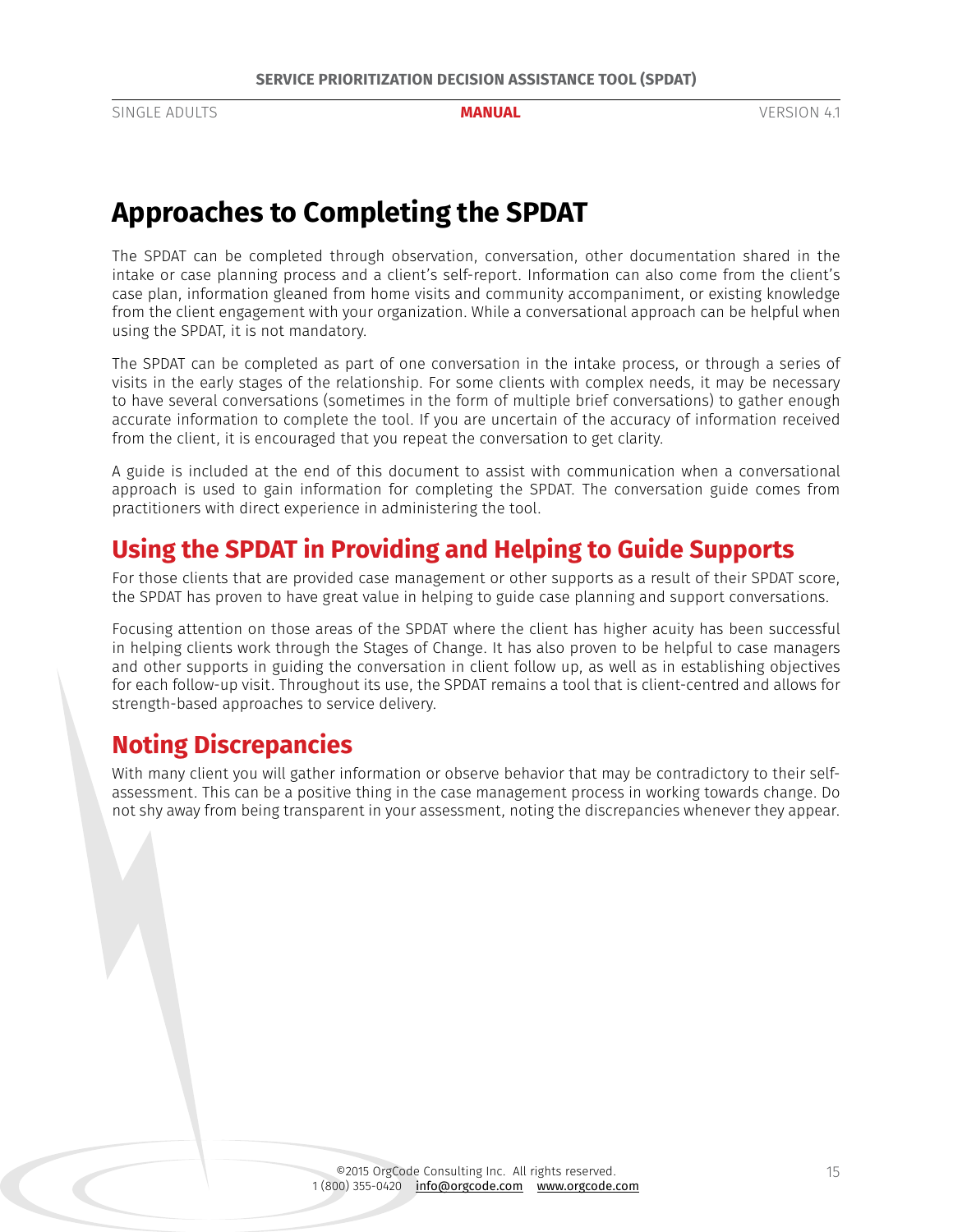# <span id="page-15-0"></span>**Components of the SPDAT**

The SPDAT is divided into 15 components (20 for families using the SPDAT). Each component has a description that categorizes the scoring relative to each component. These components are further organized into 4 domains or thematic groups that link components together.

The domains and components within the SPDAT are as follows:

| <b>DOMAIN</b>              | <b>COMPONENTS</b>                                        |  |  |
|----------------------------|----------------------------------------------------------|--|--|
|                            | A. Mental Health & Wellness & Cognitive Functioning      |  |  |
|                            | B. Physical Health & Wellness                            |  |  |
| <b>WELLNESS</b>            | C. Medication                                            |  |  |
|                            | D. Substance Use                                         |  |  |
|                            | E. Experience of Abuse and/or Trauma                     |  |  |
|                            | F. Risk of Harm to Self or Others                        |  |  |
|                            | G. Involvement in High Risk and/or Exploitive Situations |  |  |
| <b>RISKS</b>               | H. Interaction with Emergency Services                   |  |  |
|                            | I. Legal Involvement                                     |  |  |
|                            | J. Managing Tenancy                                      |  |  |
|                            | K. Personal Administration & Money Management            |  |  |
| <b>SOCIALIZATION &amp;</b> | L. Social Relationships & Networks                       |  |  |
| <b>DAILY FUNCTIONING</b>   | M. Self-care & Daily Living Skills                       |  |  |
|                            | N. Meaningful Daily Activities                           |  |  |
| <b>HOUSING HISTORY</b>     | O. History of Housing & Homelessness                     |  |  |

The scoring begins with "0" that indicates higher functioning/non-issue. Level "4" indicates a more serious issue/situation. While a description is provided for each component complete with definitions, it is useful to include examples in conjunction with each score. Certain scenarios require careful consideration about which score to use when the scenario does not precisely match the descriptions. In these instances, it is important for staff to provide their rationale for the score indicated.

For each component, there is an opportunity to record what you observed or the comments that the individual disclosed that resulted in the score.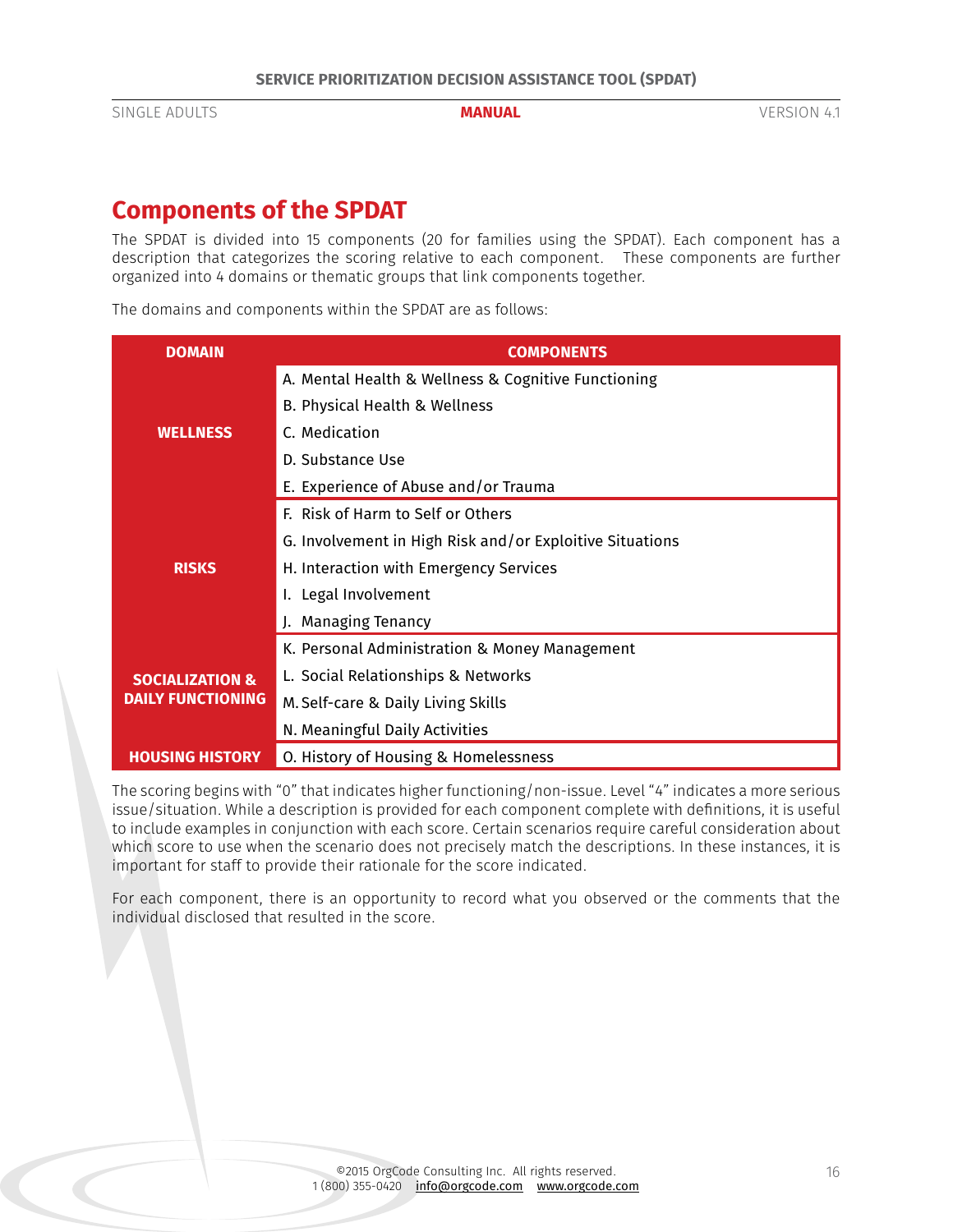<span id="page-16-0"></span>

# **Part 2: SPDAT Components**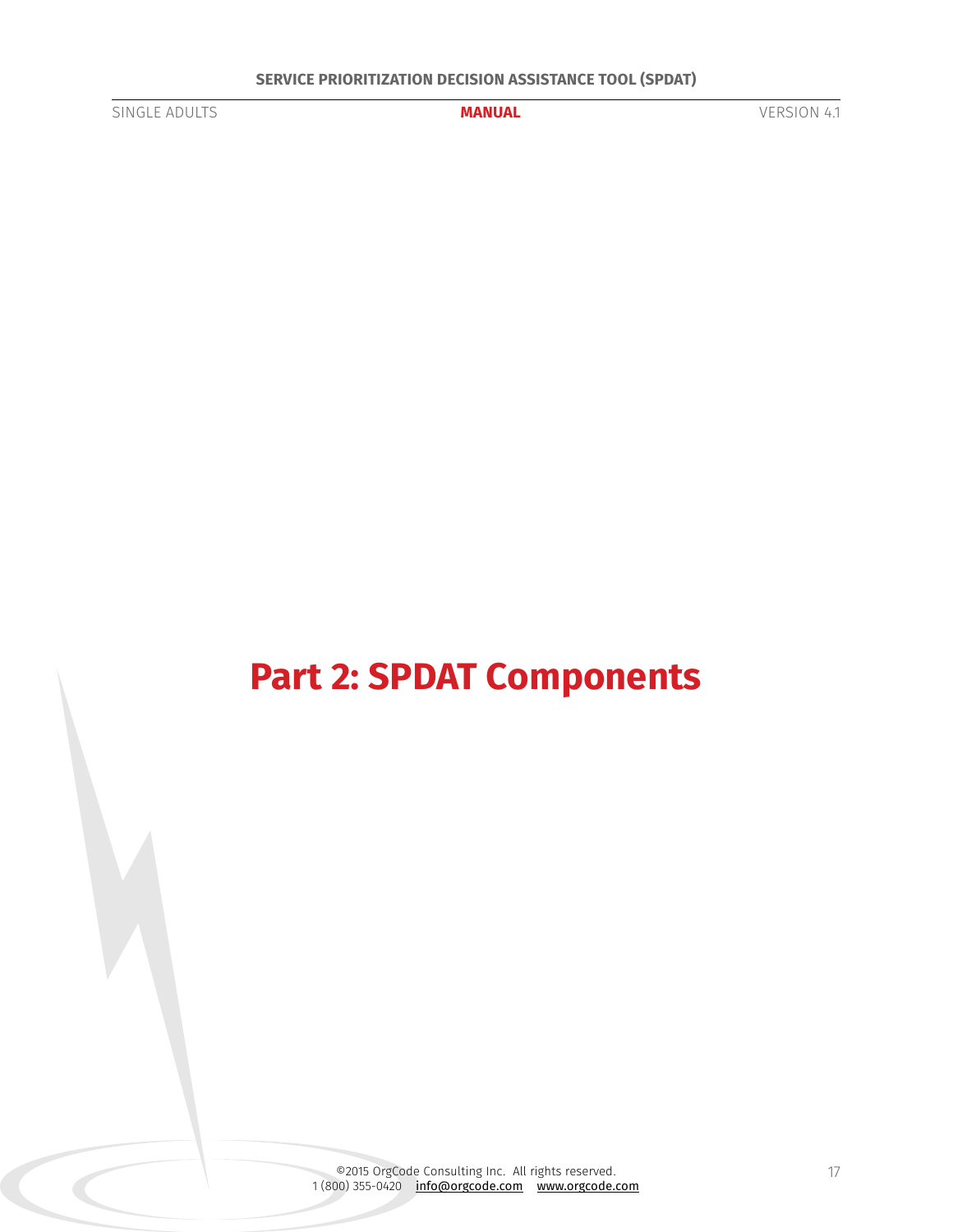# <span id="page-17-0"></span>**Wellness**

# <span id="page-17-1"></span>**A. Mental Health & Wellness & Cognitive Functioning**

## *What do I need to know to complete this component?*

This component covers mental health and wellness, as well as cognitive functioning. The intent is not to provide a diagnosis.

While there may be many reasons for the client to have a compromised ability to communicate clearly or engage in socially appropriate behavior, these may be clues, along with the likes of delusions, hallucinations, incomprehensible dialogue, or apparent disconnect from reality. A suspected or untrained observation of mental illness or compromised cognitive functioning can be a prompt for further dialogue to have an appropriate professional engage.

There is a range of mental health conditions. Consideration should be given to the client who has a diagnosable mental health condition.

Caution should be exercised in considering whether the

client qualifies as having a serious and persistent mental illness. Some considerations in making this determination would include such things as: whether they have been hospitalized for psychiatric care two or more times in the last two years and whether it is reasonable to believe they would likely be hospitalized for psychiatric care according to a mental health professional.

Included in consideration of compromised cognitive functioning are barriers to daily functioning that result from the likes of head injuries, learning disabilities (as validated by neuropsychological or psychoeducational testing), and/or developmental disorders. In most instances barriers to daily functioning as a result of compromised cognitive functioning will include one or more of the following: diminished aptitude; issues with memory especially related to visual or verbal acquisition, retrieval, retention and/ or recognition; attention issues such as decreased visual or auditory spans of attention; compromised executive functioning such as the ability to plan, prioritize, organize or sequence activities.

# *How do I complete this component?*

### *Observe*

- Is the client trying to have a conversation with objects or people who aren't there?
- Is the client speaking in gibberish?
- Does the client often have trouble with memory or comprehension, more so than would be normal for a person with full mental facilities?
- Does the client exhibit signs of severe paranoia or otherwise act irrationally?

#### *Ask*

- Have you ever received any help with your mental wellness?
- Do you feel that you is getting all the help they need for your mental health or stress?
- Has a doctor ever prescribed you pills for nerves, anxiety, depression or anything like that?

## *Key points:*

- *➡ Look for the presence of mental health issues*
- *➡ Look for the impact of those health issues on daily functioning*
- *➡ Does the individual have a diagnosis of poor mental health, or do you believe they could be hospitalized for their compromised mental health?*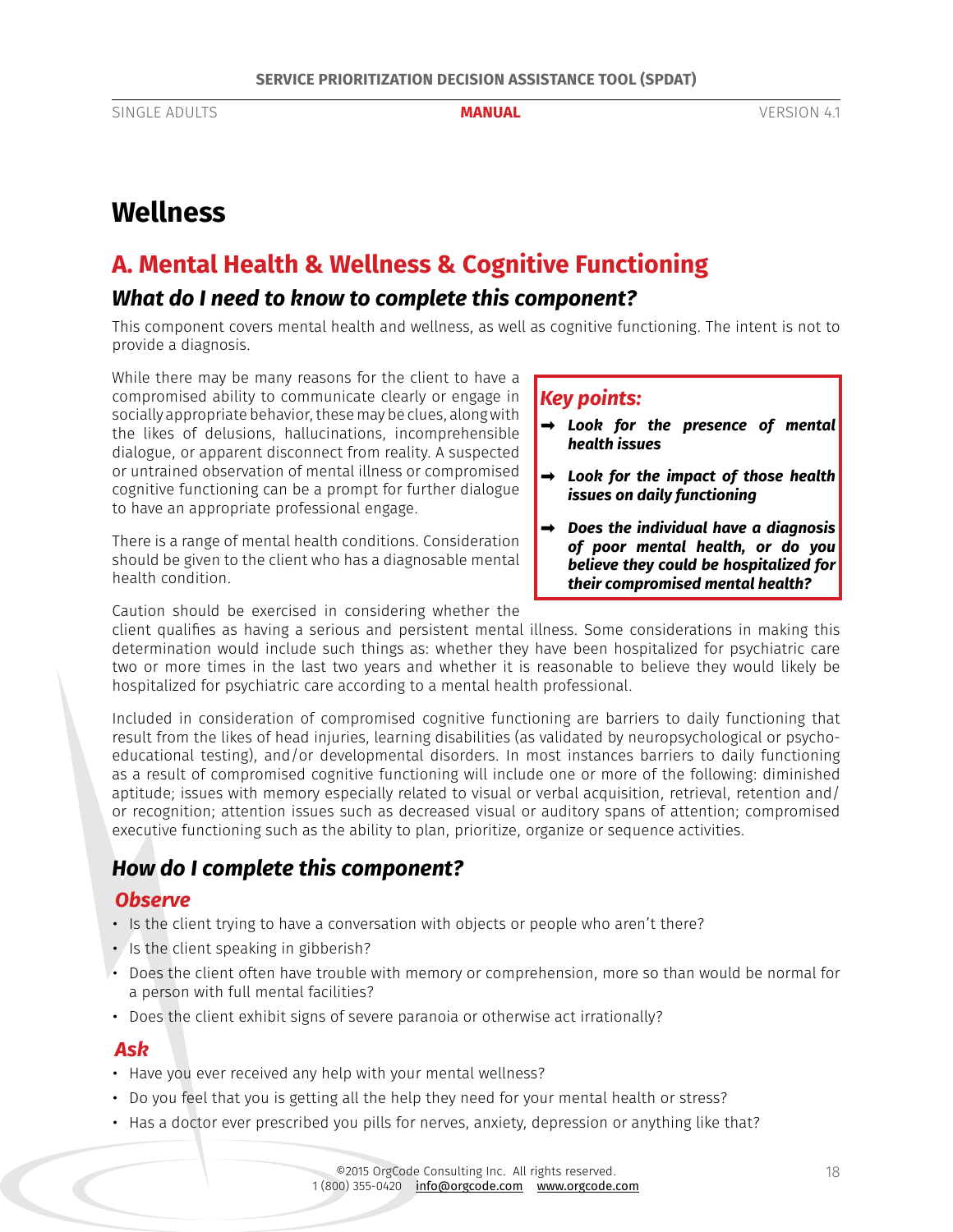- Have you ever gone to an emergency room or stayed in a hospital because you weren't feeling 100% emotionally?
- Do you have trouble learning or paying attention, or have you been tested for learning disabilities?
- Do you know if, when pregnant with you, your mother did anything that we now know can have negative effects on the baby?
- Have you ever hurt your brain or head?

### *Documentation*

• Do you have any documents or papers about your mental health or brain functioning?

## *Professionals*

- *➡ Remember to obtain informed consent before contacting professionals!*
- Are there other professionals we could speak with that have knowledge of your mental health?

# *How do I score this component?*

<span id="page-18-0"></span>

| 4              | Any of the following:<br>$\square$ Serious and persistent mental illness (2+ hospitalizations in a mental health facility or<br>psychiatric ward in the past 2 years) and not in a heightened state of recovery currently<br>$\Box$ Major barriers to performing tasks and functions of daily living or communicating intent<br>because of a brain injury, learning disability or developmental disability                                                                                                                                                                                                                     |
|----------------|--------------------------------------------------------------------------------------------------------------------------------------------------------------------------------------------------------------------------------------------------------------------------------------------------------------------------------------------------------------------------------------------------------------------------------------------------------------------------------------------------------------------------------------------------------------------------------------------------------------------------------|
| 3              | Any of the following:<br>$\Box$ Heightened concerns about state of mental health, but fewer than 2 hospitalizations, and/or<br>without knowledge of presence of a diagnosable mental health condition<br>$\Box$ Diminished ability to perform tasks and functions of daily living or communicating intent<br>because of a brain injury, learning disability or developmental disability                                                                                                                                                                                                                                        |
| $\overline{2}$ | While there may be concern for overall mental health or mild impairments to performing tasks and<br>functions of daily living or communicating intent, <b>all</b> of the following are true:<br>$\Box$ No major concerns about safety or ability to be housed without intensive supports to assist<br>with mental health or cognitive functioning<br>□ No major concerns for the health and safety of others because of mental health or cognitive<br>functioning ability<br>$\Box$ No compelling reason for screening by an expert in mental health or cognitive functioning<br>prior to housing to fully understand capacity |
| 1              | $\Box$ In a heightened state of recovery, has a Wellness Recovery Action Plan (WRAP) or similar plan<br>for promoting wellness, understands symptoms and strategies for coping with them, and is<br>engaged with mental health supports as necessary.                                                                                                                                                                                                                                                                                                                                                                          |
| $\mathbf{0}$   | $\Box$ No mental health or cognitive functioning issues disclosed, suspected or observed.                                                                                                                                                                                                                                                                                                                                                                                                                                                                                                                                      |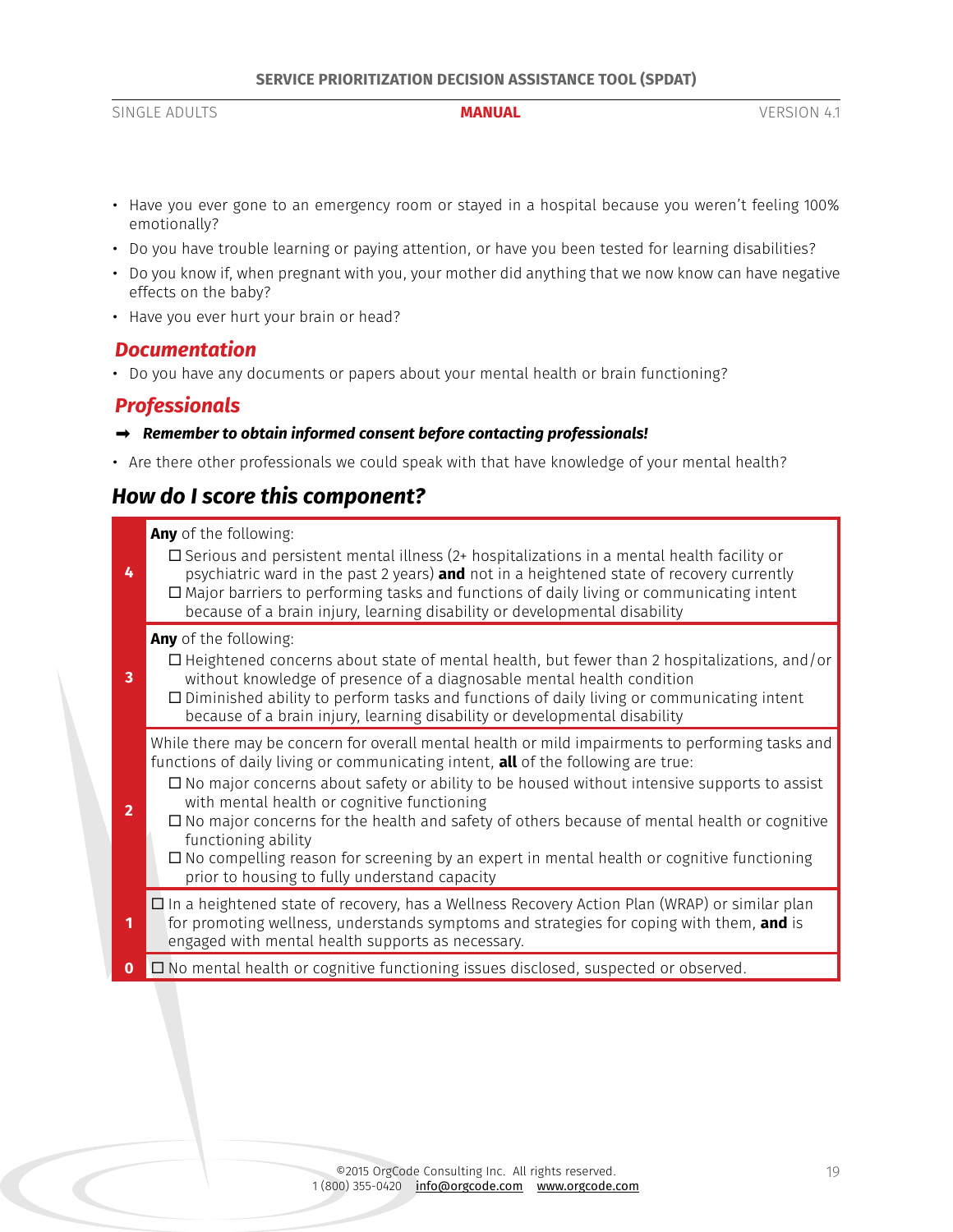# <span id="page-19-0"></span>**B. Physical Health & Wellness**

## *What do I need to know to complete this component?*

This component covers physical health and wellness of the client. Mental health and wellness is covered in **["A.](#page-17-1)  [Mental Health & Wellness & Cognitive Functioning"](#page-17-1)**, and is not included as a consideration in this component.

There are four considerations related to the client in this component: whether they have a physical health issue; the severity of the health issue; whether they are accessing care for that physical health issue (including those who may wish to access care but are unable to based upon insufficient health resources in the community); and, how the individual views wellness.

In this component, minor physical health issues are those that can be treated without overly intensive care or through non-obtrusive, accessible interventions. For example, an individual who breaks their arm and requires a cast, but does not require surgery or extensive physiotherapy may be considered to have a minor physical health issue. Another example might include an individual with an arthritic knee who routinely uses a mobility-assistance device.

Chronic health issues include, but are not limited to, conditions such as heart disease, cancer, diabetes, and immunological disorders.

### *Key points:*

- *➡ Look for the presence of physical health issues*
- *➡ Look for the impact of those health issues on daily functioning*
- *➡ Does the individual have any chronic health problems that would impact their housing?*

Intensive health supports includes the provision of professional wound care, assistance with a colostomy bag, injection medications and similar interventions.

# *How do I complete this component?*

### *Observe*

- Does the client have any professional wound dressings or open wounds, especially with blood or pus, or visibly rotting flesh?
- Does the client have an oxygen tank, colostomy bag, or other advanced medical apparatus?
- Does the client use crutches, a walker, or a wheelchair?
- Does the client have any amputated limbs?
- Does the client have any casts, slings, or splints?
- Does the client exhibit other signs of chronic illness, such as difficulty breathing, or a chronic cough?
- Does the client wear a bracelet from a recent hospital admission?

### *Ask*

- How are your health?
- Are you getting any help with your health? How often?
- Do you feel you are getting all the care you need for your health?
- Any illnesses like diabetes, HIV, Hep C or anything like that going on with you?
- Ever had a doctor tell you that you have problems with blood pressure or heart or lungs or anything like that?
- When was the last time you saw a doctor? What was that for?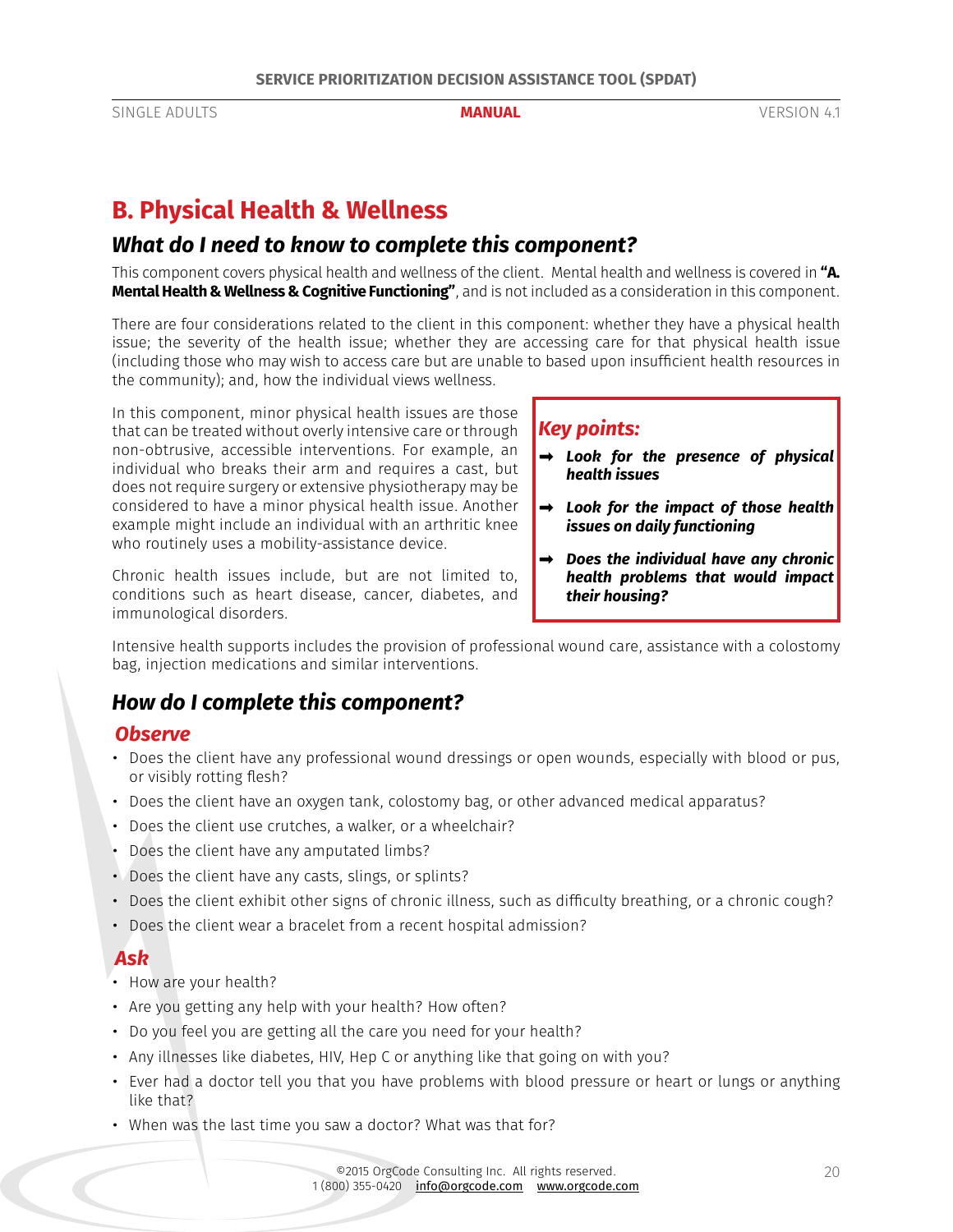- Do you have a clinic or doctor that you usually go to?
- Anything going on right now with your health that you think would prevent you from living a full, healthy, happy life?

#### *Documentation*

• Do you have any documents or papers about your health or past stays in hospital because of your health?

### *Professionals*

- *➡ Remember to obtain informed consent before contacting professionals!*
- Are there other professionals we could speak with that have knowledge of your health?

# *How do I score this component?*

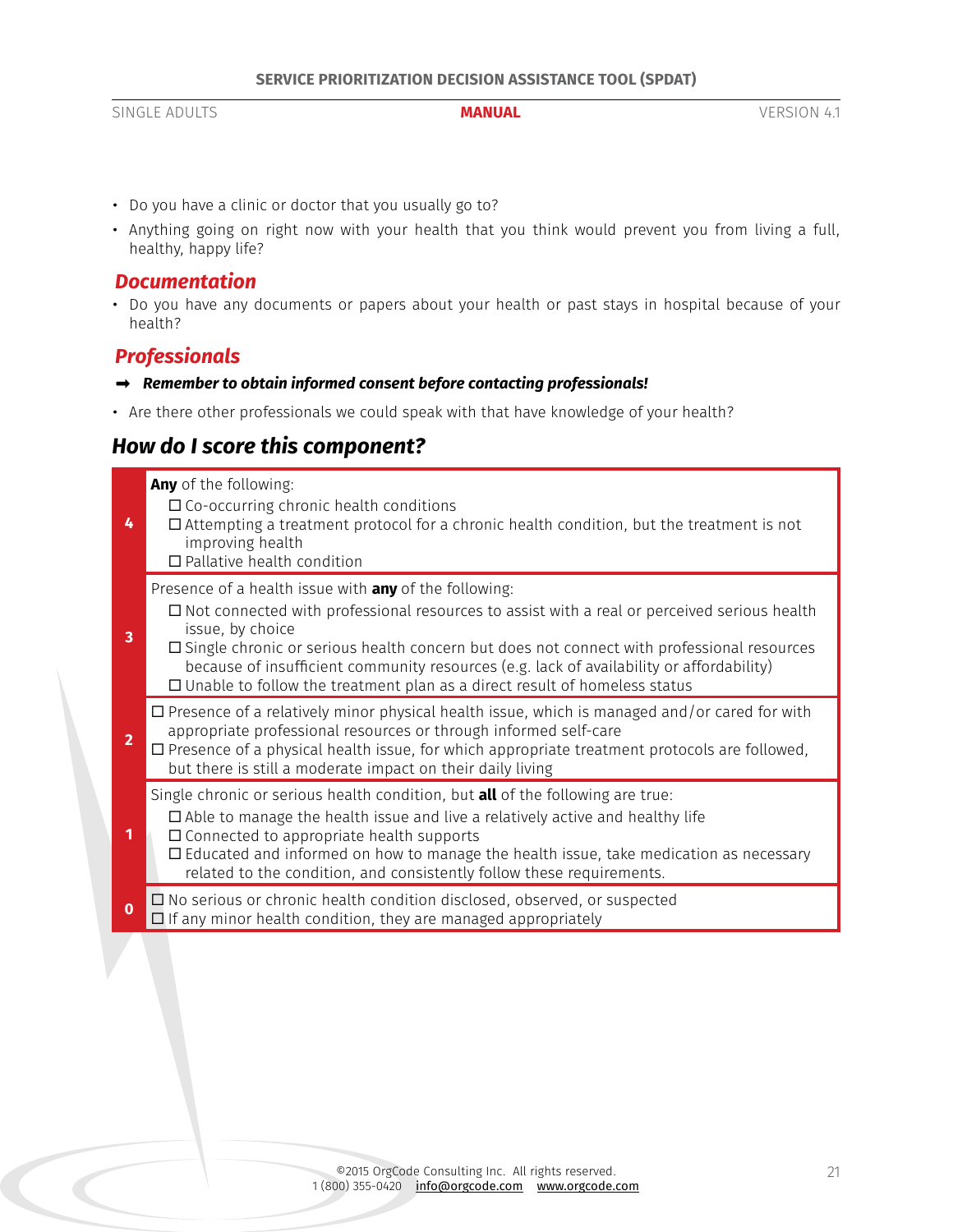# <span id="page-21-1"></span><span id="page-21-0"></span>**C. Medication**

## *What do I need to know to complete this component?*

This component addresses medications that have been prescribed by a professional and that are being used in an amount and for a purpose that is consistent with the prescription.

Over the counter medications are not included here. If the client is using an over the counter medication for a purpose other than intended, it may be considered as part of **["D. Substance Use"](#page-23-1)**.

Those who take medications that are not prescribed by a medical professional, even if it is for a mental health or physical ailment, should be considered **["D. Substance](#page-23-1) [Use"](#page-23-1)**.

# *How do I complete this component?*

### *Observe*

- Are there any prescription bottles in their bathroom/among their possessions?
	- · Do the bottles have their name on it or someone else's?
	- · What are the dates on prescription bottles?
- Do they have a pillbox or any other method to keep their medications organized and stored?
- Do they have visible reminders telling them to take their medication?
- Any scripts (indicating a prescribed but unfilled medication) in their possession?
- If you have completed **["A. Mental Health & Wellness & Cognitive Functioning"](#page-17-1)** and/or **["B. Physical](#page-18-0) [Health & Wellness"](#page-18-0)**, have you identified the presence of any health issues that may require medication?

#### *Ask*

- Have you recently been prescribed any medications by a health care professional?
- Do you take any medication, prescribed to you by a doctor?
- Have you ever had a doctor prescribe you a medication that wasn't filled or you didn't take?
- Were any of your medications changed in the last month? How did that make you feel?
- Do other people ever steal your medications?
- Do you ever sell or share their medications with other people it wasn't prescribed to?
- How do you store your medication and make sure you take the right medication at the right time each day?
- What do you do if you realize you have forgotten to take your medications?

### *Documentation*

• Do you have any papers or documents about the medications you take?

# *Key points:*

- *➡ Look for prescribed medications.*
- *➡ Do they follow the directions of the medication that's prescribed to them?*
- *➡ Over-the-counter drugs are not part of this component (see* **["D. Substance](#page-23-1)  [Use"](#page-23-1)***)*
- *➡ Prescription medication not in the client's name are not part of this component (see* **["D. Substance Use"](#page-23-1)***)*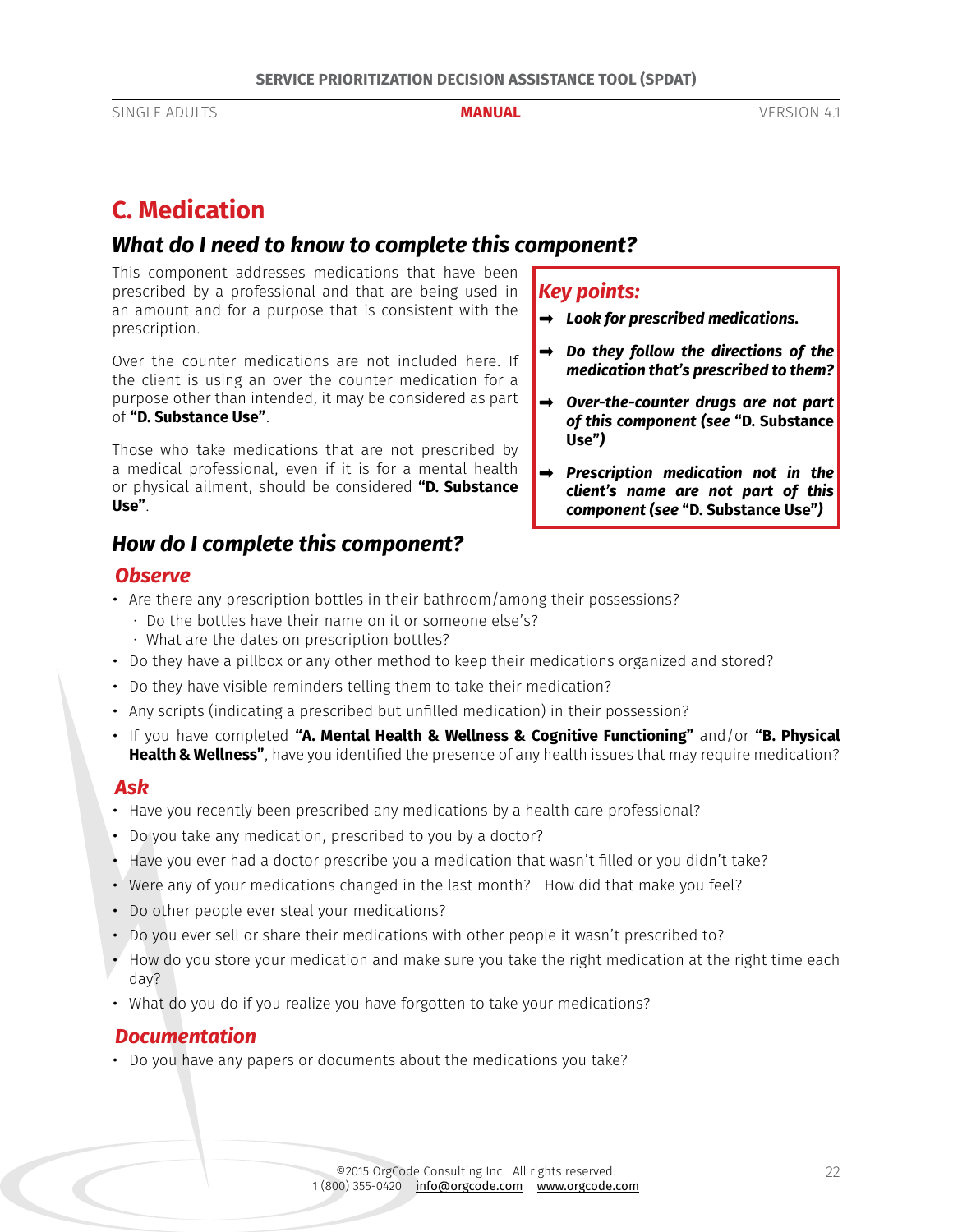**4**

# *How do I score this component?*

# **Any** of the following:

- ¨ In the past 30 days, started taking a prescription which **is** having any negative impact on day to day living, socialization or mood
- □ Shares or sells prescription, but keeps less than is sold or shared
- $\square$  Regularly misuses medication (e.g. frequently forgets; often takes the wrong dosage; uses some or all of medication to get high)
	- $\square$  Has had a medication prescribed in the last 90 days that remains unfilled, for any reason

#### **Any** of the following:

- ¨ In the past 30 days, started taking a prescription which is **not** having any negative impact on day to day living, socialization or mood
- □ Shares or sells prescription, but keeps **more** than is sold or shared
- **3**  $\square$  Requires intensive assistance to manage or take medication (e.g., assistance organizing in a pillbox; working with pharmacist to blister-pack; adapting the living environment to be more conducive to taking medications at the right time for the right purpose, like keeping nighttime medications on the bedside table and morning medications by the coffeemaker)  $\square$  Medications are stored and distributed by a third-party

#### **Any** of the following:

- **2**  $\square$  Fails to take medication at the appropriate time or appropriate dosage, 1-2 times per week  $\square$  Self-manages medications except for requiring reminders or assistance for refills  $\square$  Successfully self-managing medication for fewer than 30 consecutive days
- **1** □ Successfully self-managing medications for more than 30, but less than 180, consecutive days

**Any** of the following:

**0**  $\square$  No medication prescribed to them  $\square$  Successfully self-managing medication for 181+ consecutive days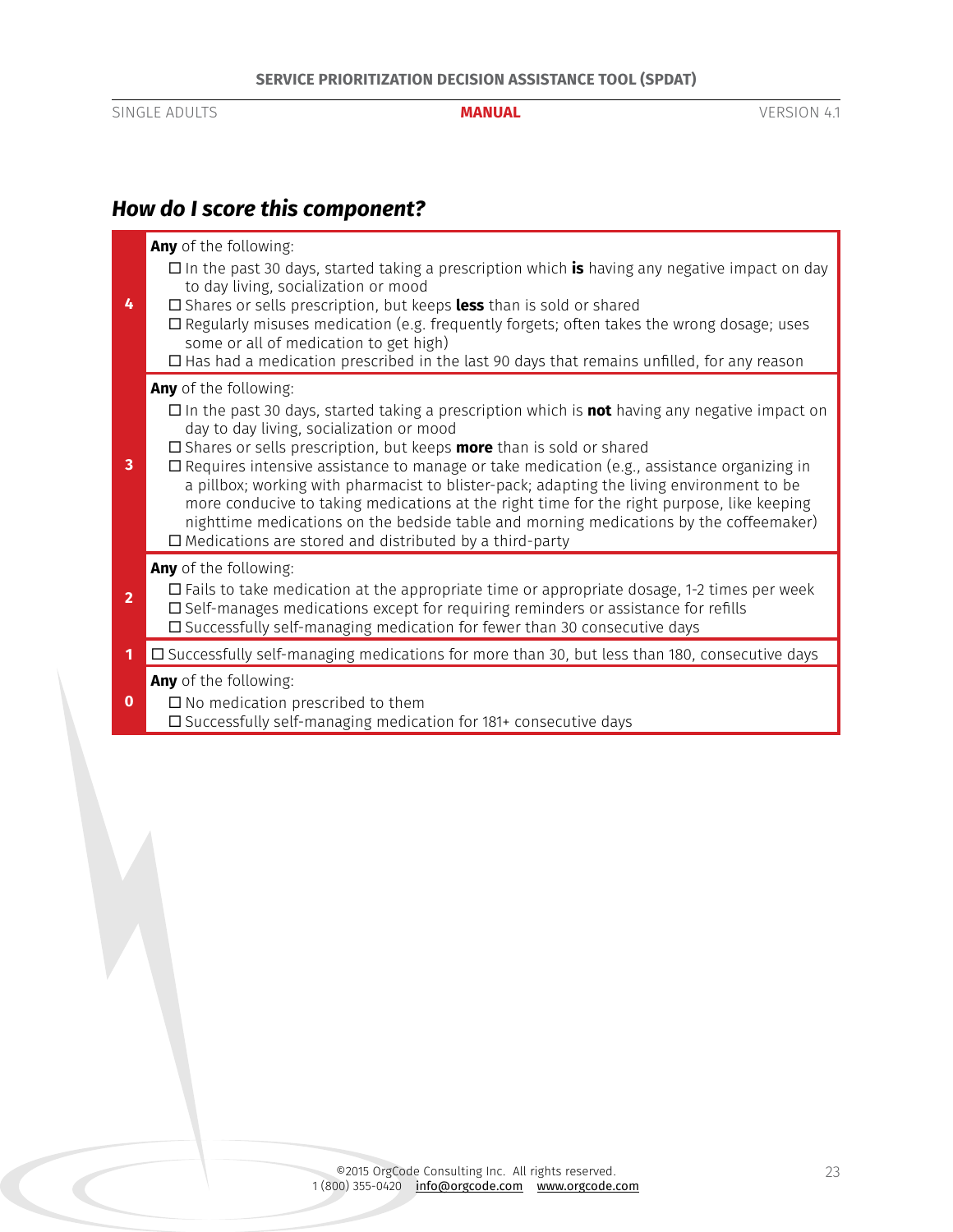# <span id="page-23-1"></span><span id="page-23-0"></span>**D. Substance Use**

## *What do I need to know to complete this component?*

This component covers substance use, which is the use of alcohol (including non-palatable alcohol) and/or other drugs.

Prescription drugs, including methadone treatment, are not considered in this component unless they are used for a purpose other than for how they were prescribed. Otherwise, they are considered in **["C. Medication"](#page-21-1)**.

Information on usage thresholds has been drawn from leading addiction scholars and researchers. It is acknowledged that there can be differences in opinion amongst learned professionals in this field concerning the distinction between substance use and abuse, and in the amounts that can be safely consumed on a daily or weekly basis.

## *Key points:*

- *➡ Be familiar with acceptable consumption thresholds*
- *➡ Look for the frequency with which they use drugs or alcohol beyond acceptable consumption thresholds*
- *➡ Look for the consumption of nonpalatable alcohol, inhalants, or injection drugs*
- *➡ Look for frequency of using to the point of complete inebriation or blacking out*

"Acceptable consumption thresholds" for alcohol are: 2 drinks per day or 14 total drinks in any one week period for men; 2 drinks per day or 9 total drinks in any one week period for women.

Non-palatable alcohol includes any substance with an alcohol content that is not intended for sipping or regular consumption. This would include substances such as Listerine, cooking wine and alcohol based hand-sanitizers.

Binge drinking is classified as any instance where a male consumes 5 or more drinks or a female consumes 4 or more drinks in a single hour; or when 10 or more drinks are consumed in a single drinking episode (for example, an evening of drinking).

# *How do I complete this component?*

### *Observe*

- Look for a significant amount empties where the person lives. Ask if the client was collecting them for recycling.
- Does the client have the shakes, especially in the morning?
- Is the client intoxicated in the morning?
- Does the client have puncture marks, track marks, inflammation or infection on arms, legs or other visibly places on the person where they have been punctured for injection substance use?
- Does the client have sores or blisters at the front of the lips, with co-occurring blackening of gums and teeth in one area of the mouth?
- Look for a visible rig, cooker or other drug-using apparatus

### *Ask*

- When was the last time you had a drink or used drugs?
- Anything we should keep in mind related to drugs/alcohol?
- How often would you say you use [substance] in a week?
- Ever have a doctor tell you that your health may be at risk because you drink or use drugs?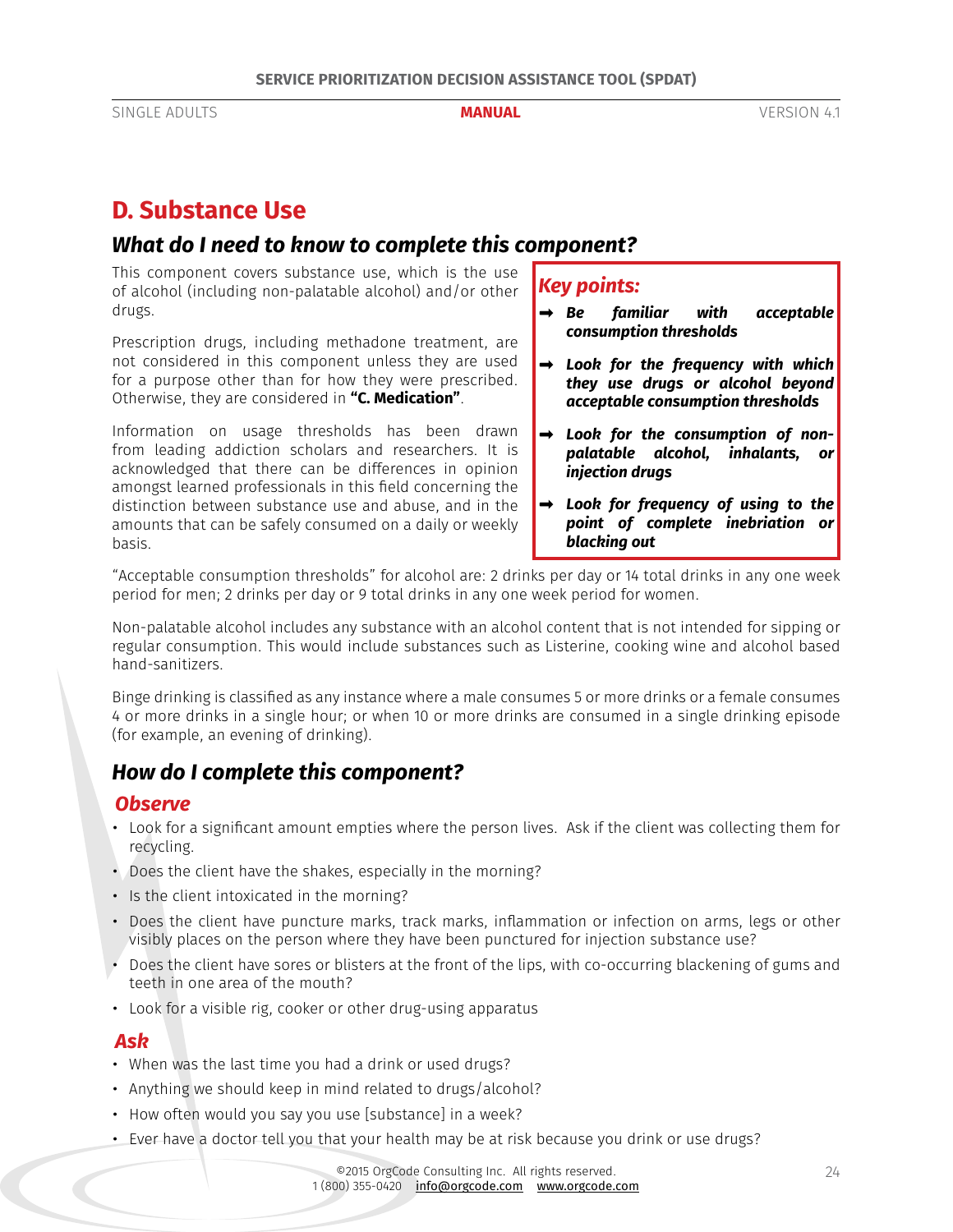#### • Have you engaged with anyone professionally related to your substance use that we could speak with?

- Ever get into fights, fall down and bang your head, do things you regret later, or pass out when drinking or using other drugs?
- Have you ever used alcohol or other drugs in a way that may be considered less than safe?
- Do you ever drink mouthwash or cooking wine or hand sanitizer or anything like that?

### *Documentation*

- Are there records of the client being enrolled in addictions treatment programs?
- Does any documentation cite substance use or lack of sobriety as a reason for the refusal or termination of services or housing (i.e. ineligibility for program, or eviction notice)?

# *How do I score this component?*

**4**  $\Box$  In a life-threatening health situation as a direct result of substance use, **or**, In the past 30 days, **any** of the following are true...  $\Box$  Substance use is almost daily (21+ times) **and** often to the point of complete inebriation  $\square$  Binge drinking, non-beverage alcohol use, or inhalant use 4+ times  $\square$  Substance use resulting in passing out 2+ times **3**  $\Box$  Experiencing serious health impacts as a direct result of substance use, though not (yet) in a life-threatening position as a result, **or**, In the past 30 days, **any** of the following are true...  $\square$  Drug use reached the point of complete inebriation 12+ times  $\Box$  Alcohol use usually exceeded the consumption thresholds (at least 5+ times), but usually not to the point of complete inebriation  $\square$  Binge drinking, non-beverage alcohol use, or inhalant use occurred 1-3 times **2** In the past 30 days, **any** of the following are true...  $\square$  Drug use reached the point of complete inebriation fewer than 12 times  $\square$  Alcohol use exceeded the consumption thresholds fewer than 5 times

 $\Box$  In the past 365 days, no alcohol use beyond consumption thresholds, **or**,

- $\Box$  If making claims to sobriety, no substance use in the past 30 days
- **0**  $\Box$  In the past 365 days, no substance use

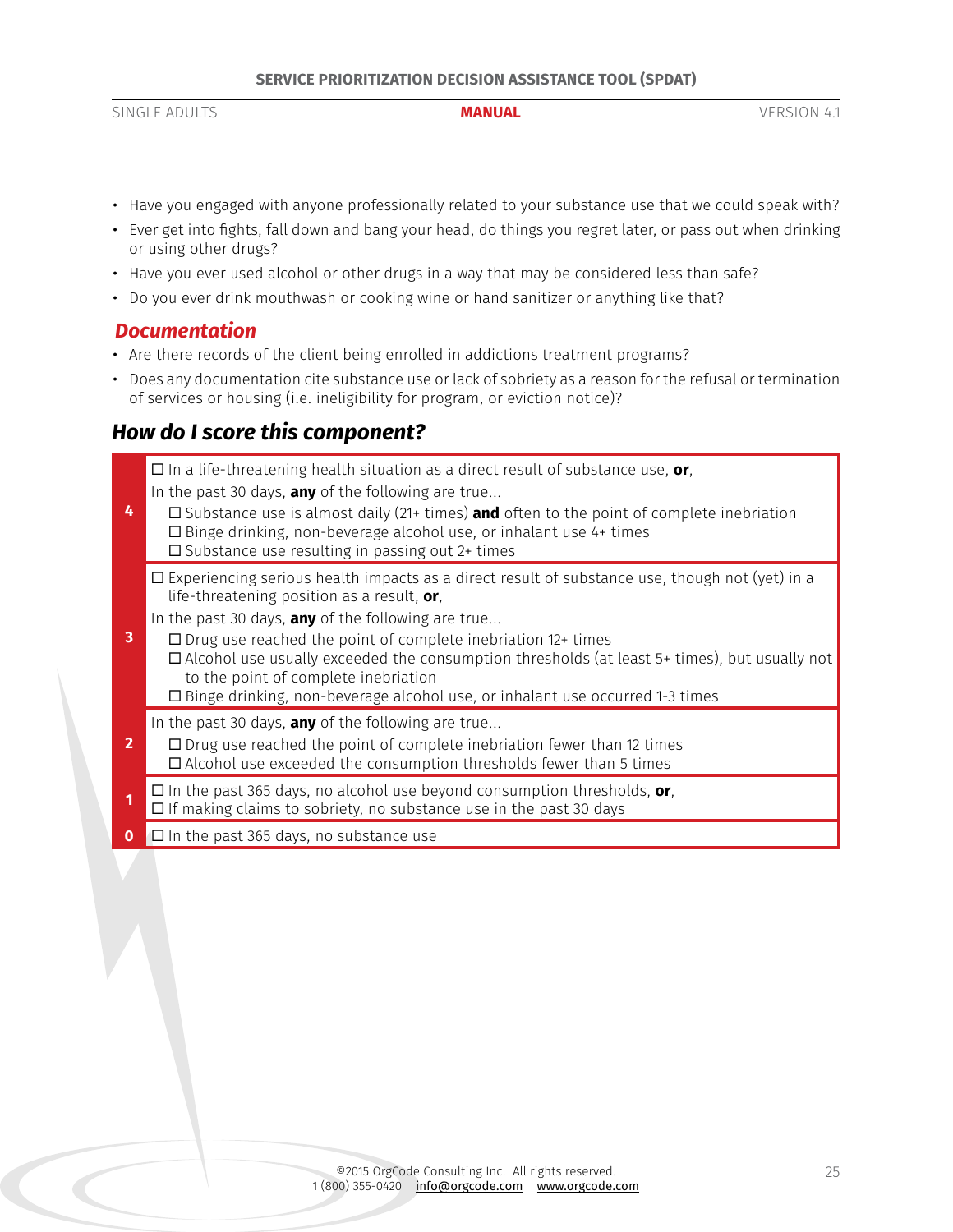# <span id="page-25-0"></span>**E. Experience of Abuse & Trauma**

## *What do I need to know to complete this component?*

This component is concerned with the impact of abuse or trauma. Included in this component are parents who are survivors of abuse or trauma as children. Additionally, traumatic events may be very recent or ongoing, and may be the cause of the current period of homelessness. Note that the experience of homelessness is not automatically considered to be a traumatic event for all people.

For the purpose of this component institutional abuse, including experience with the residential school system, is considered a history of abuse or trauma.

This component uses self-reports to assess the impact of abusive and traumatic experiences on day-to-day life, and to assess the state of recovery, if any. The purpose of this component is not to uncover what the traumatic events were/are, and care must be exercised to avoid exploring the traumatization through questioning.

In recognition that not all have access to professional counseling services, therapeutic recovery should be considered broadly. This is particularly pertinent when considering culturally significant healing practices.

# *How do I complete this component?*

### *Key points:*

- *➡ This section is entirely self-reported. If the individual says they have suffered no abuse, they get a 0.*
- *➡ Look for the impact of abuse or trauma on housing stability*
- *➡ To avoid re-traumatizing the individual, ask selected approved questions as written. Do not probe for details of the trauma/abuse. This section is entirely self-reported.*

### *Ask*

- "I don't need you to go into any details, but has there been any point in your life where you experienced emotional, physical, sexual or psychological abuse?"
- "Are you currently or have you ever received professional assistance to address that abuse?"
- "Does the experience of abuse or trauma impact your day to day living in any way?"
- "Does the experience of abuse or trauma impact your ability to hold down a job, maintain housing or engage in meaningful relationships with friends or client?"
- "Have you ever found yourself feeling or acting in a certain way that you think is caused by a history of abuse or trauma?"
- "Have you ever become homeless as a direct result of experiencing abuse or trauma?"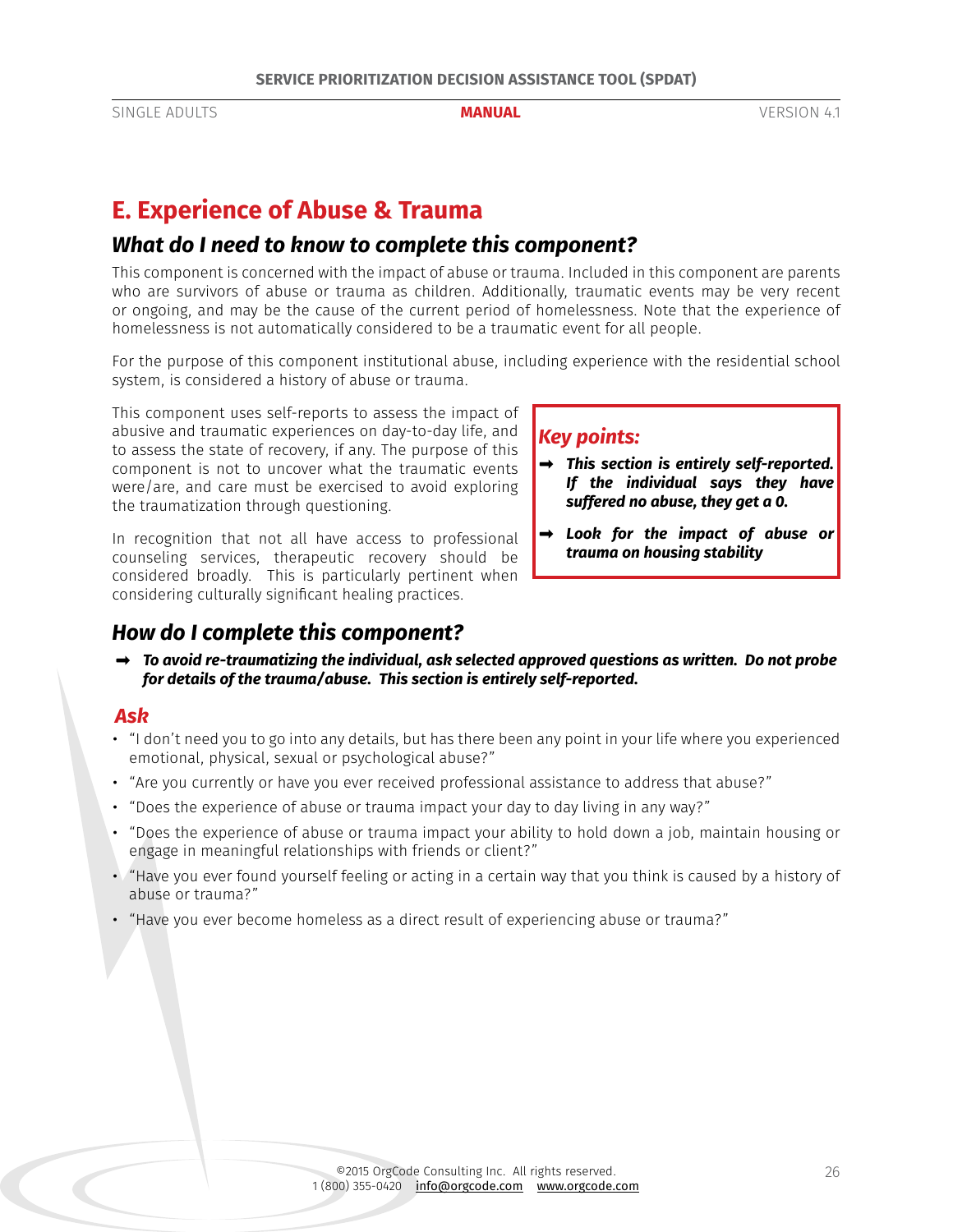# *How do I score this component?*

| LT                                                                                                                                                                                                                                                           | $\Box$ A reported experience of abuse or trauma, believed to be a direct cause of their homelessness                                                                                                                                                                            |  |  |
|--------------------------------------------------------------------------------------------------------------------------------------------------------------------------------------------------------------------------------------------------------------|---------------------------------------------------------------------------------------------------------------------------------------------------------------------------------------------------------------------------------------------------------------------------------|--|--|
| $\Box$ The experience of abuse or trauma is <b>not</b> believed to be a direct cause of homelessness,<br>but abuse or trauma (experienced before, during, or after homelessness) is impacting daily<br>functioning and/or ability to get out of homelessness |                                                                                                                                                                                                                                                                                 |  |  |
|                                                                                                                                                                                                                                                              | <b>Any</b> of the following:<br>$\Box$ A reported experience of abuse or trauma, but is not believed to impact daily functioning<br>and/or ability to get out of homelessness<br>$\Box$ Engaged in therapeutic attempts at recovery, but does not consider self to be recovered |  |  |
| 1                                                                                                                                                                                                                                                            | $\Box$ A reported experience of abuse or trauma, and considers self to be recovered                                                                                                                                                                                             |  |  |
| 0                                                                                                                                                                                                                                                            | $\square$ No reported experience of abuse or trauma                                                                                                                                                                                                                             |  |  |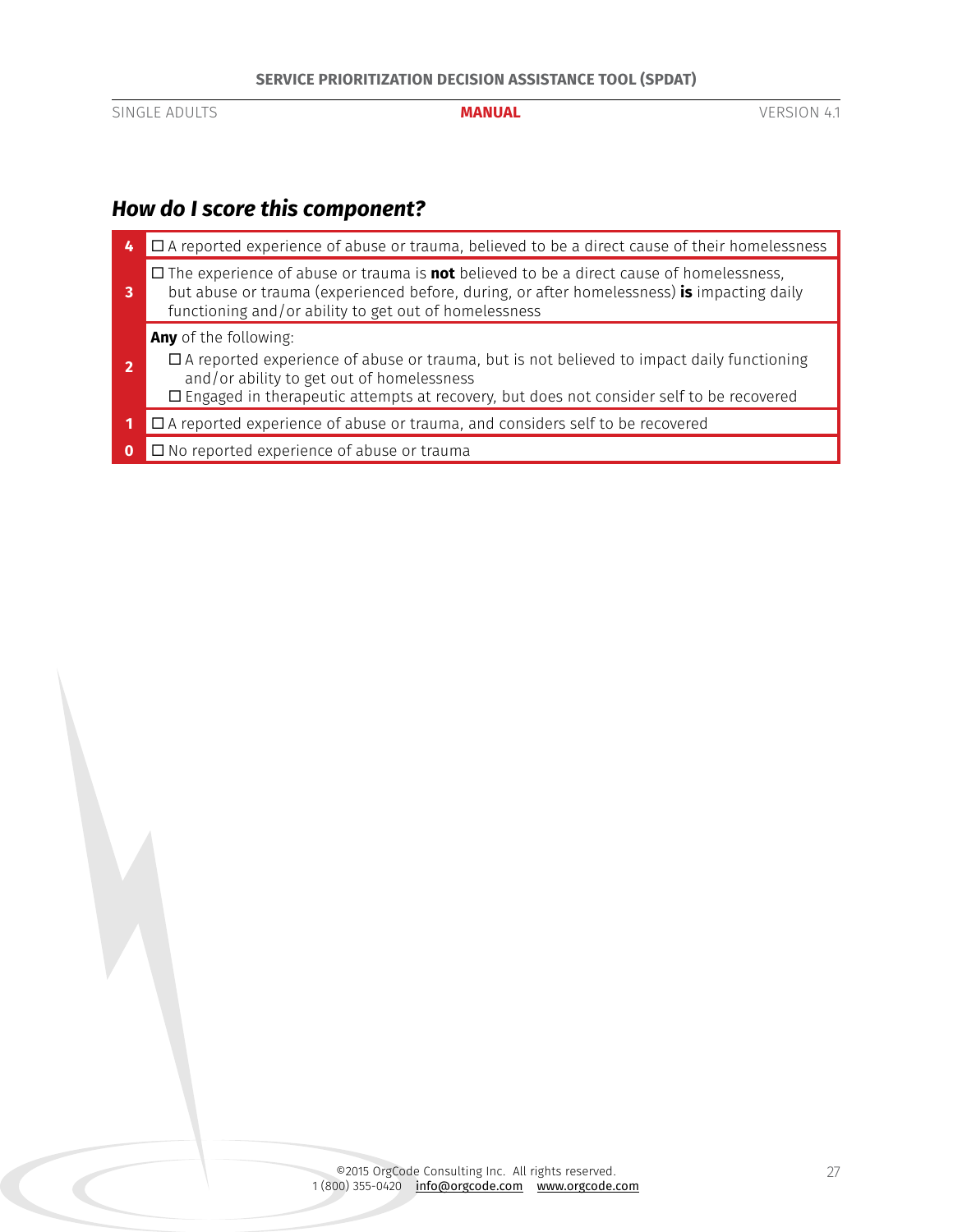# <span id="page-27-0"></span>**Risks**

# **F. Risk of Harm to Self or Others**

# *What do I need to know to complete this component?*

This component is concerned with risk of personal harm and/or risk to others.

Included in this component are both actions and written or verbal statements. That is, the undertaking of harm as well as the threatening of harm.

There are no guaranteed ways in which someone can predict if another person will act in ways harmful to themselves or others.

The assessment for this component takes into consideration the likelihood of risk which considers a number of indicators, the history of harming oneself or others, the time since the last action or threats, and, the individual's ability to de-escalate.

The indicators that help inform the likelihood or risk include such things as:

- Severe depression
- Giving away personal possessions
- Expressing plans for a suicide attempt
- Sense of hopelessness
- Access to lethal means such as a weapon or toxic substance
- Previous suicide attempts
- Excessive substance use
- Social withdrawal and isolation
- History of incarceration for violent acts
- Specific threats of violence against specific people
- Strong feelings of being wronged by a specific person or group of people
- Expressing plans for a violent act against another person or group of people

# *How do I complete this component?*

### *Observe*

- Does the client bear scars, especially on their wrists or arms, which could have come from self-harming?
- Does the client own any weapons, including firearms or knives?
- Is the client quick to anger?
- Has the client ever threatened you with physical harm, or anyone else while you were in their presence?

#### *Ask*

- Do you have thoughts about hurting themselves or anyone else?
	- · Have you ever acted on these thoughts?
	- · When was the last time?
	- · What was occurring when that happened?

## *Key points:*

- *➡ Look for evidence or risk of self-harm*
- *➡ Look for violence or threats made by the individual towards others*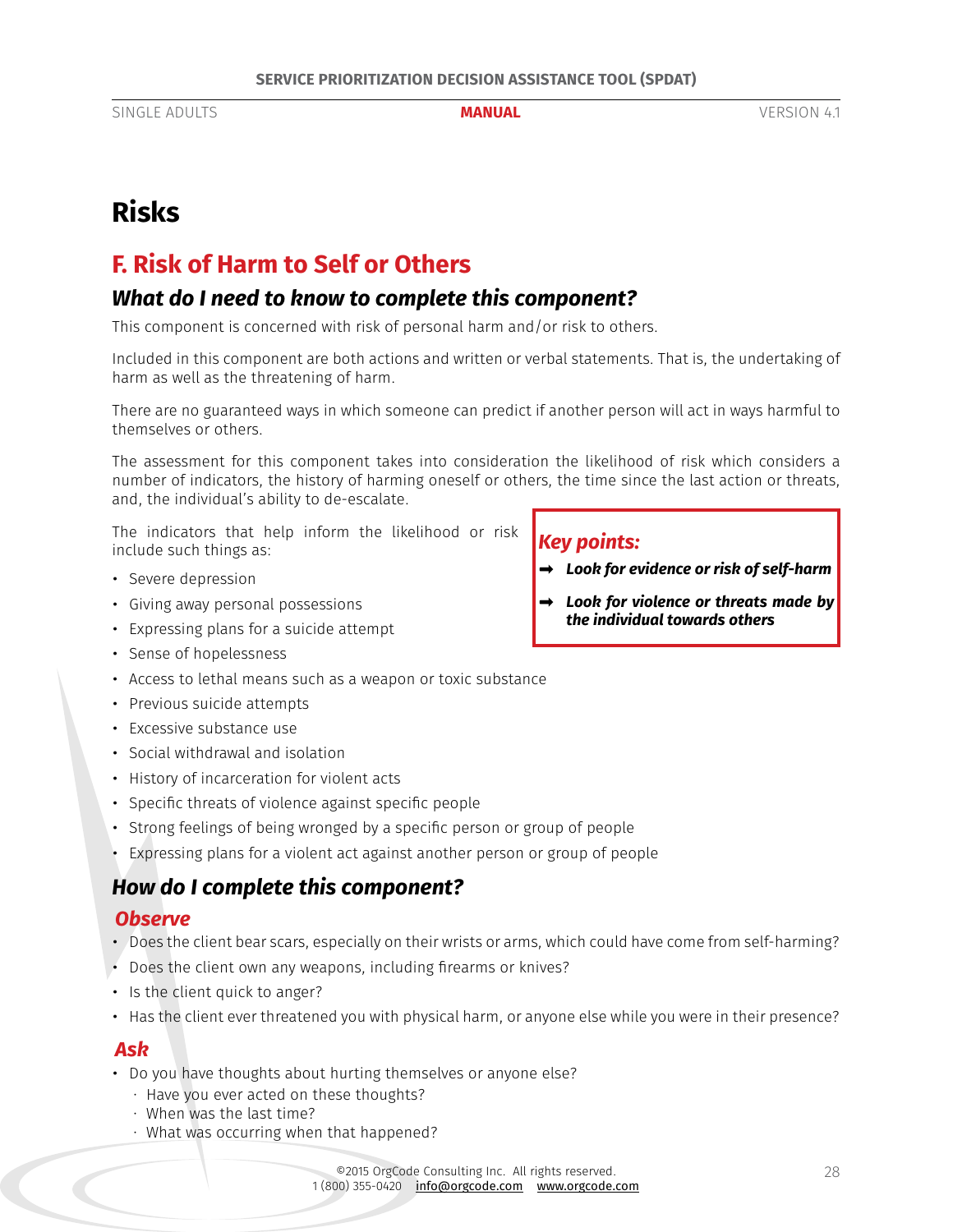- Have you ever received professional help including maybe a stay at hospital as a result of thinking about or attempting to hurt themself or others?
	- · How long ago was that?
	- · Does that happen often?
- Have you recently left a situation you felt was abusive or unsafe? How long ago was that?
- Have you been in any fights recently, whether they started it or someone else did?
	- · How long ago was that?
	- · How often do you get into fights?

#### *Documentation*

- Are there any restraining orders filed against the client?
- Has the client ever been involved in anger management?
- Has the client ever been on suicide watch?

# *How do I score this component?*

| 4              | Any of the following:<br>$\Box$ In the past 90 days, left an abusive situation<br>$\Box$ In the past 30 days, attempted, threatened, or actually harmed self or others<br>$\Box$ In the past 30 days, involved in a physical altercation (instigator or participant)                                                                                                                                      |  |  |
|----------------|-----------------------------------------------------------------------------------------------------------------------------------------------------------------------------------------------------------------------------------------------------------------------------------------------------------------------------------------------------------------------------------------------------------|--|--|
| 3              | <b>Any</b> of the following:<br>$\Box$ In the past 180 days, left an abusive situation, but no exposure to abuse in the past 90 days<br>$\Box$ Most recently attempted, threatened, or actually harmed self or others in the past 180 days,<br>but not in the past 30 days<br>$\Box$ In the past 365 days, involved in a physical altercation (instigator or participant), but not in<br>the past 30 days |  |  |
| $\overline{2}$ | <b>Any</b> of the following:<br>$\Box$ In the past 365 days, left an abusive situation, but no exposure to abuse in the past 180 days<br>$\Box$ Most recently attempted, threatened, or actually harmed self or others in the past 365 days,<br>but not in the past 180 days<br>$\Box$ 366+ days ago, 4+ involvements in physical alterations                                                             |  |  |
| 1              | $\square$ 366+ days ago, 1-3 involvements in physical alterations                                                                                                                                                                                                                                                                                                                                         |  |  |
| $\bf{0}$       | $\Box$ Reports no instance of harming self, being harmed, or harming others                                                                                                                                                                                                                                                                                                                               |  |  |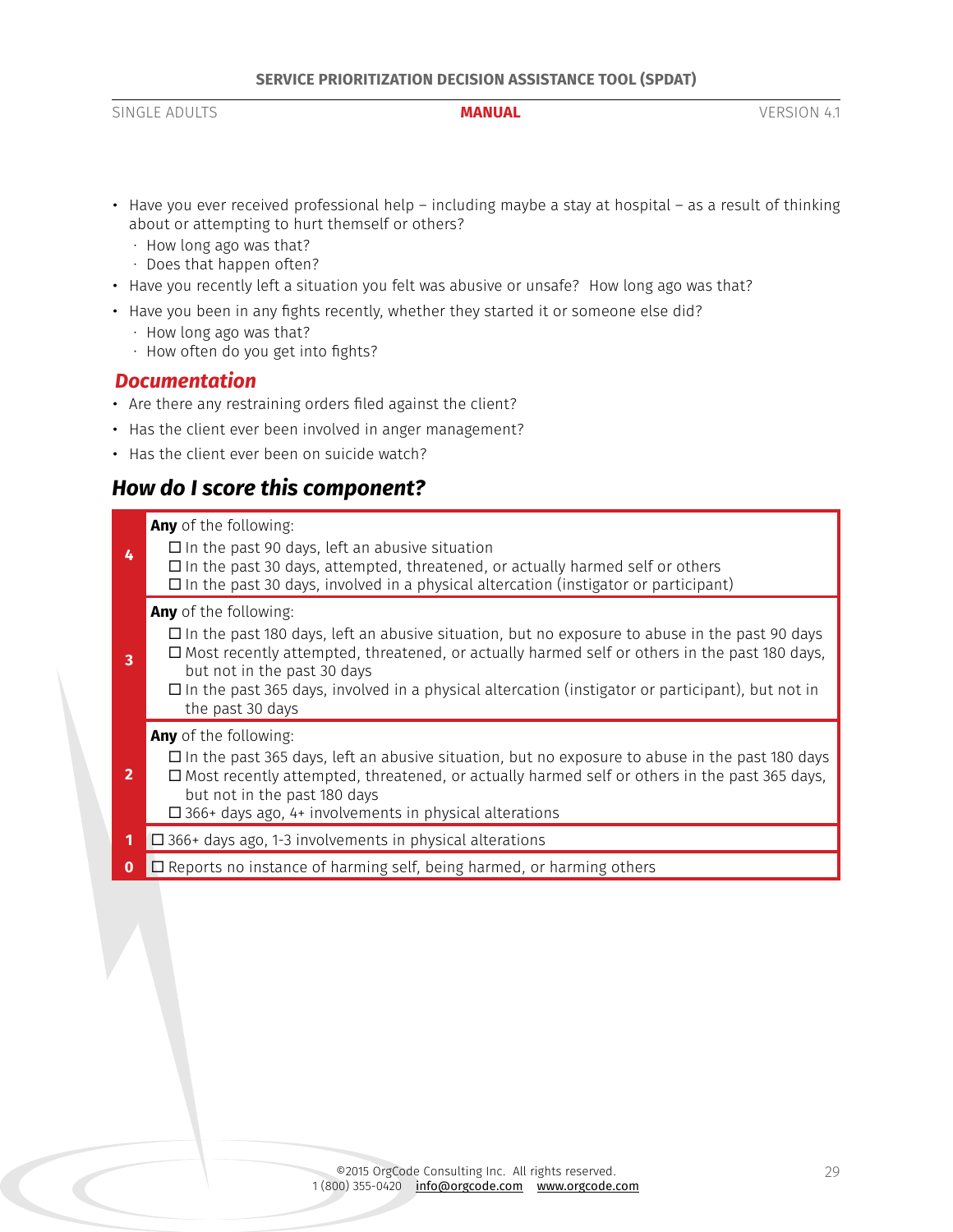# <span id="page-29-0"></span>**G. Involvement in Higher Risk and/or Exploitive Situations**

## *What do I need to know to complete this component?*

This component is concerned with the client's involvement in high risk and/or exploitive situations.

Involvement on the part of the client may have been voluntary or involuntary. It is both what they have done as well as what has been done unto them.

While not an exhaustive list, examples of high risk and exploitive situations include:

- sex work;
- injection substance use;
- slavery;
- drug mule;
- unprotected sexual engagement (outside of a monogamous relationship);
- binge drinking;
- sleeping outside as a result of blacking out;
- being directly or indirectly forced to work;
- being used for any activity against one's will, consent or knowledge;
- being short-changed for work undertaken;
- being in environments prone to violence;
- engaging in activity solely for the benefit of others without any personal gain or benefit.

#### *Key points:*

- *➡ Look for instances of:* 
	- ⇨ *Unprotected sex with multiple partners*
	- ⇨ *Binge drinking*
	- ⇨ *Sleeping outdoors*
	- ⇨ *Injection drug use*
	- ⇨ *Being taken advantage of/ exploited*
	- ⇨ *Abusive relationships*
- *➡ Count the total number of risky occasions in the past 6 months*

This component also includes those individuals leaving an abusive situation given the high risk the abuser presents. As the mental or physical abuse experienced by the victims is a daily occurrence, these victims are considered a (4) rating.

People who have been sleeping rough may also be considered to be in a high-risk situation. Without protective clothing and appropriate sleeping gear they run the risk of exposure and temperature related ailments. Depending on where they are sleeping rough, they may be exposed to higher incidents of violence, sexual assault, and theft.

# *How do I complete this component?*

### *Observe*

- Do they have puncture marks, track marks, inflammation or infection on arms, legs or other visibly places on the person where they have been punctured for injection substance use (also see **["D.](#page-23-1)  [Substance Use"](#page-23-1)**)?
- Did they report binge drinking in component **["D. Substance Use"](#page-23-1)**? · How many times has this happened in the past 6 months?
- Is the person currently living/sleeping outside?
- Does the individual have condoms readily available?
- Does the individual own any weapons, including firearms and knives?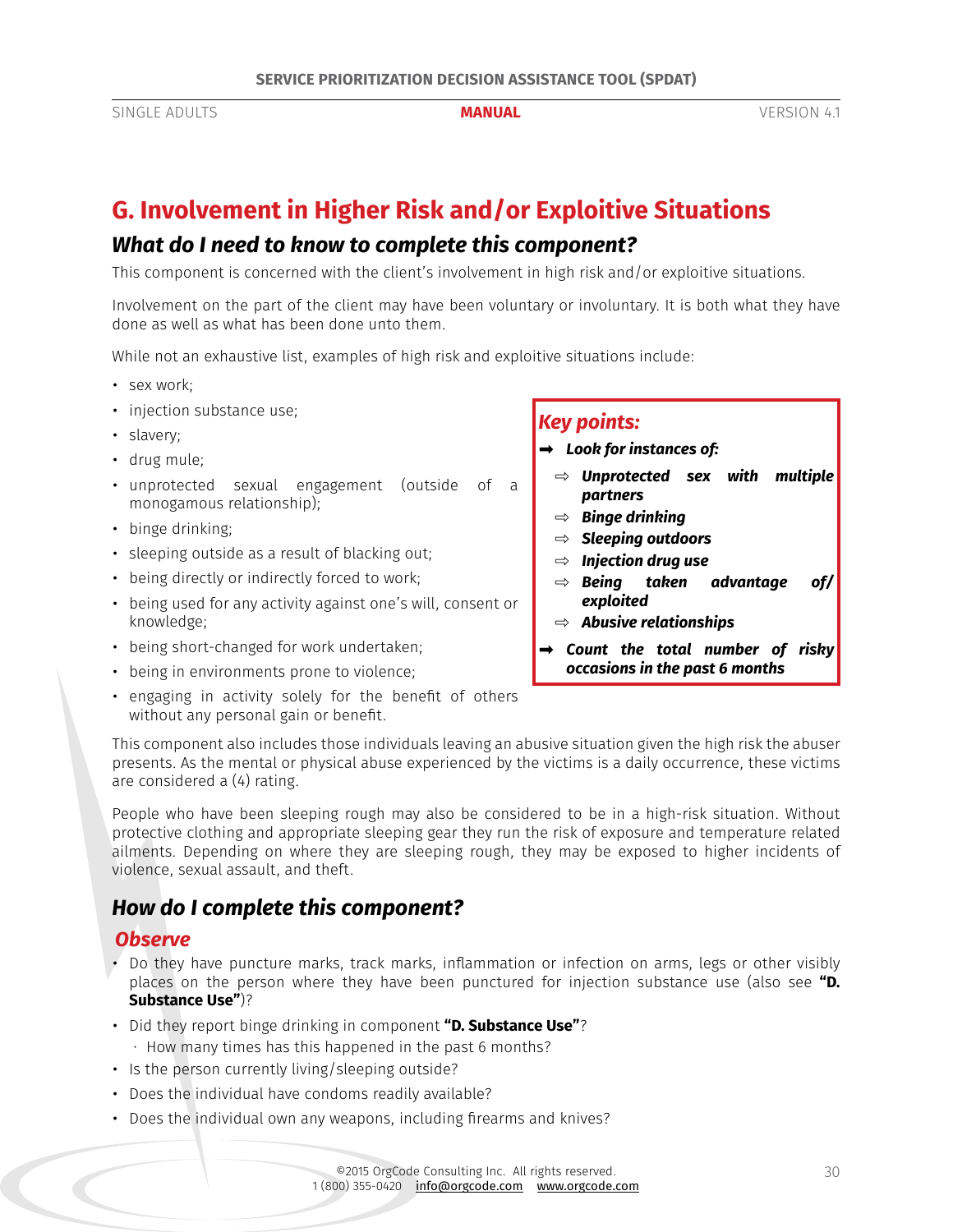## *Ask*

- Does anybody force or trick you to do things that you don't want to do?
- Do you ever do stuff that could be considered dangerous like drinking until you pass out outside, or delivering drugs for someone, having sex without a condom with a casual partner, or anything like that?
- Do you ever find yourself in situations that may be considered at a high risk for violence?
- Do you ever sleep outside?
	- · How do you dress and prepare for that?
	- · Where do you tend to sleep?

# *How do I score this component?*

- **Any** of the following:
- **4**  $\Box$  In the past 180 days, engaged in 10+ higher risk and/or exploitive events  $\square$  In the past 90 days, left an abusive situation

**Any** of the following:

**3**  $\Box$  In the past 180 days, engaged in 4-9 higher risk and/or exploitive events  $\square$  In the past 180 days, left an abusive situation, but not in the past 90 days

**Any** of the following:

- **2**  $\Box$  In the past 180 days, engaged in 1-3 higher risk and/or exploitive events  $\square$  181+ days ago, left an abusive situation
- □ Any involvement in higher risk and/or exploitive situations occurred more than 180 days ago but less than 365 days ago
- **0** □ In the past 365 days, no involvement in higher risk and/or exploitive events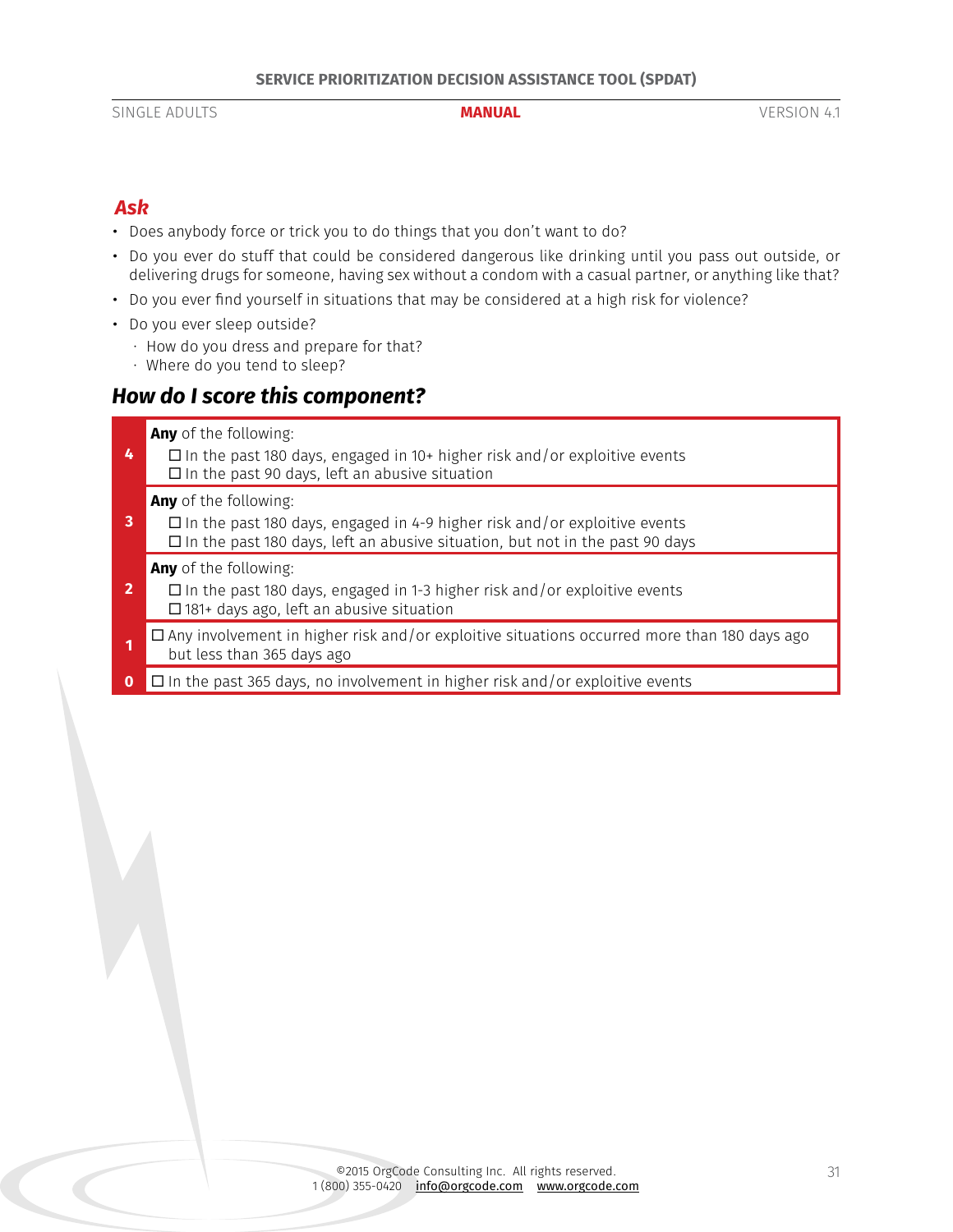# <span id="page-31-0"></span>**H. Interaction with Emergency Services**

## *What do I need to know to complete this component?*

This component is concerned with interactions with emergency services.

An interaction is not a casual encounter such as striking up a conversation with a police officer on the street, passing by a firefighter battling a blaze, seeing ambulance workers provide care on the street, or taking a friend to the emergency room. The interactions this component is interested in are deliberate and direct interactions between the client and staff from emergency rooms in hospitals, police officers, ambulance attendants and/or firefighters (including in the capacity of providing First Aid/ CPR – not solely in their function of fighting fire).

Also relevant to this component is the client's interaction with crisis services, and their time spent in hospitals for overnight or long term care.

# *How do I complete this component?*

### *Ask*

- How often do you go to emergency rooms?
- How many times have you had the police speak to you over the past 180 days?
- Have you used an ambulance or needed the fire department at any time in the past 180 days?
- How many times have you called or visited a crisis team or a crisis counselor in the last 180 days?
- How many times have you been admitted to hospital in the last 180 days? How long did you stay?

# *How do I score this component?*

- **4** □ In the past 180 days, cumulative total of 10+ interactions with emergency services
- **3** □ In the past 180 days, cumulative total of 4-9 interactions with emergency services
- **2** □ In the past 180 days, cumulative total of 1-3 interactions with emergency services
- $\Box$  Any interaction with emergency services occurred more than 180 days ago but less than 365 days ago
- **0** □ In the past 365 days, no interaction with emergency services

# *Key points:*

#### *➡ Look for:*

- ⇨ *Admittance to ER*
- ⇨ *Hospitalizations*
- ⇨ *Ambulance rides*
- ⇨ *Use of crisis services, distress centers, suicide prevention services, sexual assault crisis services, sex worker crisis services, or similar*
- ⇨ *Interactions with police*
- ⇨ *Interactions with firefighters*
- *➡ Count the total number of interactions in the past 6 months*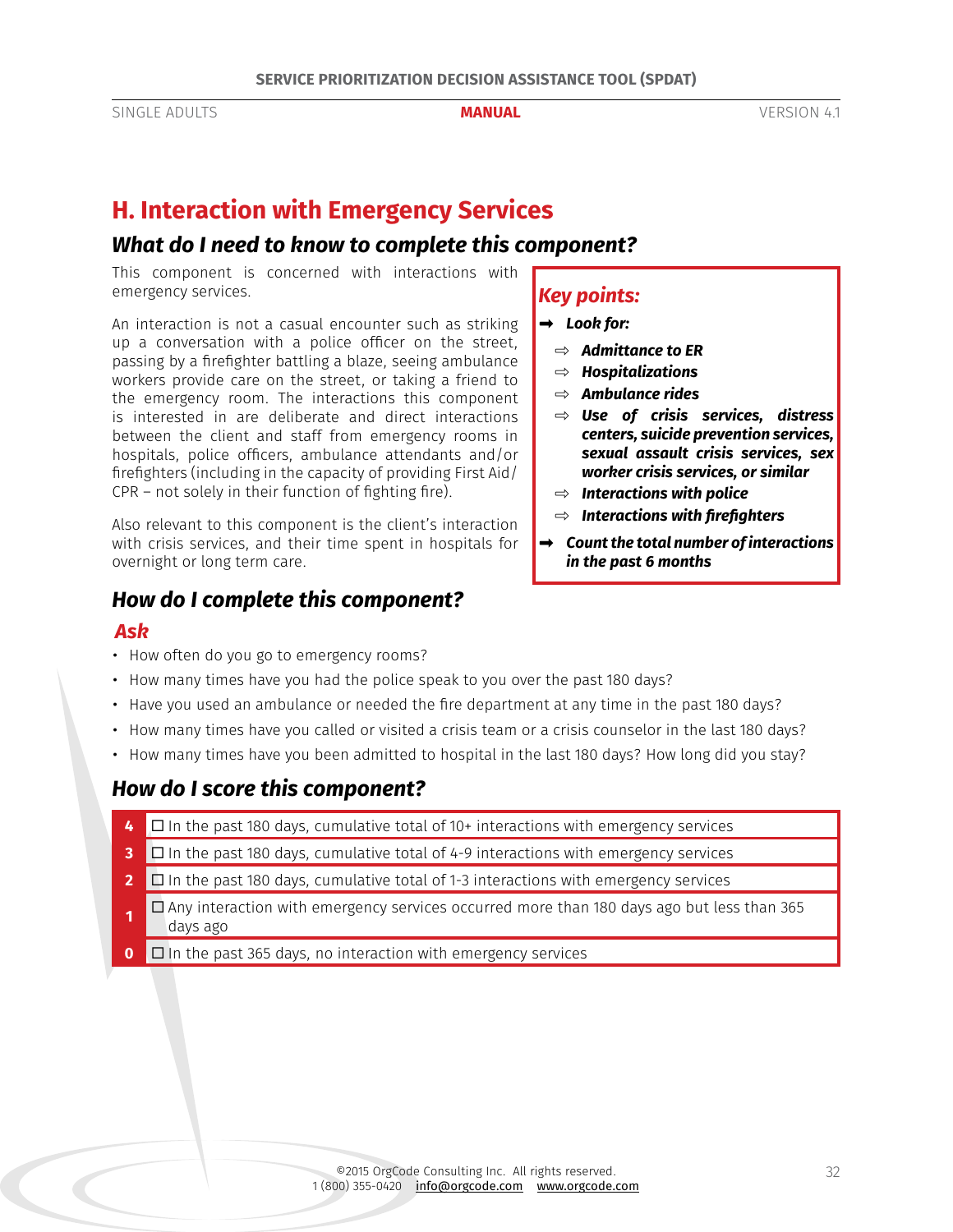# <span id="page-32-0"></span>**I. Legal**

# *What do I need to know to complete this component?*

This component is concerned with legal issues.

Legal issues pertain to any offences by any order of government or any area of law enforcement to which the person is subject to such things as paying a fine, undertaking community service, or being incarcerated.

The time frames references below pertain to the length of time since the most recent court appearance (not the time since the charge which may have occurred quite a bit of time before).

# *How do I complete this component?*

### *Ask*

- Do you have any "legal stuff" going on?
- Have you had a lawyer assigned to you by a court?
- Do you have any upcoming court dates?
- · Do you think there's a chance you will do time?
- Any outstanding fines?

## *Key points:*

- *➡ Any currently outstanding or recently resolved legal issues?*
- *➡ What is the impact of these legal issues on the client's housing?*
- Have you paid any fines or done community service in the last 12 months for anything?
- · Is anybody expecting you to do community service for anything right now?
- Did you have any legal stuff in the last year that got dismissed?
- Are your housing at risk in any way right now because of legal issues?

## *Documentation*

• Any documentation of arrests, warrants, or court dates?

# *How do I score this component?*

**Any** of the following:

**4**  $\Box$  Current outstanding legal issue(s), likely to result in fines of \$500+  $\square$  Current outstanding legal issue(s), likely to result in incarceration of 3+ months (cumulatively), inclusive of any time held on remand

#### **Any** of the following:

**3**  $\Box$  Current outstanding legal issue(s), likely to result in fines less than \$500  $\Box$  Current outstanding legal issue(s), likely to result in incarceration of less than 90 days (cumulatively), inclusive of any time held on remand

#### **Any** of the following:

- **2**  $\Box$  In the past 365 days, relatively minor legal issue has occurred and was resolved through community service or payment of fine(s)
	- $\Box$  Currently outstanding relatively minor legal issue that is unlikely to result in incarceration (but may result in community service)
- **1** □ There are no current legal issues, **and** any legal issues that have historically occurred have been resolved without community service, payment of fine, or incarceration
- $\Box$  No legal issues within the past 365 days, **and** currently no conditions of release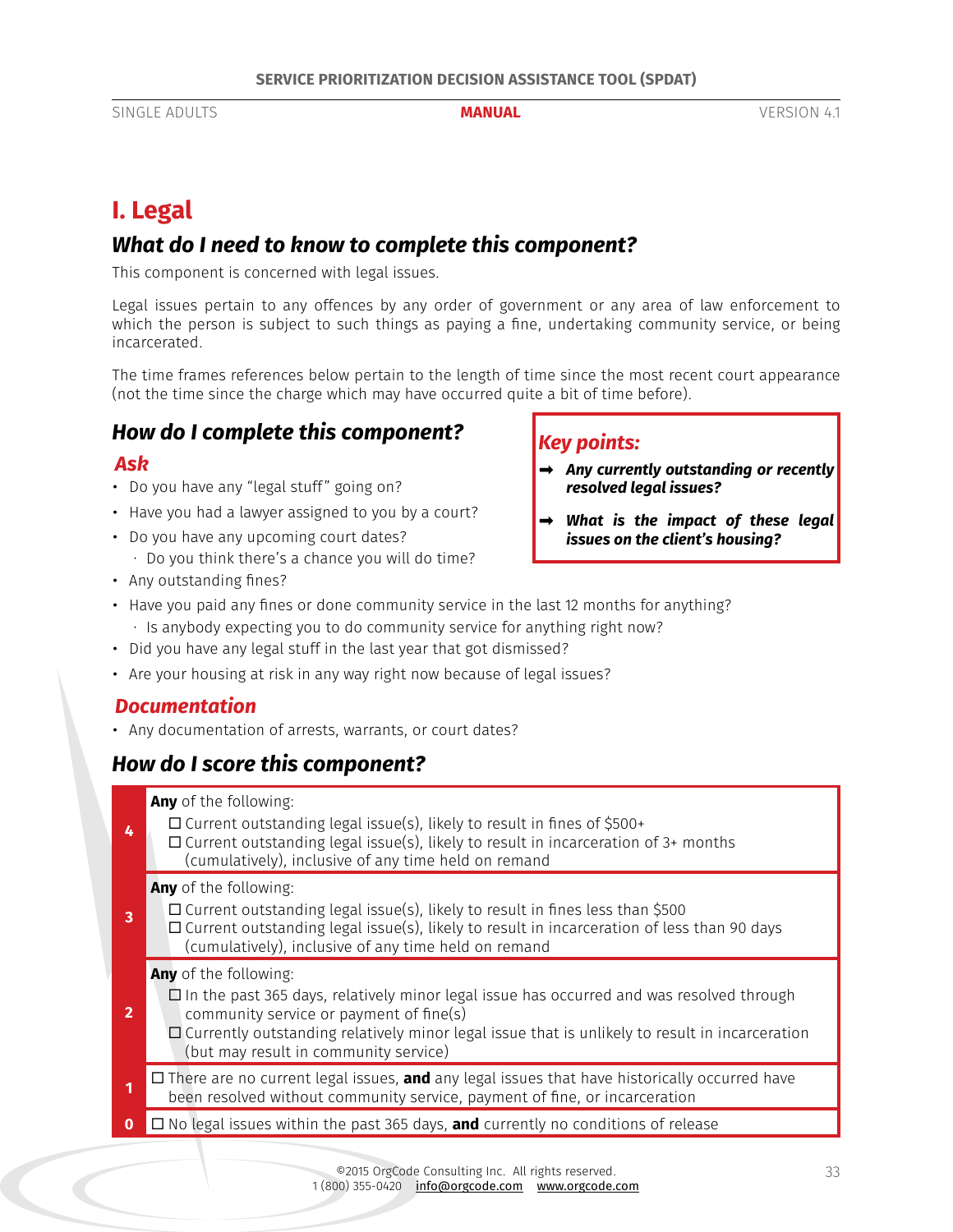# <span id="page-33-0"></span>**J. Managing Tenancy**

# *What do I need to know to complete this component?*

This component is concerned with a client's management of their apartment. The primary foci are payment of rent, not disrupting the enjoyment of other tenants, positive relations with the landlord/superintendent and avoiding unit damage.

Any client that is homeless at the time the SPDAT is completed shall be considered a 4.

This component is specifically concerned with the retention and implementation of skills necessary to care for one's apartment and manage their tenancy.

# *Key points:*

- *➡ How often does the client have conflicts or disputes with landlords or neighbors?*
- *➡ How often have they been evicted?*
- *➡ Is there an impending eviction?*

Third party payment of rent is not considered to be assistance in the payment of rent. That is an administrative function of how rent gets paid (not unlike a direct transfer for a mortgage payment), and not necessarily an indication of need for assistance.

# *How do I complete this component?*

#### *Ask*

- Are you currently homeless?
- [If the client is housed] Do you have an eviction notice?
- [If the client is housed] Do you think that your housing is at risk?
- How are your relationship with your neighbors?
- How do you normally get along with landlords?
- How have you been doing with taking care of your place?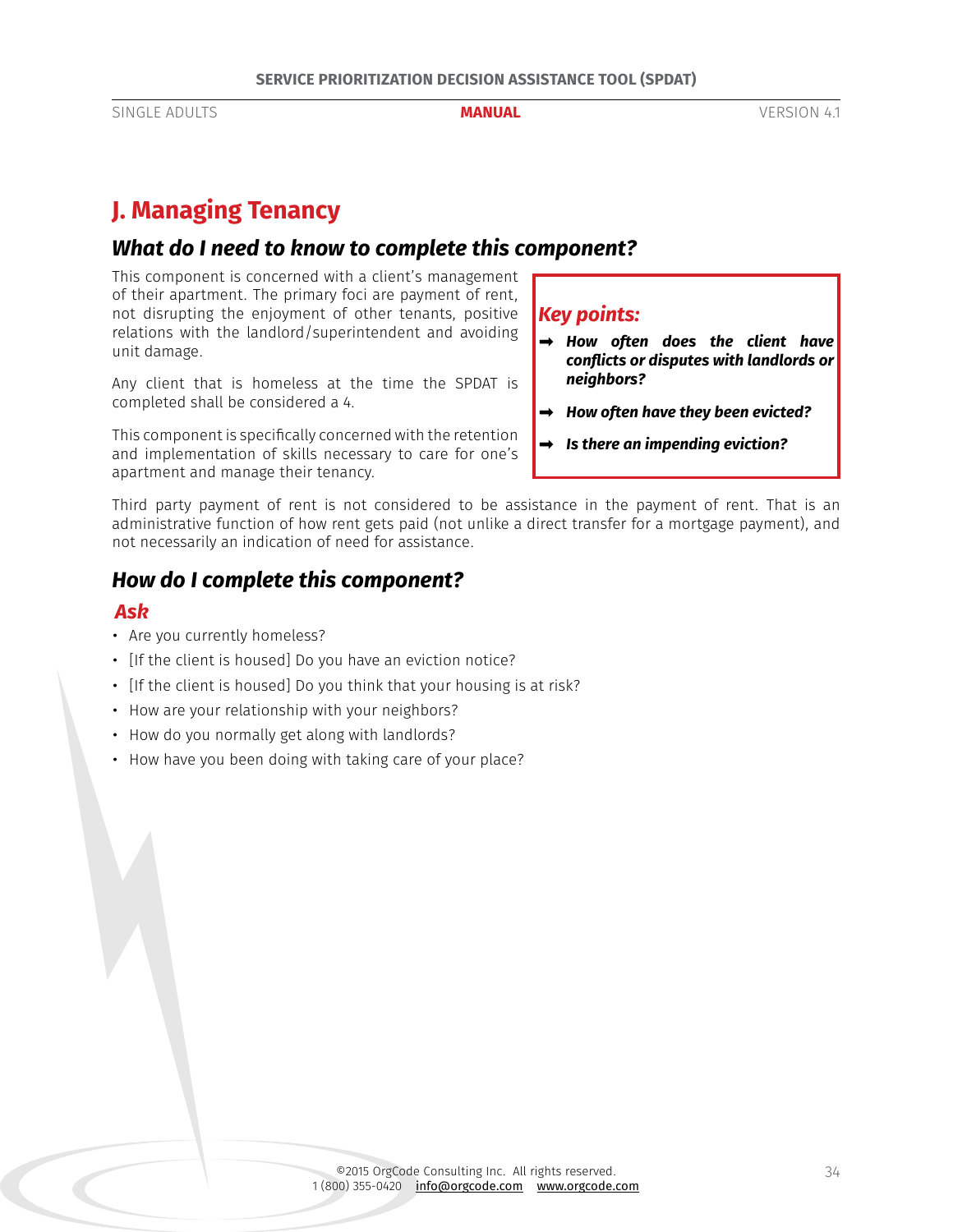# *How do I score this component?*

|                | Any of the following:<br>$\Box$ Currently homeless<br>$\square$ In the next 30 days, will be re-housed or return to homelessness<br>$\Box$ In the past 365 days, was re-housed 6+ times<br>$\Box$ In the past 90 days, support worker(s) have been cumulatively involved 10+ times with<br>housing matters                                                  |
|----------------|-------------------------------------------------------------------------------------------------------------------------------------------------------------------------------------------------------------------------------------------------------------------------------------------------------------------------------------------------------------|
| 3              | <b>Any</b> of the following:<br>$\Box$ In the next 60 days, will be re-housed or return to homelessness, but not in next 30 days<br>$\Box$ In the past 365 days, was re-housed 3-5 times<br>$\Box$ In the past 90 days, support worker(s) have been cumulatively involved 4-9 times with<br>housing matters                                                 |
| $\overline{2}$ | Any of the following:<br>$\Box$ In the past 365 days, was re-housed 2 times<br>$\Box$ In the past 180 days, was re-housed 1+ times, but not in the past 60 days<br>□ Continuously housed for at least 90 days but not more than 180 days<br>$\Box$ In the past 90 days, support worker(s) have been cumulatively involved 1-3 times with<br>housing matters |
|                | Any of the following:<br>$\Box$ In the past 365 days, was re-housed 1 time<br>$\Box$ Continuously housed, with no assistance on housing matters, for at least 180 days but not<br>more than 365 days                                                                                                                                                        |
|                | □ Continuously housed, with no assistance on housing matters, for at least 365 days                                                                                                                                                                                                                                                                         |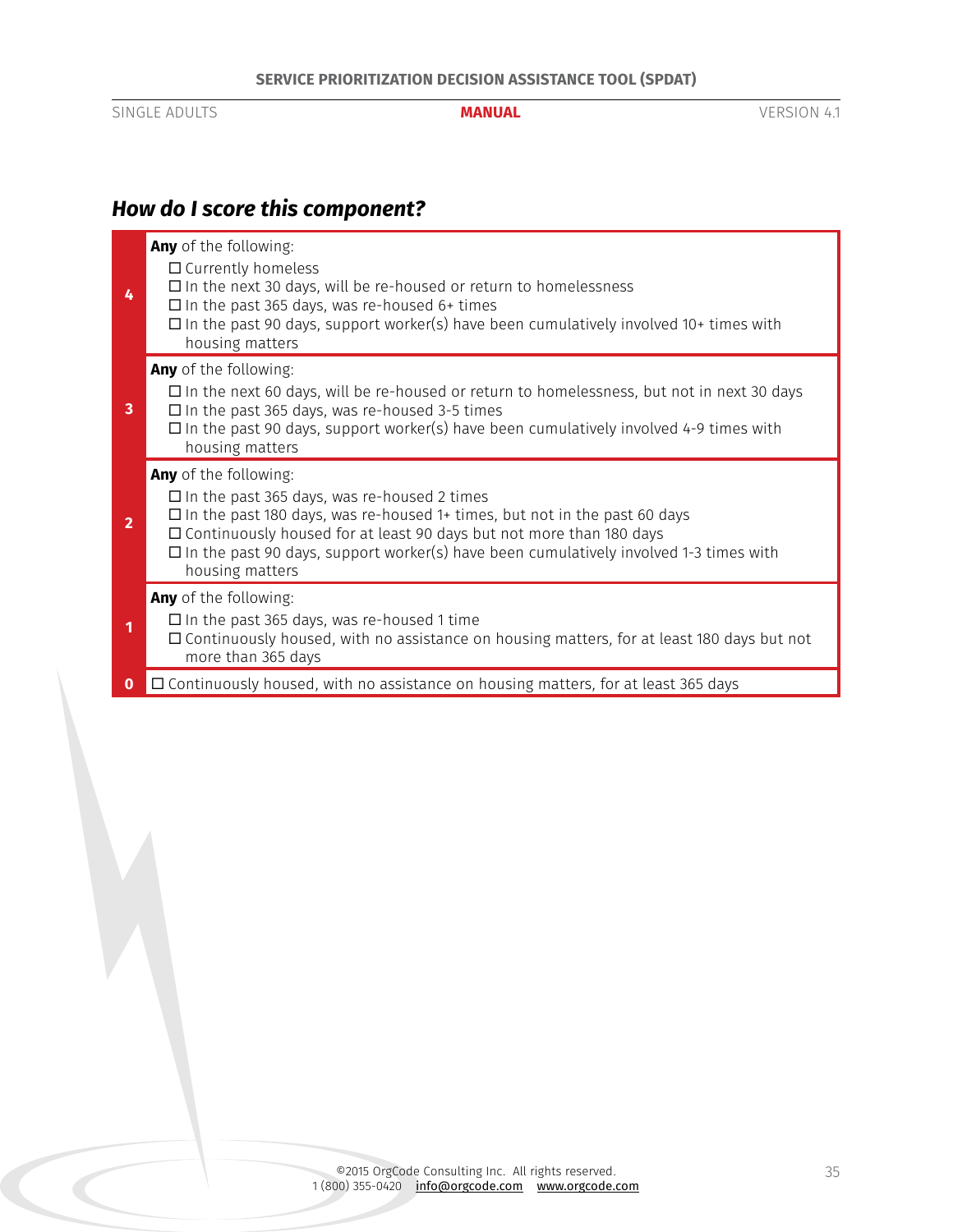# <span id="page-35-0"></span>**Socialization & Daily Functioning**

# **K. Personal Administration & Money Management**

# *What do I need to know to complete this component?*

This component is concerned with a client's ability to manage their money and the associated administrative tasks such as paying bills, filling out forms, completing a budget, and submitting necessary paperwork or documentation. These tasks can be performed by the client or another member of the client

A client may have multiple sources of income, including formal (for example, employment income; income support through welfare, etc.) as well as informal (for example, proceeds from sex work; "working under the table"; drug sales, etc.). All should be considered for this component.

It is understood that some clients may only have a small amount of income. It may be that they manage that small amount of income quite well, but still run out of money towards the end of the month in

*Key points:*

*➡ Look for debts*

*➡ Look for all sources of income*

*➡ Look for ability to manage money*

most, if not all, months. This shortfall of funds is not an issue with their ability. It is an issue with the amount of money they receive relative to their other expenses such as housing. These individuals are classified as a 2.

# *How do I complete this component?*

### *Ask*

- How are you with taking care of money?
- How are you with paying bills on time and taking care of other financial stuff?
- Do you have any street debts or drug or gambling debts?
- Is there anybody that thinks you owe them money?
- Do you budget every single month for every single thing you needs? Including cigarettes? Booze? Drugs?
- Do you try to pay your rent before paying for anything else?
- Are you behind in any payments like child support or student loans or anything like that?

### *Documentation*

- Do they have a bank account?
- Any records of debts, including credit card statements or letters of phone calls from collections agencies?
- Any records of a trustee or guardian who handles the financials?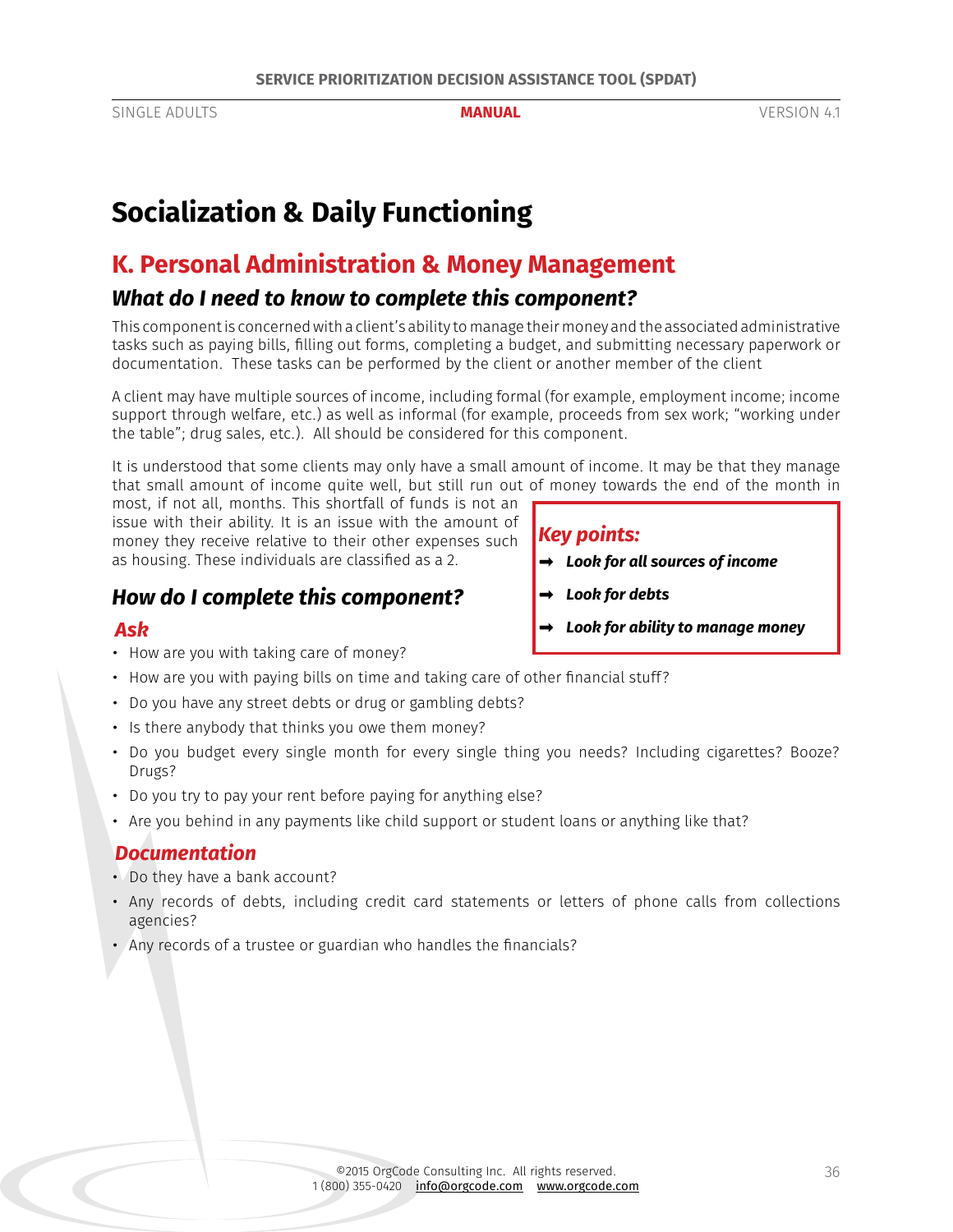# *How do I score this component?*

| 4            | Any of the following:<br>$\square$ Cannot create or follow a budget, regardless of supports provided<br>$\square$ Does not comprehend financial obligations<br>□ Does not have an income (including formal and informal sources)<br>$\Box$ Not aware of the full amount spent on substances, if they use substances<br>□ Substantial real or perceived debts of \$1,000+, past due or requiring monthly payments                                                                                                            |
|--------------|-----------------------------------------------------------------------------------------------------------------------------------------------------------------------------------------------------------------------------------------------------------------------------------------------------------------------------------------------------------------------------------------------------------------------------------------------------------------------------------------------------------------------------|
| 3            | Any of the following:<br>□ Requires intensive assistance to create and manage a budget (including any legally<br>mandated guardian/trustee that provides assistance or manages access to money)<br>$\Box$ Only understands their financial obligations with the assistance of a 3rd party<br>$\square$ Not budgeting for substance use, if they are a substance user<br>□ Real or perceived debts of \$999 or less, past due or requiring monthly payments                                                                  |
| $\mathbf{2}$ | Any of the following:<br>$\Box$ In the past 365 days, source of income has changed 2+ times<br>$\Box$ Budgeting to the best of ability (including formal and informal sources), but still short of<br>money every month for essential needs<br>$\Box$ Voluntarily receives assistance creating and managing a budget or restricts access to their<br>own money (e.g. guardian/trusteeship)<br>$\Box$ Has been self-managing financial resources and taking care of associated administrative<br>tasks for less than 90 days |
| $\mathbf{1}$ | $\Box$ Has been self-managing financial resources and taking care of associated administrative tasks<br>for at least 90 days, but for less than 180 days                                                                                                                                                                                                                                                                                                                                                                    |
| $\mathbf 0$  | $\Box$ Has been self-managing financial resources and taking care of associated administrative tasks<br>for at least 180 days                                                                                                                                                                                                                                                                                                                                                                                               |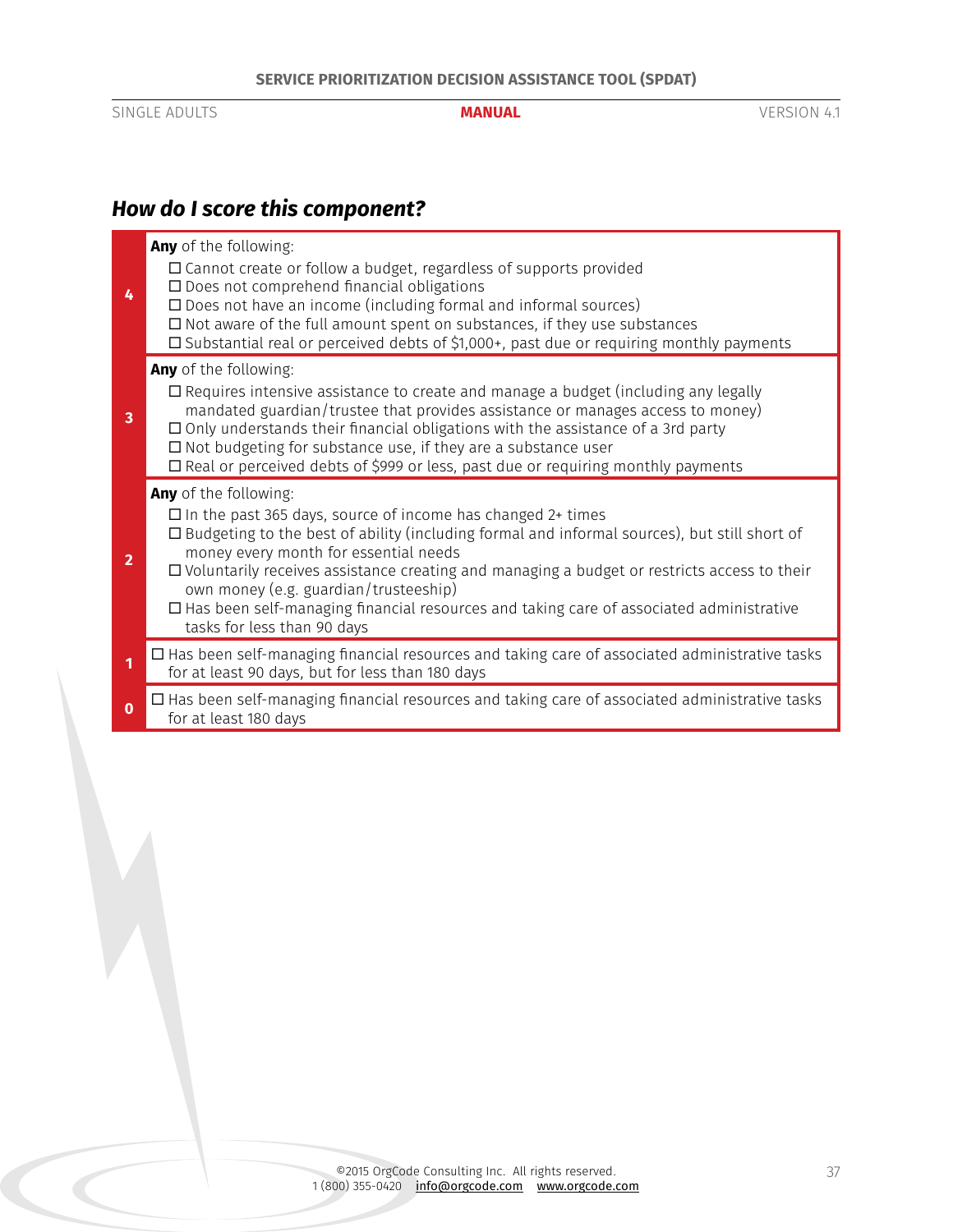# <span id="page-37-0"></span>**L. Social Relationships & Networks**

## *What do I need to know to complete this component?*

This component is concerned with social relationships and networks. Covered in this component is the state of social relationships within the immediate client unit and beyond it, including engagement with friends, extended client, and to some degree their interaction and relationships with professionals.

There is no quantifiable measure of how many relationships the client should have, or the level of interaction that determines a relationship. More than one relationship involving fairly frequent interaction over several months is encouraged.

## *Key points:*

- *➡ Look for meaningful social connections*
- *➡ Are any social connections having a negative impact on housing?*

In some instances, the capacity of the client to trust or make an informed decision about social interaction can be

a cause for concern. This is especially true of those clients who have a history of victimization, engagement in dependent relationships, and who are exploited for goods or services.

It is possible for a client to be satisfied with a relationship that is in fact detrimental to their own wellness. These types of situations are captured as a 4 on the scoring scale.

# *How do I complete this component?*

### *Observe*

- Does the individual keep any photographs or memorabilia suggesting important relationships?
- Does the individual have any (visible) tattoos that contain a person's name?
- Do they frequently get calls or texts while you are meeting with them?

### *Ask*

- Tell me about your friends, extended client or other people in your life.
- How often do you get together or chat with friends?
- When you goes to doctor's appointments or meet with other professionals like that, what is that like?
- Are there any people in your life that you feel are just using you?
- Are there any of your closer friends that you feel are always asking you for money, smokes, drugs, food or anything like that?
- Have you ever had people crash at your place that you did not want staying there?
- Have you ever been threatened with an eviction or lost a place because of something that friends or family did in your apartment?
- Have you ever been concerned about not following your lease agreement because of friends or family?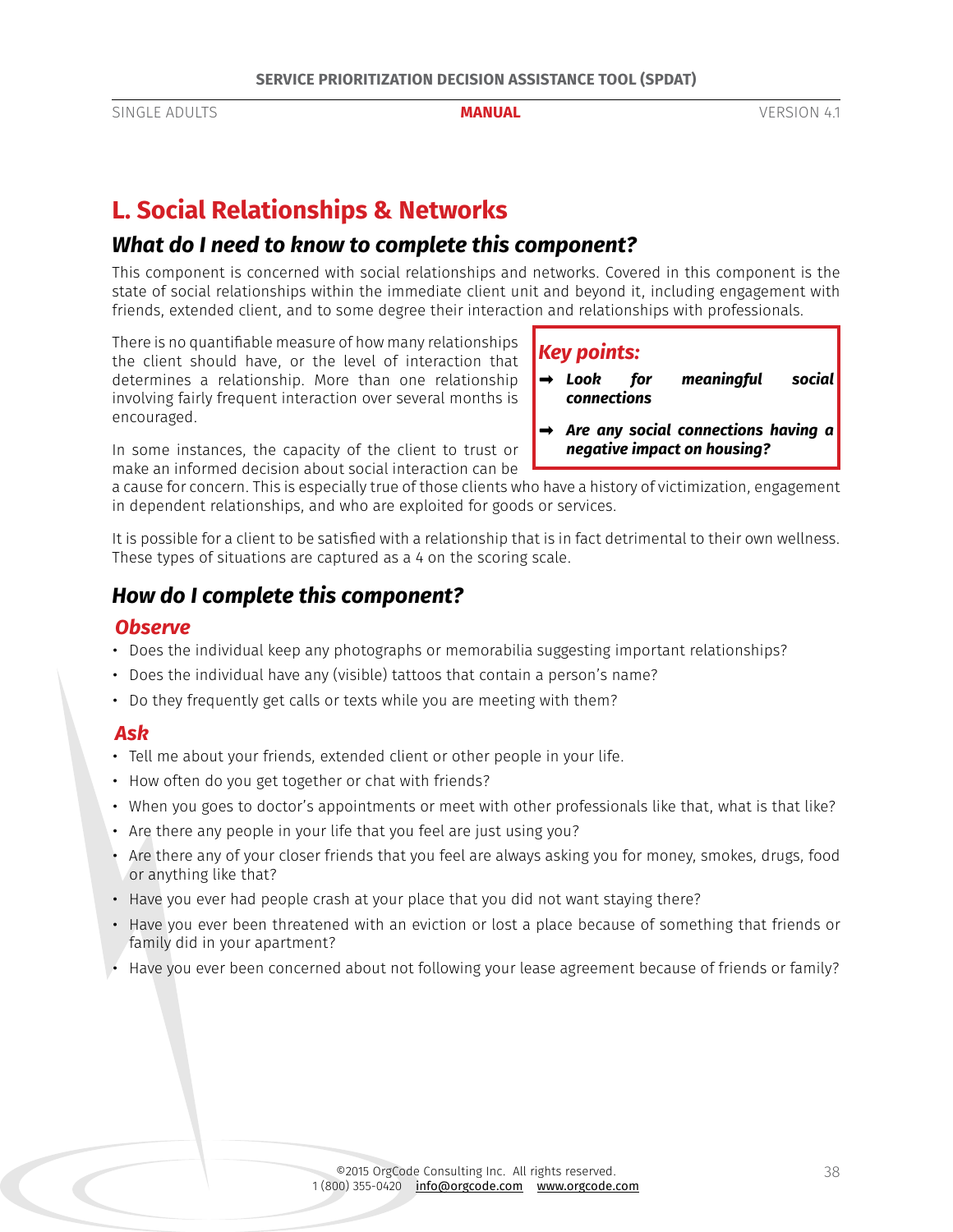# *How do I score this component?*

| 4              | Any of the following:<br>$\Box$ In the past 90 days, left an exploitive, abusive or dependent relationship<br>$\Box$ Friends, family or other people are placing security of housing at imminent risk, or<br>impacting life, wellness, or safety<br>$\Box$ No friends or family and demonstrates no ability to follow social norms                                                                                                                                                                                                                                                                                     |
|----------------|------------------------------------------------------------------------------------------------------------------------------------------------------------------------------------------------------------------------------------------------------------------------------------------------------------------------------------------------------------------------------------------------------------------------------------------------------------------------------------------------------------------------------------------------------------------------------------------------------------------------|
|                | $\Box$ Currently homeless and would classify most of friends and family as homeless<br>Any of the following:                                                                                                                                                                                                                                                                                                                                                                                                                                                                                                           |
| 3              | $\Box$ In the past 90-180 days, left an exploitive, abusive or dependent relationship<br>$\Box$ Friends, family or other people are having some negative consequences on wellness or<br>housing stability<br>$\square$ No friends or family but demonstrating ability to follow social norms<br>$\Box$ Meeting new people with an intention of forming friendships<br>$\Box$ Reconnecting with previous friends or family members, but experiencing difficulty advancing<br>the relationship<br>$\Box$ Currently homeless, and would classify some of friends and family as being housed, while<br>others are homeless |
| $\overline{2}$ | <b>Any</b> of the following:<br>$\Box$ More than 180 days ago, left an exploitive, abusive or dependent relationship<br>$\Box$ Developing relationships with new people but not yet fully trusting them<br>$\Box$ Currently homeless, and would classify friends and family as being housed                                                                                                                                                                                                                                                                                                                            |
| 1              | $\Box$ Has been housed for less than 180 days, <b>and</b> is engaged with friends or family, who are having<br>no negative consequences on the individual's housing stability                                                                                                                                                                                                                                                                                                                                                                                                                                          |
| $\mathbf 0$    | $\Box$ Has been housed for at least 180 days, <b>and</b> is engaged with friends or family, who are having no<br>negative consequences on the individual's housing stability                                                                                                                                                                                                                                                                                                                                                                                                                                           |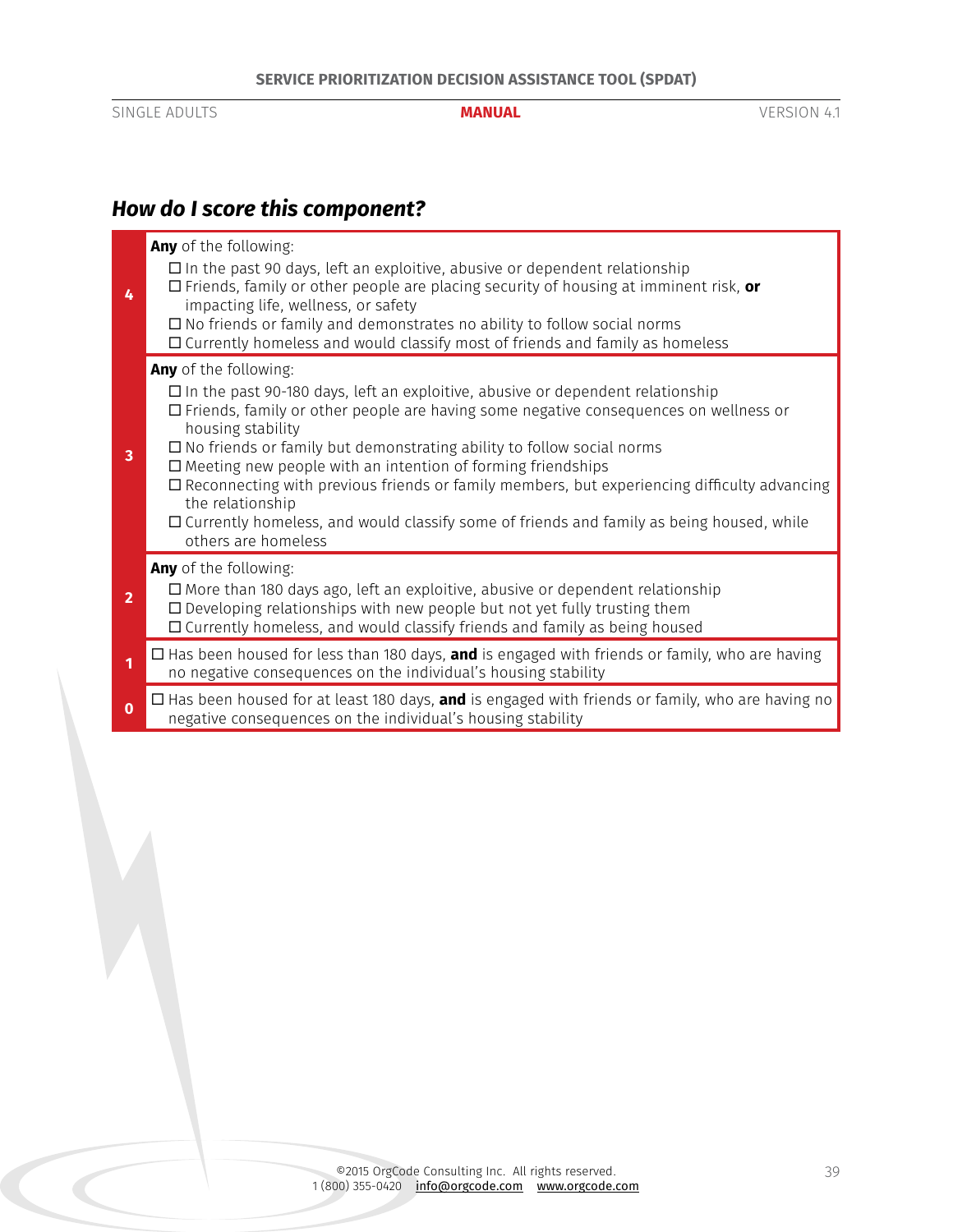# **M. Self Care & Daily Living Skills**

# *What do I need to know to complete this component?*

This component is concerned with the head of client's ability to take care of his or herself, meeting daily needs independently, and living autonomously. Behaviours of interest here include such things as taking care of one's own personal hygiene, as well as being able to cook, clean, and do laundry.

This component also gives consideration to those client heads that are collectors or hoarders. Crucial to this assessment is the degree to which they are aware that such behaviours are an issue that is negatively impacting their life.

Under the scoring scheme below, "lives independently" refers to the ability to live without permanent on-site supports. It does not include individuals living in couples or with roommates.

If the client is homeless at the time of assessment, the lowest score that they can receive is a 2.

# *How do I complete this component?*

### *Observe*

- Does the person have strong body odor, or ripped or dirty clothing?
- [If housed] Is the person's apartment relatively tidy, with clean dishes and laundry?
- [If housed] Any sign of pests?
- [If housed] What does the inside of their fridge/freezer look like?

### *Ask*

- Do you have any worries about taking care of yourself?
- Do you have any concerns about looking after cooking, cleaning, laundry or anything like that?
- Do you ever need reminders to do things like shower or clean up?
- If I were to come over to your last apartment, what would it look?
- Do you know how to shop for nutritious food on a budget?
- Do you know how to make low cost meals that can result in leftovers to freeze or save for another day?
- Do you tend to keep all of your clothes clean?
- Have you ever had a problem with mice or other bugs like cockroaches as a result of a dirty apartment?
- When you have had a place where you have made a meal, do you tend to clean up dishes and the like before they get crusty?

## *Key points:*

- *➡ How is their personal hygiene?*
- *➡ How often does the client use community resources like food banks, shelters, or things like public washrooms?*
- *➡ Look for hoarding*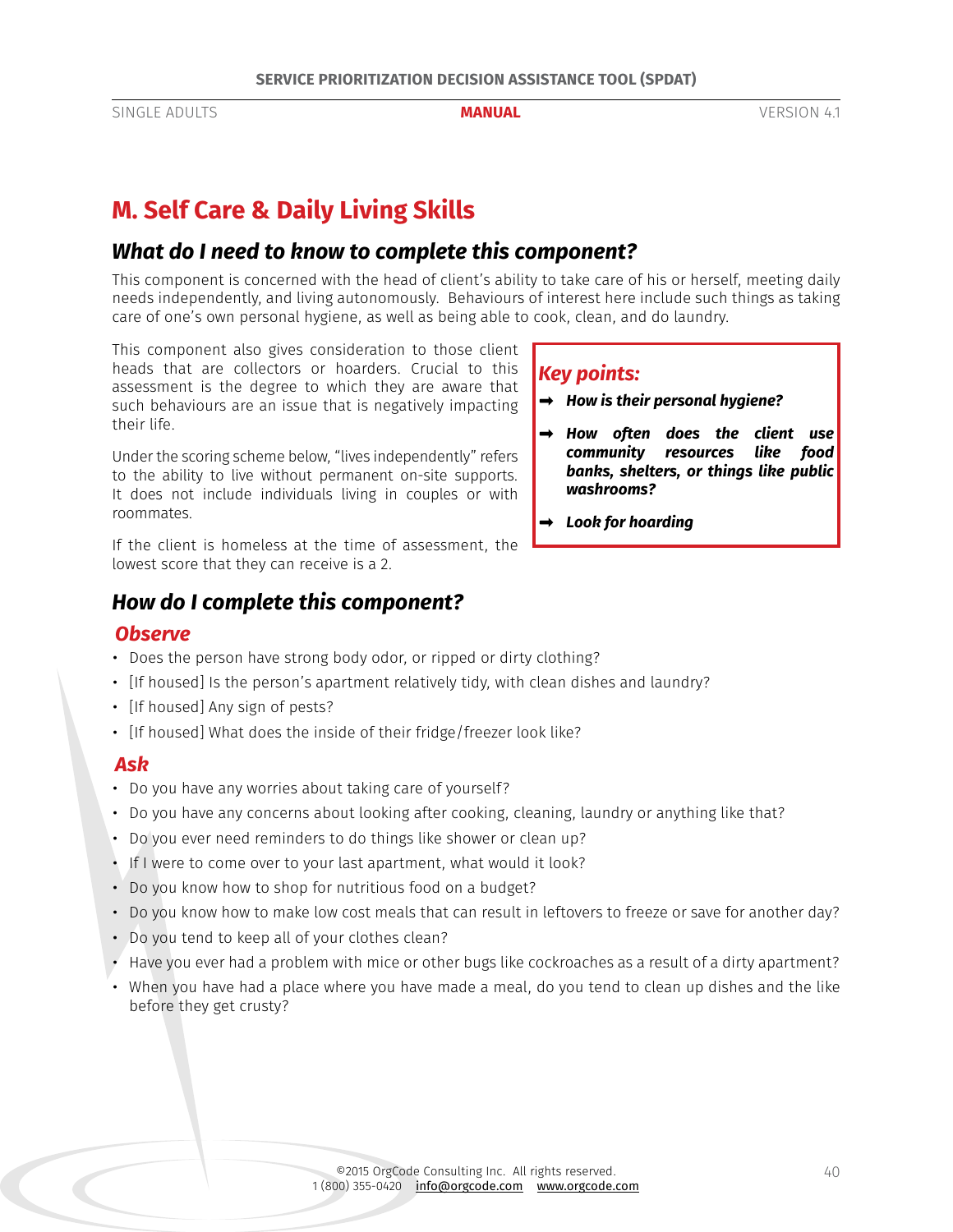# *How do I score this component?*

| 4              | Any of the following:<br>$\Box$ No insight into how to care for themselves, their apartment or their surroundings<br>$\Box$ Currently homeless and relies upon others to meet basic needs (e.g. access to shelter,<br>showers, toilet, laundry, food, and/or clothing) on an almost daily basis<br>$\Box$ Engaged in hoarding or collecting behavior and is not aware that it is an issue in her/his life                                                                       |
|----------------|---------------------------------------------------------------------------------------------------------------------------------------------------------------------------------------------------------------------------------------------------------------------------------------------------------------------------------------------------------------------------------------------------------------------------------------------------------------------------------|
| 3              | Any of the following:<br>$\Box$ Has insight into some areas of how to care for themselves, their apartment or their<br>surroundings, but misses other areas because of lack of insight<br>$\Box$ In the past 180 days, relied upon others to meet basic needs (e.g. access to shelter, showers,<br>toilet, laundry, food, and/or clothing), 14+ days in any 30-day period<br>$\Box$ Engaged in hoarding or collecting behavior and is aware that it is an issue in her/his life |
| $\overline{2}$ | Any of the following:<br>$\Box$ Fully aware and has insight in all that is required to take care of themselves, their apartment<br>and their surroundings, but has not yet mastered the skills or time management to fully<br>execute this on a regular basis<br>$\Box$ In the past 180 days, relied upon others to meet basic needs (e.g. access to shelter, showers,<br>toilet, laundry, food, and/or clothing), fewer than 14 days in every 30-day period                    |
|                | $\Box$ In the past 365 days, accessed community resources 4 or fewer times, <b>and</b> is fully taking care of<br>all their daily needs                                                                                                                                                                                                                                                                                                                                         |
| 0              | $\Box$ For the past 365+ days, fully taking care of all their daily needs independently                                                                                                                                                                                                                                                                                                                                                                                         |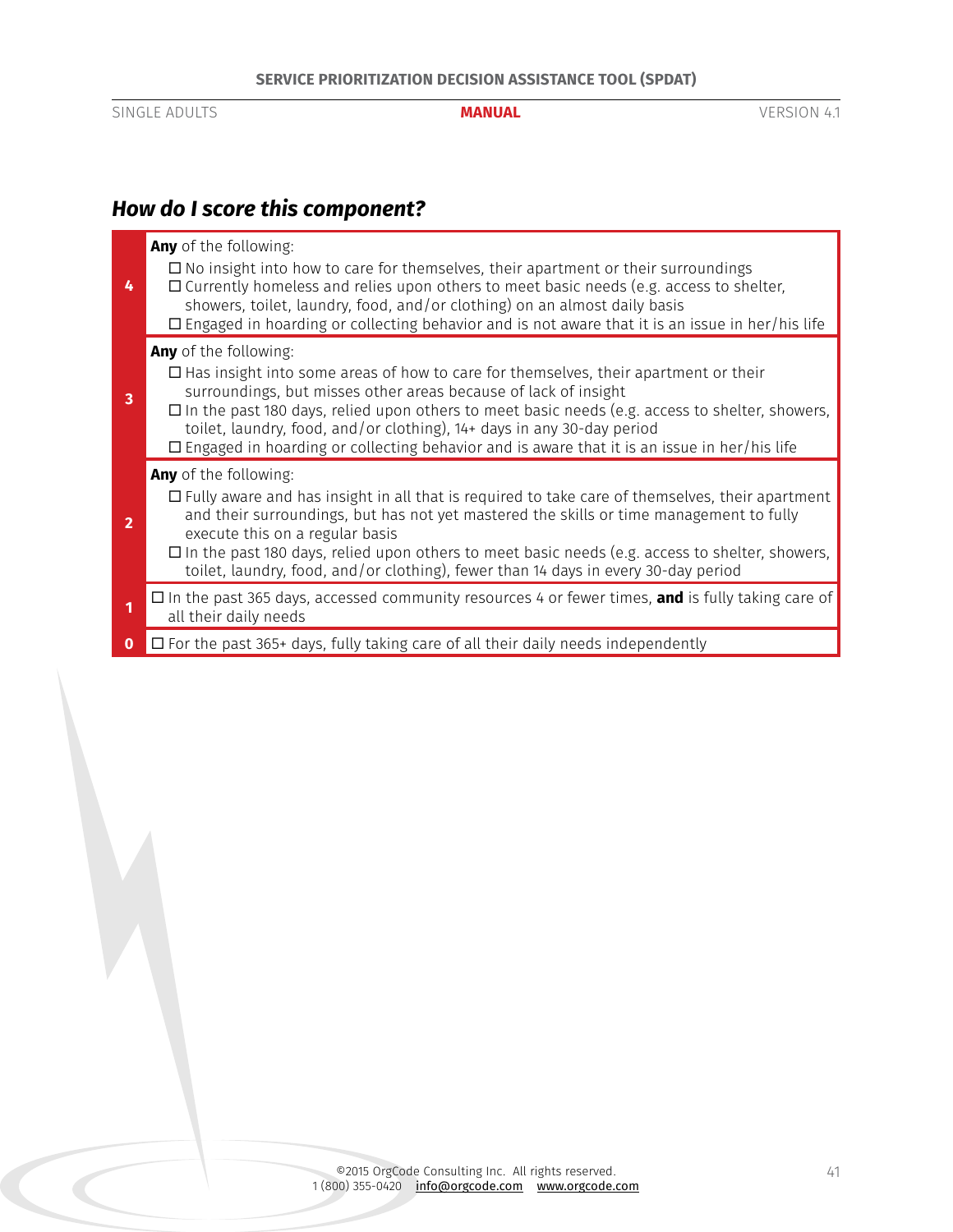# <span id="page-41-0"></span>**N. Meaningful Daily Activity**

# *What do I need to know to complete this component?*

This component is concerned with the ways in which clients spend their days. These activities should extend beyond those pursuits that are informed solely by the requirements of the case plan. Meaningful daily activities should provide engagement for most, if not all, days of the week.

Examples of activities that are not considered to be meaningful daily activities include:

- Substance use, including:
	- · Using substances for large portions of the day;
	- · Spending large portions of the day finding/getting money to pay for substances;
	- · Sleeping or being otherwise incapacitated as a result of their substance use and/or acquiring substances;
- Survival activities, such as:
	- · Binning;
	- · Bottle collecting;
	- · Sex work;
- Therapy;
- Doctor's appointments and medical treatments;
- Seeking employment;
- Court mandated or ordered activities; and,
- Criminal activities.

## *Key points:*

- *➡ How much time every day does the client spend doing things other than "just getting by"?*
- *➡ Do the daily activities provide personal satisfaction?*

A client's choice of meaningful daily activity is informed by personal and cultural preferences, as well as financial capacities. Of importance is not only that the client is engaged in meaningful daily activities, but that they also have a sense of fulfillment on some level from the participation in that activity. This usually is equated with intellectual, emotional, social, physical or spiritual fulfillment.

In addition, the activities and the sense of fulfillment should provide a sense of personal satisfaction to the participating clients. There is no specific metric for this satisfaction other than a personal feeling that can be attributed to feelings of self-esteem, contentment, confidence, recovery, etc.

While it is reasonable for an individual to enjoy solitary meaningful daily activities, there is an expectation that some activities will involve interacting with the community outside of their immediate housing situation.

# *How do I complete this component?*

### *Observe*

- Does the individual have a day planner, online calendar, or other tool for organizing their time?
- Do they keep flyers, brochures, or catalogues of activities from locations like community centers, churches, or libraries? If yes: do these materials look like they have ever been referenced?
- Does the individual have any memos reminding themselves to go to events?

### *Ask*

- How do you spend your day?
- How do your spend your free time?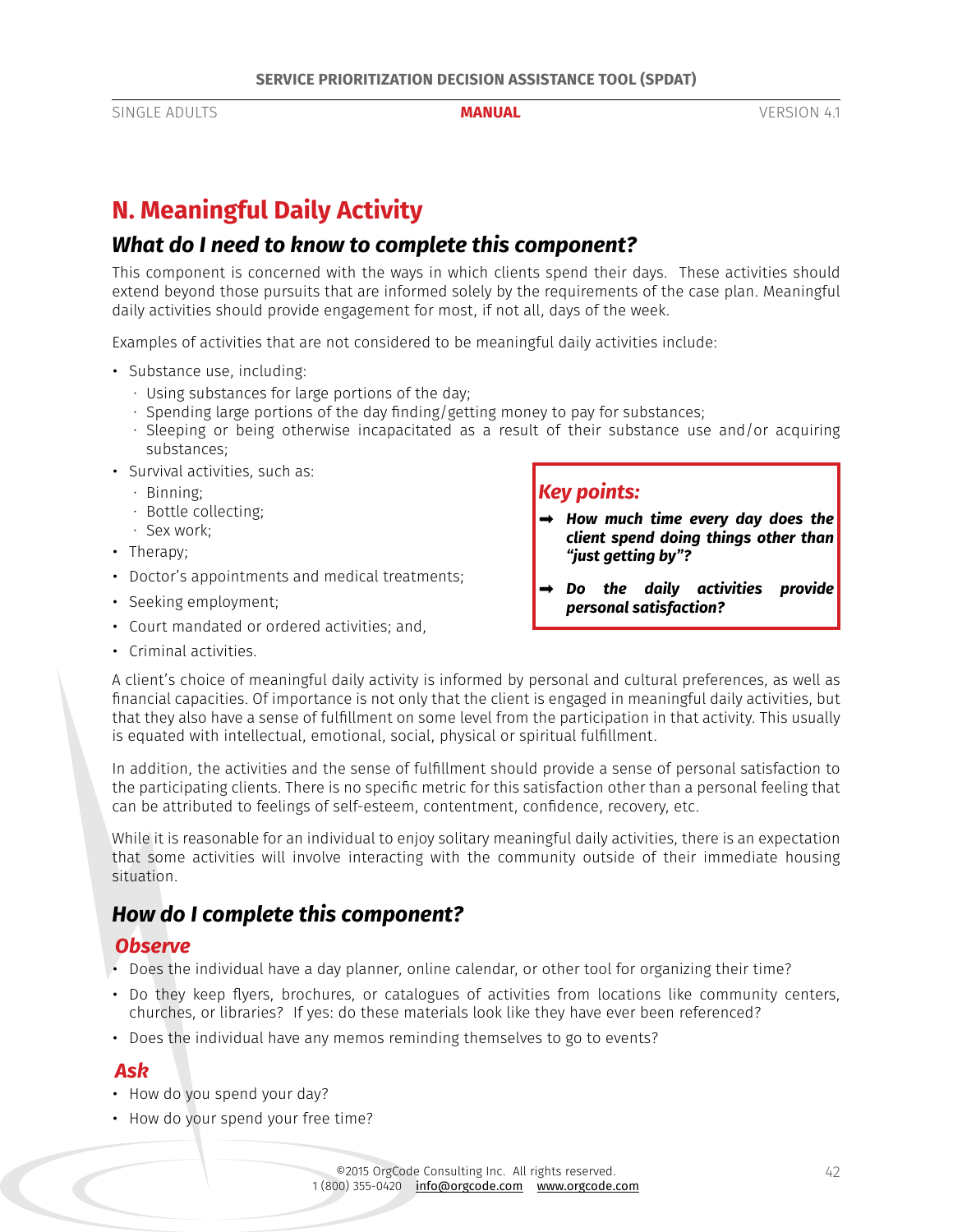- Does that make you feel happy/fulfilled?
- How many days a week would you say you have things to do that make you feel happy/fulfilled?
- How much time in a week would you say that you are totally bored?
- When you wake up in the morning, do you tend to have an idea of what you plan to do that day?
- How much time in a week would you say you spend doing stuff to fill up the time rather than doing things that you love?
- Are there any things that get in the way of you doing the sorts of activities you would like to be doing?

# *How do I score this component?*

- **4** □ No planned, legal activities described as providing fulfillment or happiness
- **3**  $\Box$  Discussing, exploring, signing up for and/or preparing for new activities or to re-engage with planned, legal activities that used to provide fulfillment or happiness
- **2**  $\square$  Attempting new or re-engaging with planned, legal activities that used to provide fulfillment or happiness, but uncertain that activities selected are currently providing fulfillment or happiness, **or** the individual is not fully committed to continuing the activities.
- **1** □ Has planned, legal activities described as providing fulfillment or happiness 1-3 days per week
- **0** □ Has planned, legal activities described as providing fulfillment or happiness 4+ days per week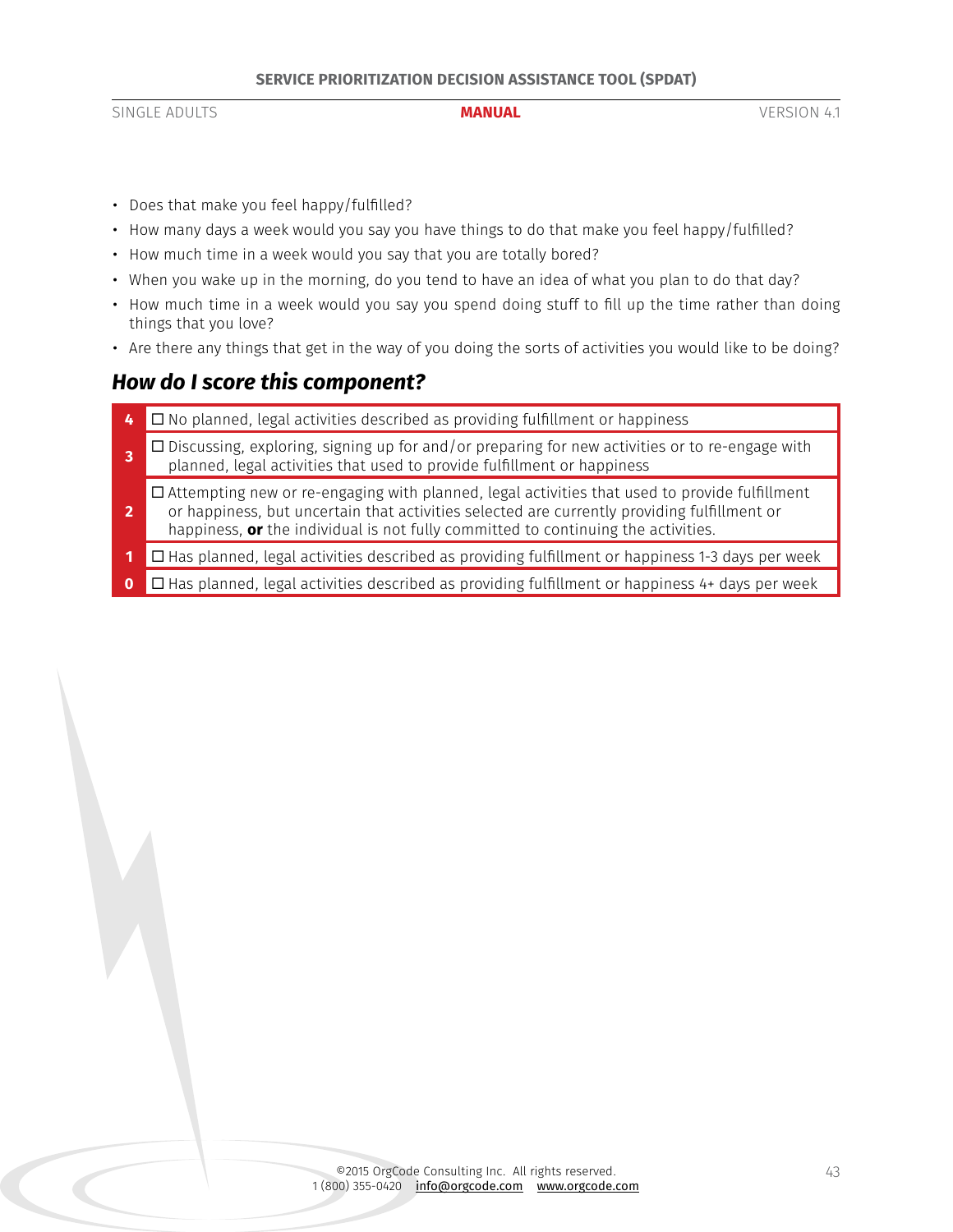# <span id="page-43-0"></span>**History of Homelessness & Housing**

# **O. History of Homelessness & Housing**

# *What do I need to know to complete this component?*

This component is concerned with the client's history of homelessness and housing.

The cumulative duration of homelessness is concerned with the total number of days that a person was homeless within the specified time period. It acknowledges that a person may have been homeless for one or two days, housed, then homeless again. The number of days spent homeless is added up to produce the cumulative total.

### *Key points:*

*➡ Look for total time the client has spent homeless*

The types of homelessness captured in this section include absolute homelessness (sleeping rough; staying in shelters; living in a car; squatting) as well as relative homelessness (couch surfing; overcrowding). What is most important is the client's own determination of what constituted their homelessness. Prompts may be necessary to assist clients in making a determination of when they considered themselves to be housed or homeless. This component will not change in later assessments of the SPDAT unless the client reveals new information.

# *How do I complete this component?*

#### *Ask*

- How long have you been homeless?
- How many times have you experienced homelessness other than this most recent time?
- Have you spent any time sleeping on a friend's couch or floor? And if so, during those times did you consider that to be your permanent address?
- Have you ever spent time sleeping in a car, alleyway , garage, barn, bus shelter, or anything like that?
- Have you ever spent time sleeping in an abandoned building?
- Were you ever been in hospital or jail for a period of time when they didn't have a permanent address to go to when they got out?

# *How do I score this component?*

- **4** □ Over the past 10 years, cumulative total of 5+ years of homelessness
- **3** □ Over the past 10 years, cumulative total of 2+ years but fewer than 5 years of homelessness
- **2** □ Over the past 4 years, cumulative total of 30+ days but fewer than 2 years of homelessness
- **1** □ Over the past 4 years, cumulative total of 7+ days but fewer than 30 days of homelessness
- **0** □ Over the past 4 years, cumulative total of 7 or fewer days of homelessness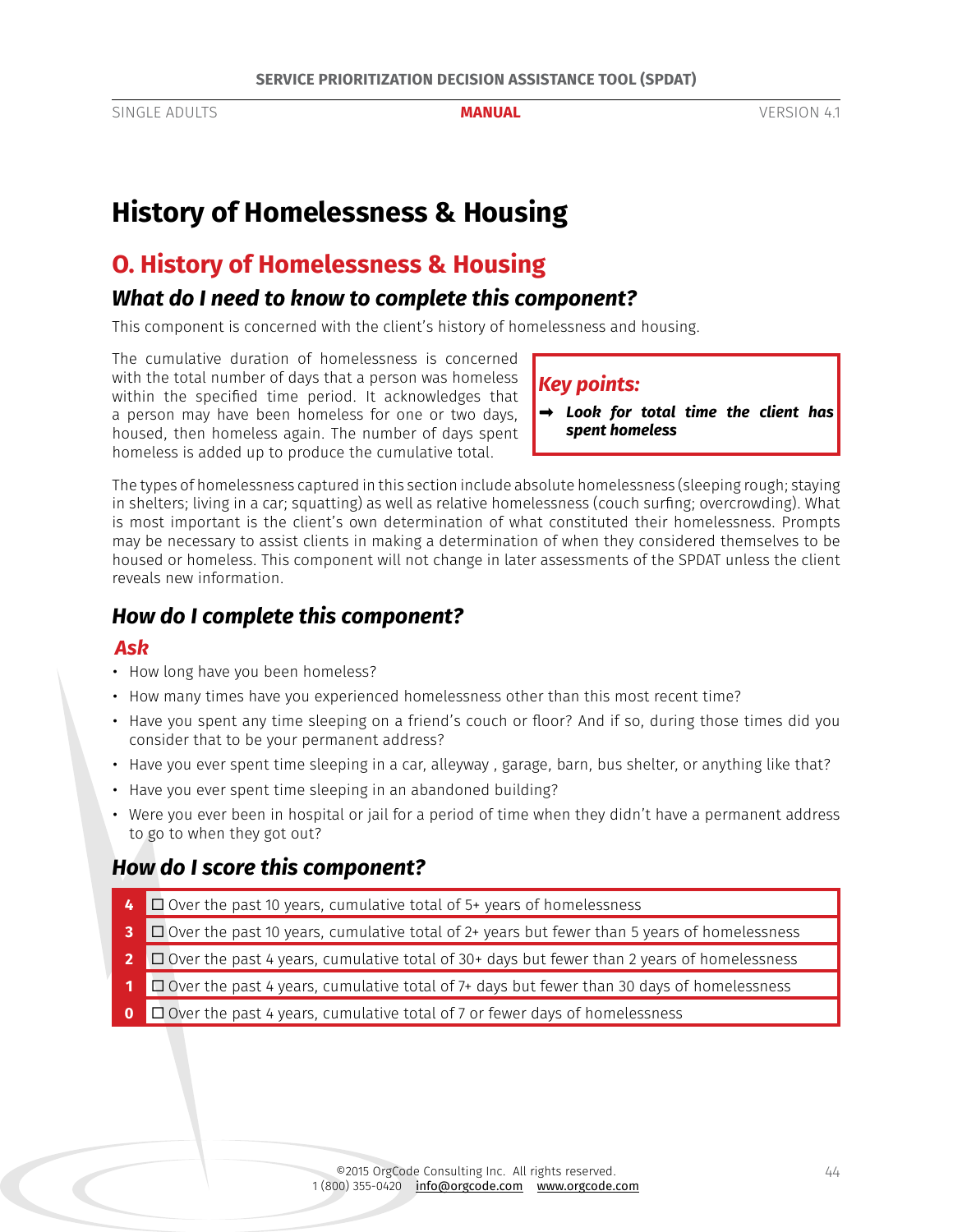<span id="page-44-0"></span>

# **Part 3: Scoring**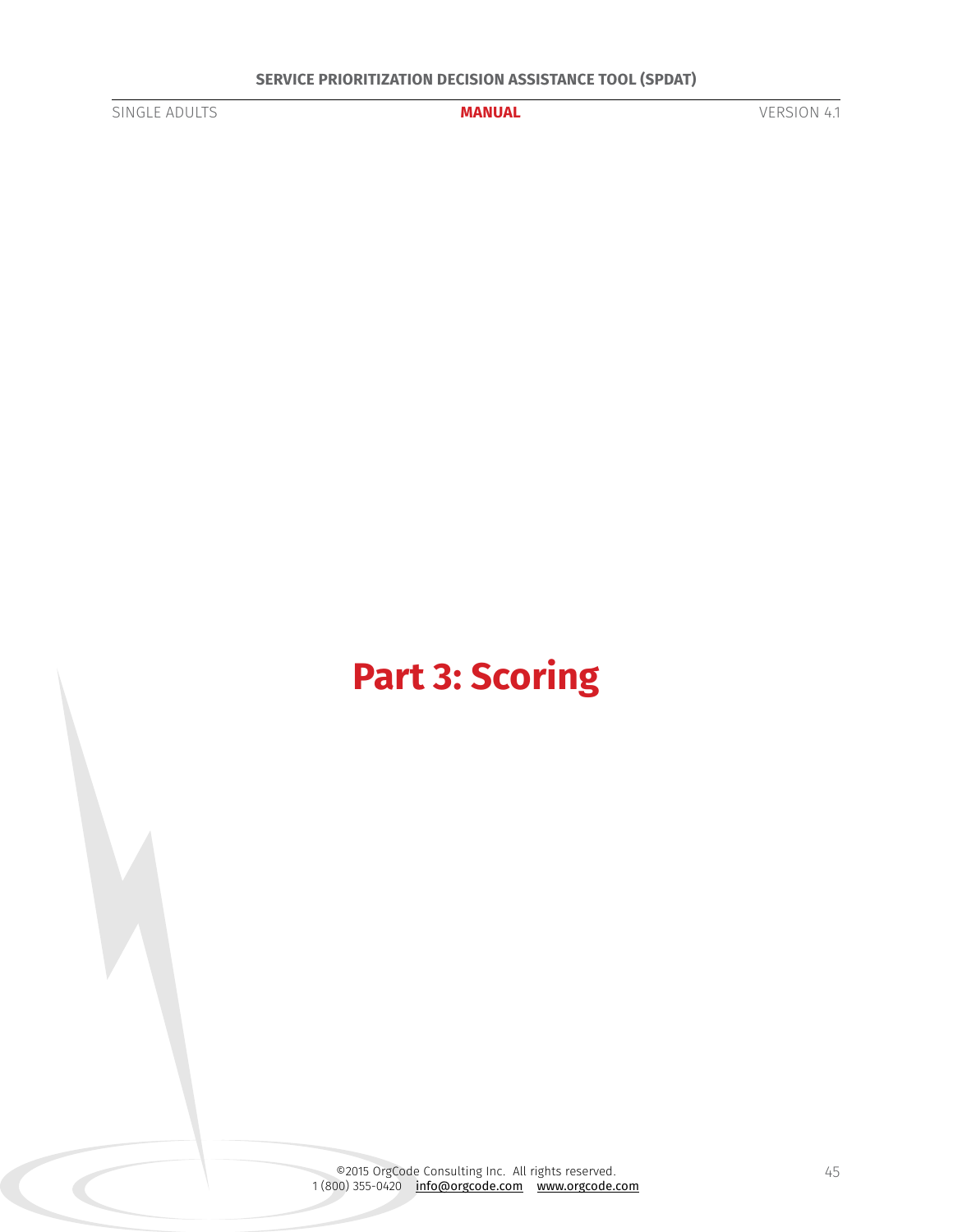# <span id="page-45-0"></span>**Summarizing Scores**

It is recommended that Frontline Workers, Team Leaders and Program Supervisors build familiarity with the descriptions of all of the components above. The objective is to achieve competence in applying the SPDAT without using the full SPDAT Manual. The most important tool is the Summary Sheet (see next page). The Summary Sheet should be the only documentation visible to the client(s) when using a conversational approach to gaining input for the SPDAT. As previously noted in the section about disclosure, the client(s) should be offered a copy of the Summary Sheet after the application of each SPDAT.

In the event of uncertainty between two possible scores for a component, i.e., if you are uncertain if the client is a "2" or a "3", the higher score should be used.

The Comments section should be used throughout the Summary Sheet for five fundamental reasons:

- The Comments section should reveal the source of the information that led to the assessment: Self-Report, Observation, Case Notes, Conversation, Other Documentation.
- The Comments section should be used to note if there was uncertainty and a higher score for the component was used—as noted above.
- The Comments section can be used to note if any particular circumstances seem to be impacting the assessment score for an individual component.
- The Comments section can be used to make note of any relevant trends in the component for the client.
- The Comments section can be used to make any notes that will be helpful for subsequent SPDAT evaluations.

Practitioners should write comments factually. Comments should only be relevant to the context of the SPDAT and mindful of the fact that client head(s) will be offered a copy of the SPDAT Summary Sheet.

When summarizing the scores, it is important that a score is noted for every component. For example, noting a "0" is appropriate, leaving the component blank with an implied "0" is not appropriate. After there is a value for each component, a total score can be tallied for the client. This final score represents the client's level of acuity out of a total possible rating of 80.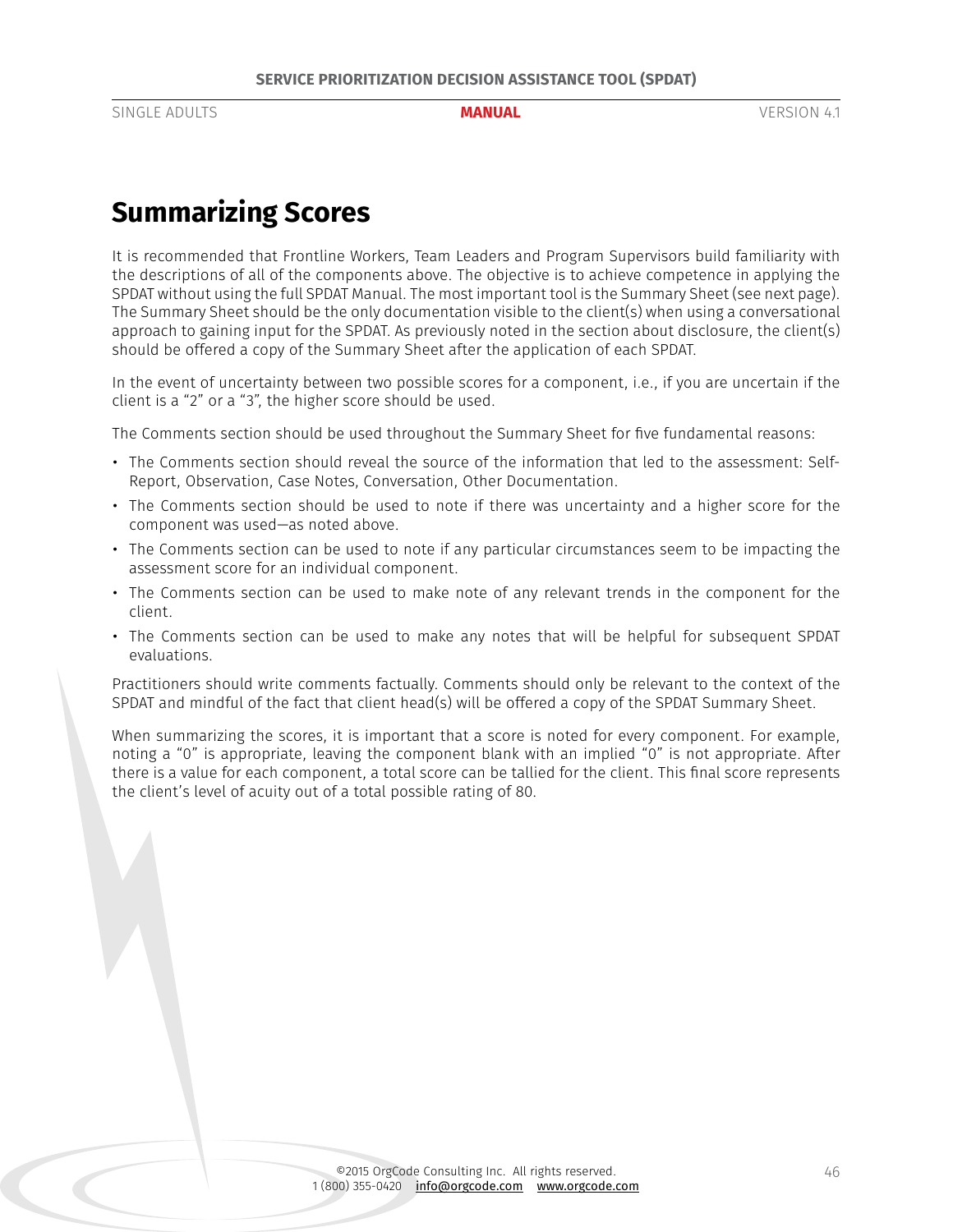# <span id="page-46-0"></span>**Scoring Summary Sheet**

| <b>COMPONENT</b>                                                                   | <b>SCORE</b> | <b>COMMENTS</b> |
|------------------------------------------------------------------------------------|--------------|-----------------|
| <b>MENTAL HEALTH &amp;</b><br><b>WELLNESS AND COGNITIVE</b><br><b>FUNCTIONING</b>  |              |                 |
| <b>PHYSICAL HEALTH &amp;</b><br><b>WELLNESS</b>                                    |              |                 |
| <b>MEDICATION</b>                                                                  |              |                 |
| <b>SUBSTANCE USE</b>                                                               |              |                 |
| <b>EXPERIENCE OF ABUSE AND/</b><br><b>OR TRAUMA</b>                                |              |                 |
| <b>RISK OF HARM TO SELF OR</b><br><b>OTHERS</b>                                    |              |                 |
| <b>INVOLVEMENT IN HIGHER</b><br><b>RISK AND/OR EXPLOITIVE</b><br><b>SITUATIONS</b> |              |                 |
| <b>INTERACTION WITH</b><br><b>EMERGENCY SERVICES</b>                               |              |                 |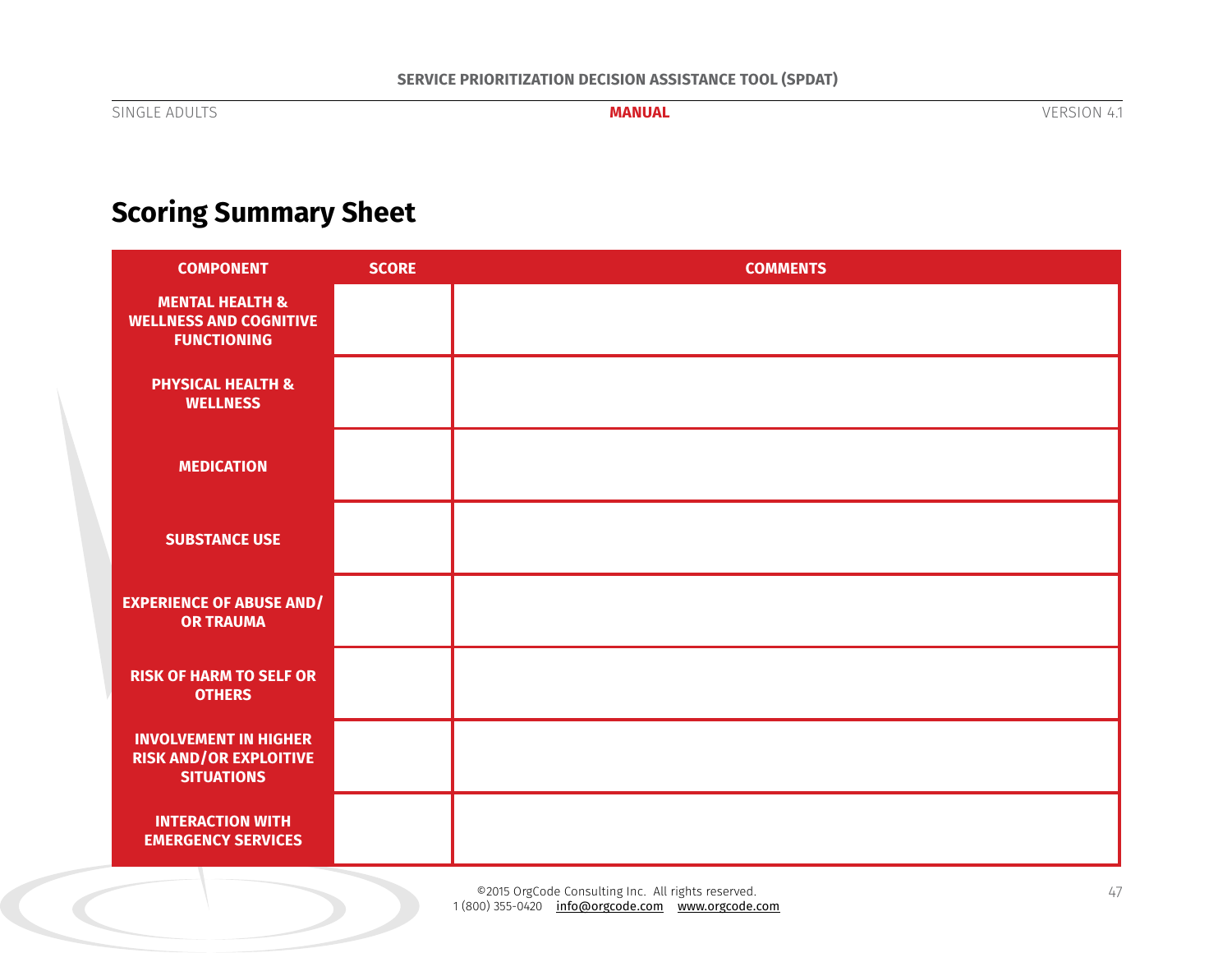### **SERVICE PRIORITIZATION DECISION ASSISTANCE TOOL (SPDAT)**

SINGLE ADULTS **MANUAL** VERSION 4.1

| <b>COMPONENT</b>                                                | <b>SCORE</b> | <b>COMMENTS</b> |
|-----------------------------------------------------------------|--------------|-----------------|
| <b>LEGAL INVOLVEMENT</b>                                        |              |                 |
| <b>MANAGING TENANCY</b>                                         |              |                 |
| <b>PERSONAL ADMINISTRATION</b><br><b>&amp; MONEY MANAGEMENT</b> |              |                 |
| <b>SOCIAL RELATIONSHIPS &amp;</b><br><b>NETWORKS</b>            |              |                 |
| <b>SELF-CARE &amp; DAILY LIVING</b><br><b>SKILLS</b>            |              |                 |
| <b>MEANINGFUL DAILY</b><br><b>ACTIVITIES</b>                    |              |                 |
| <b>HISTORY OF HOUSING &amp;</b><br><b>HOMELESSNESS</b>          |              |                 |
| <b>TOTAL</b>                                                    |              |                 |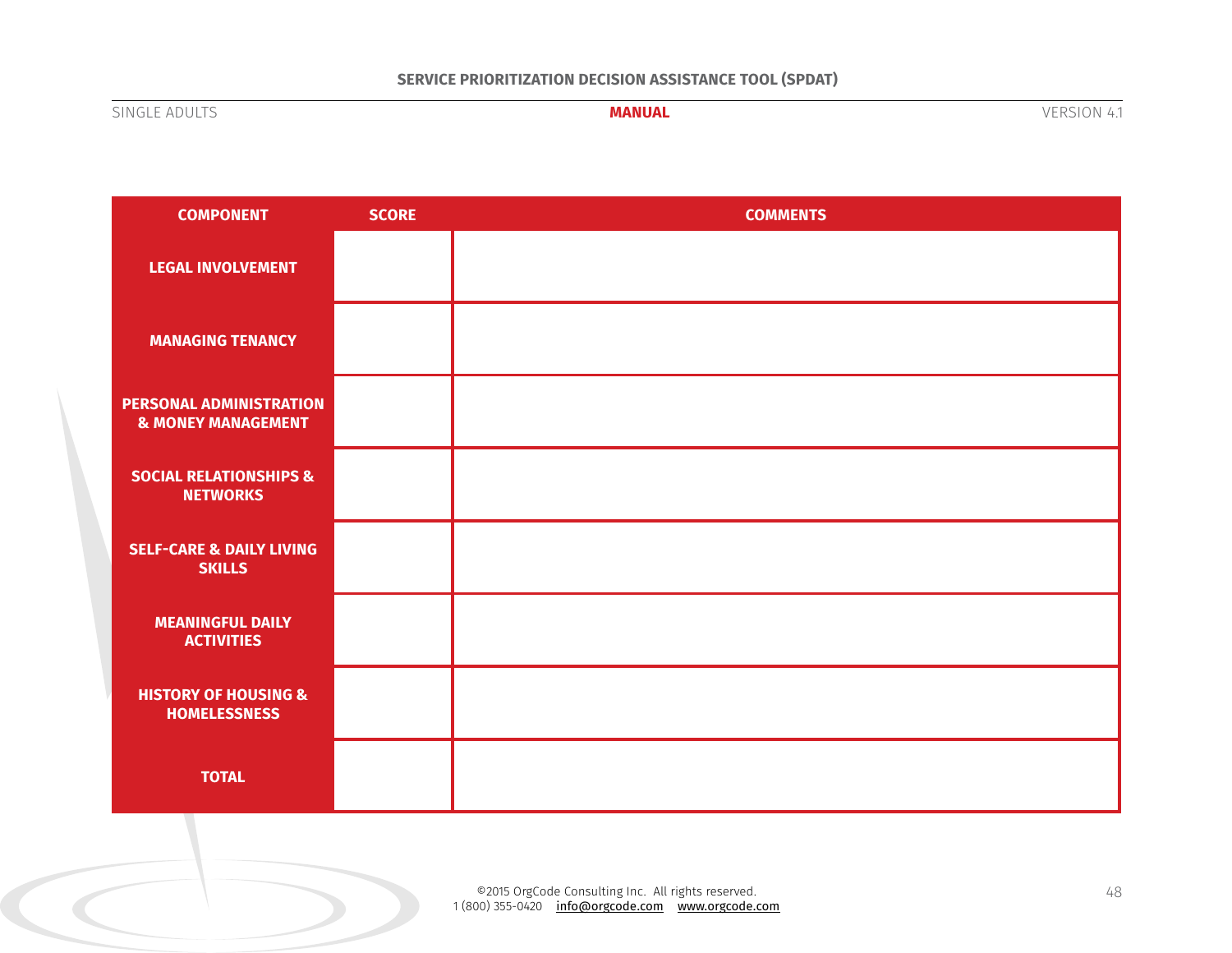# <span id="page-48-0"></span>**Prioritizing Service Based Upon Score & Guiding Supports**

The recommended intervention and approach to supports is linked to the level of acuity.

| <b>SCORING</b><br><b>RANGE</b> | <b>INTERVENTION</b>          | <b>COMMENTS</b>                                                                                                                                                                                                                                                                                          |
|--------------------------------|------------------------------|----------------------------------------------------------------------------------------------------------------------------------------------------------------------------------------------------------------------------------------------------------------------------------------------------------|
| $0 - 19$                       | <b>Housing Help Supports</b> | Generally high functioning client with shorter periods of<br>homelessness. Needs are not as complex in most of the SPDAT<br>categories. Are most likely to solve their own homelessness,<br>perhaps with very brief financial assistance, shallow subsidy,<br>access to apartment listings and the like. |
| $20 - 34$                      | <b>Rapid Re-Housing</b>      | With some supports, though not as intensive as Housing First,<br>the client can access and maintain housing. The focus of the<br>supports will more likely be on a smaller number of SPDAT<br>components. Support services do not last as long as Housing<br>First supports.                             |
| $35 - 60$                      | <b>Housing First</b>         | These are clients with more complex needs who are likely<br>to benefit from case management supports either through<br>Case Management or Assertive Community<br>Intensive<br>Treatment. Scores in the SPDAT are likely to be higher (3s and<br>4s) in many of the components.                           |

Within each category, those clients scoring closer to the top of the threshold are the first priority. For example, if two clients have undergone an intake and one scores a 73 and the other a 69, and there is only one opening on a caseload, the client with the highest score is served first.

For those clients who receive a Rapid Re-housing or Housing First service, it is expected that the overall SPDAT score is likely to decline over time during the period when a client is receiving supports even though there may be fluctuations in any of the 20 elements from one review to the next.

Consistently lower scores (which reflects overall life improvements and increased stability) can be used to focus on "graduation" from program supports, leading to decreased and then terminated service supports.

If a client is in crisis at the time of an SPDAT measurement, it may misrepresent overall acuity. To provide greater accuracy in the overall measurement, it is recommended that an additional SPDAT evaluation be taken once the crisis is resolved.

Regardless of the scoring and priority sequencing system outlined above, circumstances may that require additional information be considered in establishing the priority of clients to be served. This decision rests with the Team Leader and/or Senior Managers/Central Administrators within the community. It is incumbent upon these decision makers to justify exceptions in service delivery, acknowledging that there can be many reasons for an exception based upon local circumstances at any point in time. Known as the "notwithstanding" clause of SPDAT use, it is important that this approach is used infrequently, in limited circumstances and with sufficient justification.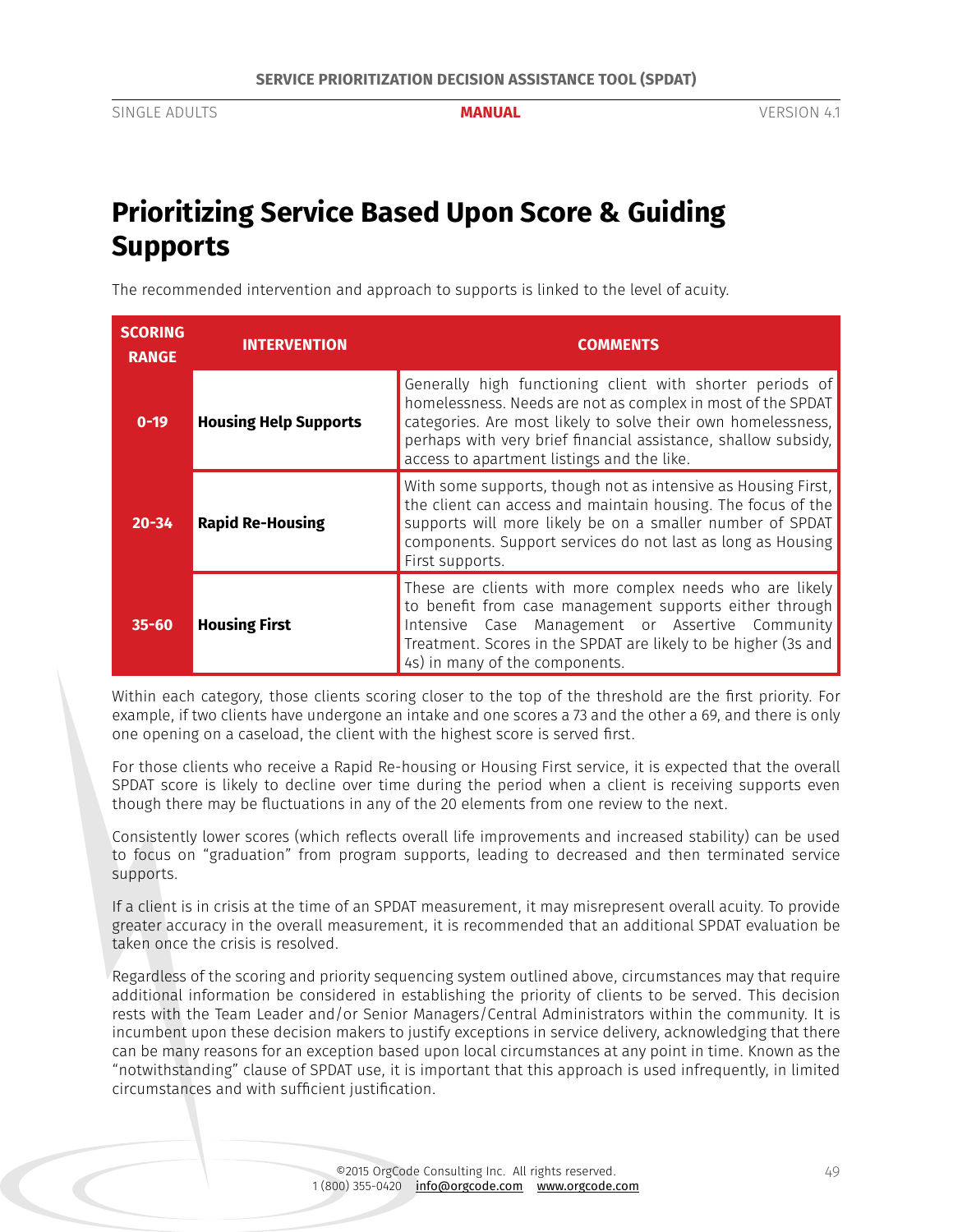# <span id="page-49-0"></span>**System Navigation and Support for Clients Can Be Informed Using SPDAT Results**

Individual communities as well as cross-agency partnerships can create specific processes to better assist clients relative to their SPDAT score.

For example, an SPDAT score of 72+ that includes higher scores related to mental health and wellness and/ or physical health and/or substance use may trigger a referral or secondary assessment by a specialized health, mental health or addiction resource such as an ACT Team or another specialized service team.

Within individual teams, Team Leaders can use the SPDAT scores in each component to help inform which Follow-up Support Worker may have a skill set or expertise to best assist with a specific circumstance. The assigning of a Follow-up Support Worker to a particular client can be rationalized using SPDAT information.

There may also be instances where SPDAT scores are employed to enhance inter-agency partnership or overall caseload balance throughout the service system. For example, Team Leader and/or Senior Management meetings across agencies may result in client client transfers among Housing First teams to ensure more balance across teams of clients with higher SPDAT scores.

# **Local Variations in SPDAT Use**

Locally, system administrators can develop their own rules pertaining to priorities from scoring, system navigation, integration with a Homeless Management Information System and the use of the notwithstanding clause.

Individual organizations and communities may not adjust the scoring, ranking or descriptions of any of the 20 components.

# **Building Consistency in the Use of the SPDAT**

The key to effectively and consistently using the SPDAT within a team and throughout a community is training, practice and sharing successes and mistakes.

Throughout a community of Housing Help, Rapid Re-housing and Housing First professionals, there should be a common understanding about each component of the SPDAT. It is common to most assessment tools for practitioners to have different perspectives about the score of a particular component. The sign of successful, consistent application of the SPDAT is when two people who have experience working with the same client in the same situation have SPDAT scores that vary by only a single point.

Staff members and organizations should not deviate from the current definitions or operational instructions for the SPDAT or create their own system. To ensure valid and reliable evaluation of outcomes, definitions and interpretations of information must be consistent within and across all organizations delivering Housing Help, Rapid Re-housing and Housing First within a community. Doing otherwise results in an inconsistent approach to prioritizing services and meeting the needs of clients. "Creaming" is unacceptable and counter-productive.

Infusing SPDAT into a standard practice will require the tool to be a part of the initial orientation or onboarding any new staff. Shadowing and coaching can be effective approaches for ensuring that new staff members apply the SPDAT consistently with other members of the team.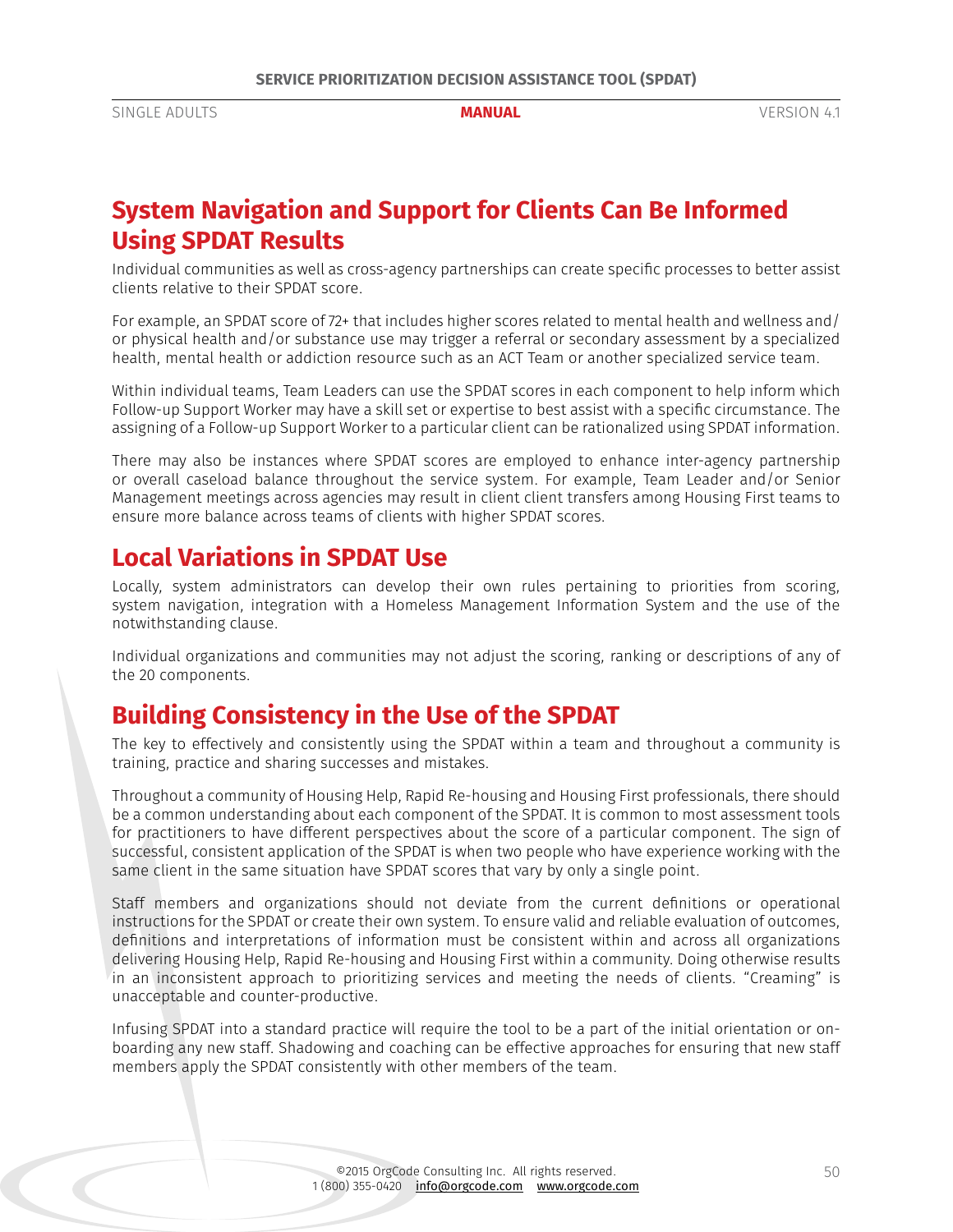<span id="page-50-0"></span>

# **Appendices**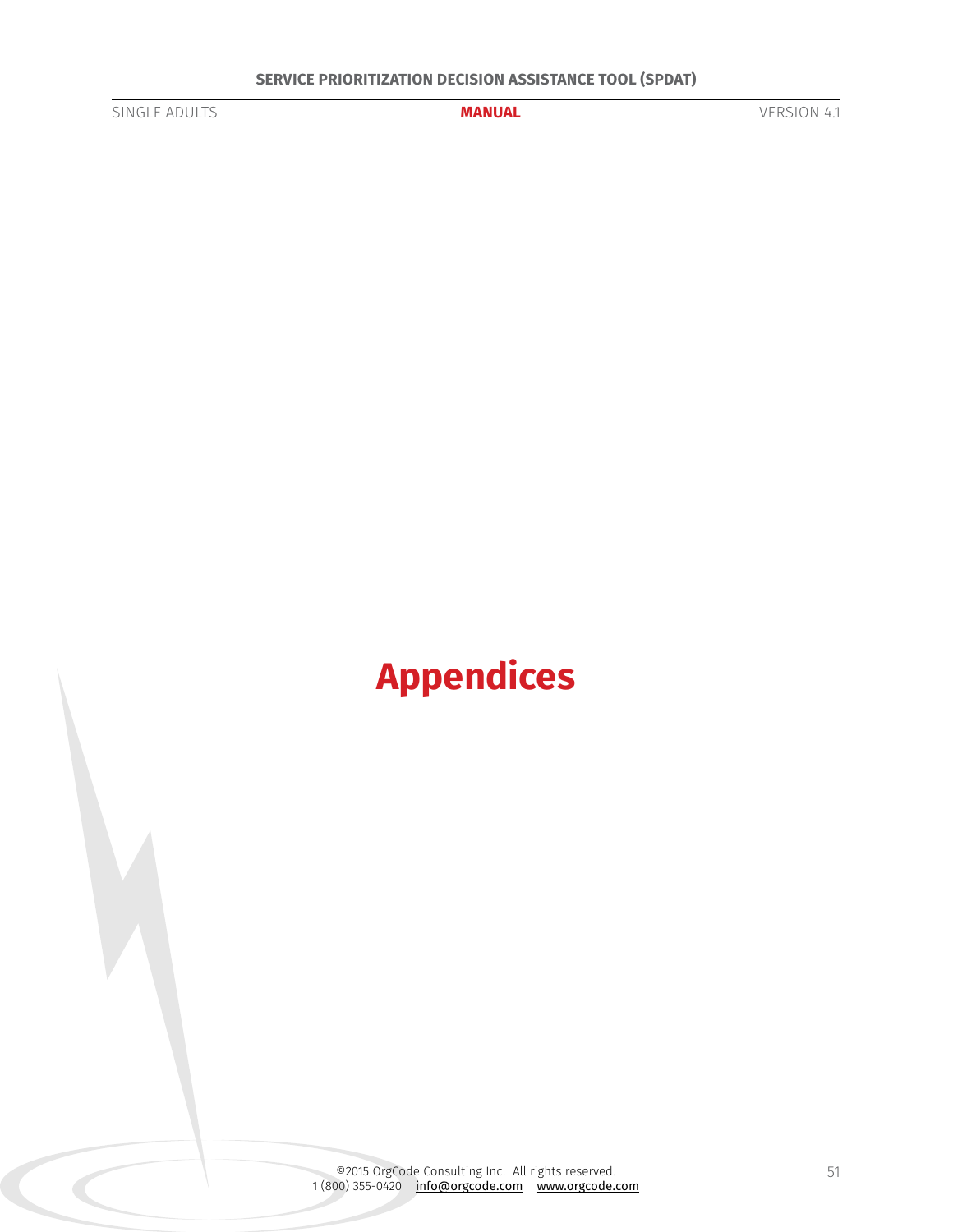# <span id="page-51-0"></span>**Appendix A: About the SPDAT**

OrgCode Consulting, Inc. is pleased to announce the release of Version 4 of the Service Prioritization Decision Assistance Tool (SPDAT) line of products, including Version 2 of the the Family SPDAT. Since its release in 2010, the SPDAT has been used with over 10,000 unique individuals in over 100 communities across North America and in select locations around the world.

Originally designed as a tool to help prioritize housing services for homeless individuals based upon their acuity, the SPDAT has been successfully adapted to other fields of practice, including: discharge planning from hospitals, work with youth, survivors of domestic violence, health research, planning supports for consumer survivors of psychiatric care systems, and in work supporting people with fetal alcohol spectrum disorders. We are encouraged that so many service providers and communities are expanding the use of this tool, and OrgCode will continue to support the innovative use of the SPDAT to meet local needs.

# **SPDAT Design**

The SPDAT is designed to:

- Help prioritize which clients should receive what type of housing assistance intervention, and assist in determining the intensity of case management services
- Prioritize the sequence of clients receiving those services
- Help prioritize the time and resources of Frontline Workers
- Allow Team Leaders and program supervisors to better match client needs to the strengths of specific Frontline Workers on their team
- Assist Team Leaders and program supervisors to support Frontline Workers and establish service priorities across their team
- Provide assistance with case planning and encourage reflection on the prioritization of different elements within a case plan
- Track the depth of need and service responses to clients over time

The SPDAT is NOT designed to:

- Provide a diagnosis
- Assess current risk or be a predictive index for future risk
- Take the place of other valid and reliable instruments used in clinical research and care

The SPDAT is only used with those clients who meet program eligibility criteria. For example, if there is an eligibility criterion that requires prospective clients to be homeless at time of intake to be eligible for Housing First, then the pre-condition must be met before pursuing the application of the SPDAT. For that reason, we have also created the VI-SPDAT as an initial screening tool.

The SPDAT is not intended to replace clinical expertise or clinical assessment tools. The tool complements existing clinical approaches by incorporating a wide array of components that provide both a global and detailed picture of a client's acuity. Certain components of the SPDAT relate to clinical concerns, and it is expected that intake professionals and clinicians will work together to ensure the accurate assessment of these issues. In fact, many organizations and communities have found the SPDAT to be a useful method for bridging the gap between housing, social services and clinical services.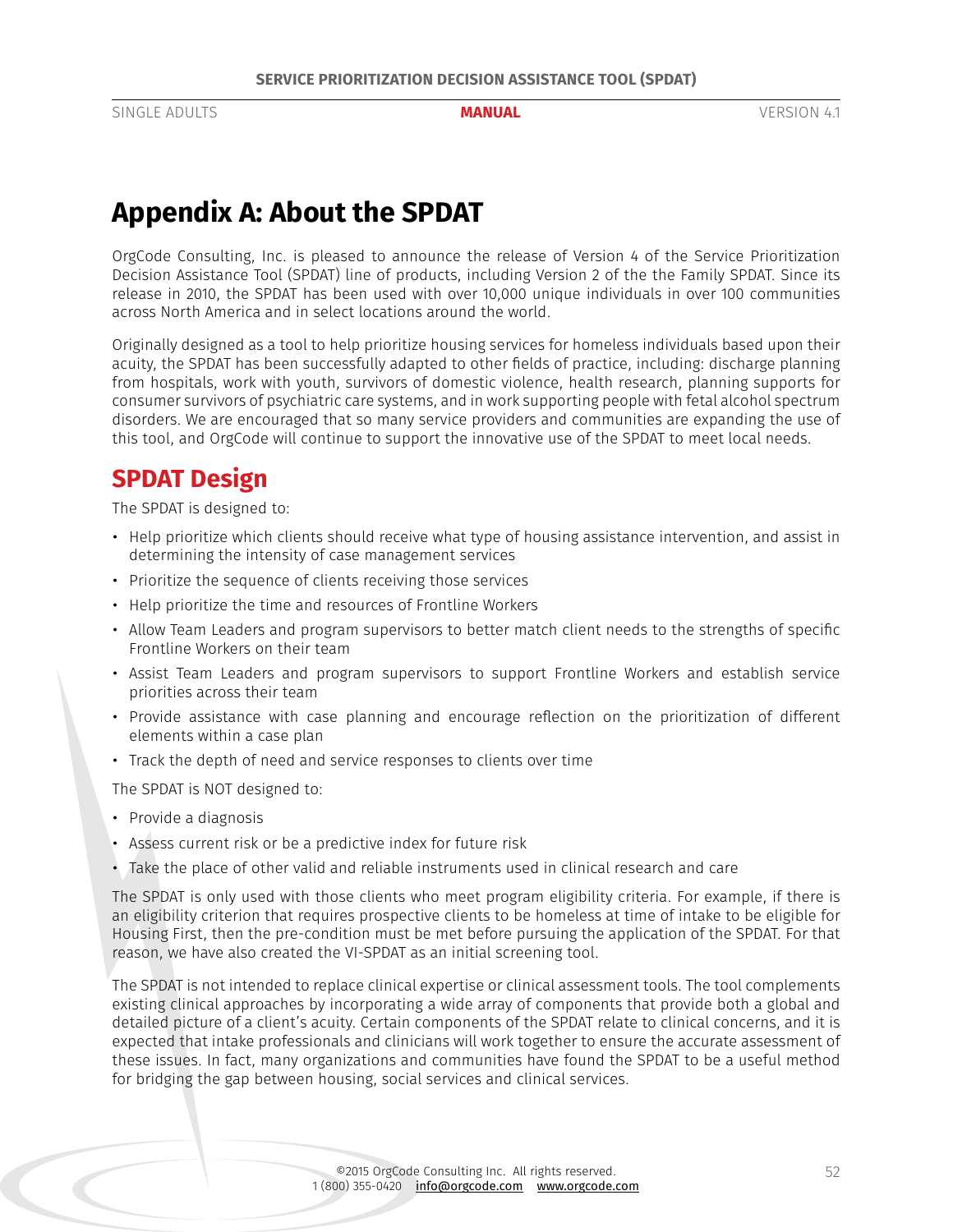# <span id="page-52-0"></span>**Appendix B: About the SPDAT Version 4**

OrgCode Consulting, Inc. is pleased to bring you Version 4 of the SPDAT, as well as Version 2 of the Family SPDAT. After a rigorous feedback cycle, research and testing, we believe this next evolution of the tools provide meaningful improvements to assist single adults and clients experiencing homelessness and service providers in your community.

- Dozens of communities using SPDAT and SPDAT provided input on how to improve the tools. We carefully considered each comment.
- We worked closely with various funders and policy makers to ensure that the tool aligned with their objectives.
- We expanded our research and our input from external experts, especially as it relates to child welfare, domestic and intimate partner violence, and trauma and abuse.
- Over 400 people with lived experience and more than 100 frontline staff worked with us to help improve this latest iteration of tools.
- You can now more clearly match the responses from the VI-SPDAT to the SPDAT.
- The document is a lot cleaner now, moving away from dense paragraph descriptions to simpler sentences and bullet points.
- Prompts are integrated directly onto the same sheet as the scoring scale, as is a place to keep notes during the assessment.
- All the background text and robust descriptions of each component of the SPDAT have been taken out of the assessment and scoring document itself.

# **What is the Same and What is Different?**

- The structure of the tools is the same: four domains (five for clients) with components aligned to specific domains. The names of the domains and the components remain unchanged.
- The scoring of the tools is the same: 60 points for singles, and 80 points for clients.
- The scoring tables used to run from 0 through to 4. They are now reversed with each table starting at 4 and working their way down to 0. This increases the speed of assessment.
- The order of the tools has changed, grouped together by domain.
- Language has been simplified.
- Days are used rather than months to provide greater clarification and alignment to how most databases capture periods of time in service.
- Greater specificity has been provided in some components such as amount of debts.

## **HMIS**

We will be making all of the new products available to the HMIS vendors that have legal permission to insert the tools. For all of these, it is up to the software vendor to decide when they will be programming the new products and latest versions into their products. Unlike the updated VI-SPDATs, the newer versions of the SPDAT and F-SPDAT can replace the older version within the HMIS without any major consequences because the components, domains and scoring are the same.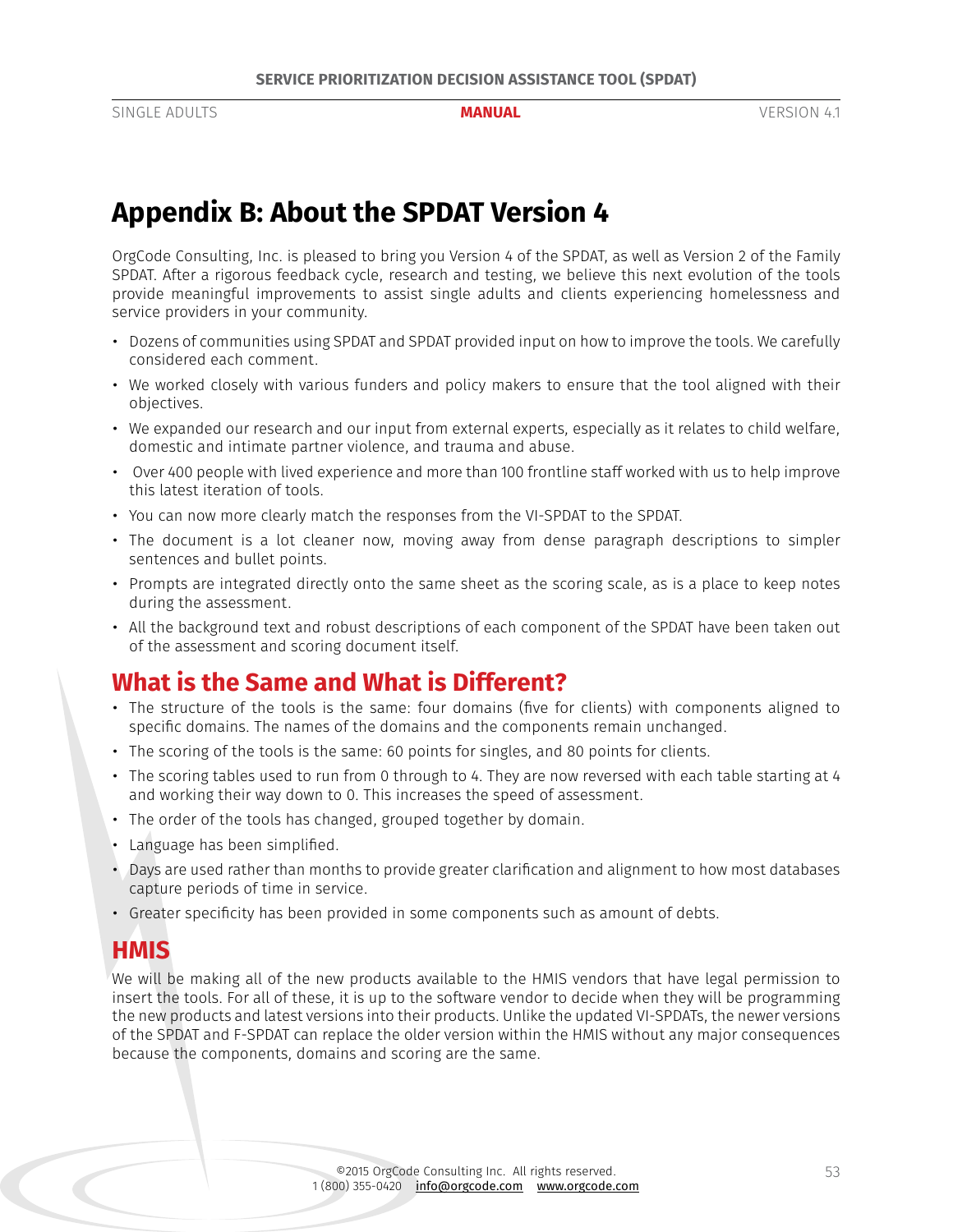# <span id="page-53-0"></span>**Appendix C: How the Update Happened**

The feedback cycle used for the SPDAT is very similar to the feedback cycle that has been used with previous versions of the SPDAT. For communities that have been part of that cycle in the past, this was a very familiar process. For communities that had not previously been part of the SPDAT feedback cycle, this was a new experience. No SPDAT user had been through this before.

Starting in August 2014, OrgCode launched the feedback cycle. Through survey and written comments, dozens of communities provided thoughts on how the SPDAT and SPDAT could be improved. Shortly thereafter, OrgCode also brought on a third party to sample data from the 12 test communities that had been part of the SPDAT since 2009 or 2010. That data will be available by May 8th, 2015, and will be found on the [SPDAT product page](http://www.orgcode.com/product/spdat/).

Feedback was very rich. Communities sought greater clarity on the link between VI-SPDAT (or F-VI-SPDAT) and the SPDAT (or F-SPDAT). Some suggested peer reviewed literature, other government studies or data to review and consider for inclusion. Other feedback pertained to clarifying specific wording within components, the ordering of each table, and a desire to sort out some confusion on timelines.

As has been the case in previous review cycles with the SPDAT, all feedback was looked at in the context of how many communities were saying similar things (not that a single community could not have helpful feedback), as well as how long they had been using the SPDAT.

Research expanded for this latest version. The research for the SPDAT comes from peer reviewed published journal articles, government documents, and large data sources, and is informed in part by the broad range of academic disciplines. We have contacts in a range of disciplines that provide us direction on specific research to undertake. Staff on the OrgCode team also look to find relevant information and literature to inform refinements. We also have interns that help delve more deeply into the research required in specific subject areas. Over time OrgCode has, and will continue to, provide overviews on the research and thinking behind each component of the SPDAT in the form of Discussion Papers, one of which is available on the **[SPDAT product page](http://www.orgcode.com/product/spdat/)**. We have also considered the feedback, validation and critiques of other external experts along the way, examples of which you can also see on the [SPDAT product page](http://www.orgcode.com/product/spdat/).

Like all previous versions, input from people experiencing homelessness and people that have previously experienced homeless was intentionally sought. This most often meant engaging with people in shelters, day centers, and, drop-ins. Like all previous versions, input was also sought from staff that work most intensely with people experiencing homelessness on a day to day basis.

With a sensitivity to decrease the likelihood of the tool being trauma inducing, we again contracted with independent experts in abuse and trauma to provide guidance. We also consulted with experts in domestic and intimate partner violence to have an independent review of the tool.

In the Canadian context, various aboriginal groups were specifically asked to provide a review and commentary on the tool and the language being used to ensure it would be culturally appropriate with First Nations and Metis people, as well as Inuit persons. In the American context, cultural sensitivity was reviewed through the engagement with persons with lived experience, and through commentary provided in the feedback survey. In both the Canadian and American context, input from organizations that specifically work with newcomers, immigrants and refugees was sought and received. Service providers that work with other populations like persons living with a mental illness and veterans were also consulted in the process. Furthermore, we sought input from youth service providers as part of the creation and testing of the Transition Aged Youth VI-SPDAT.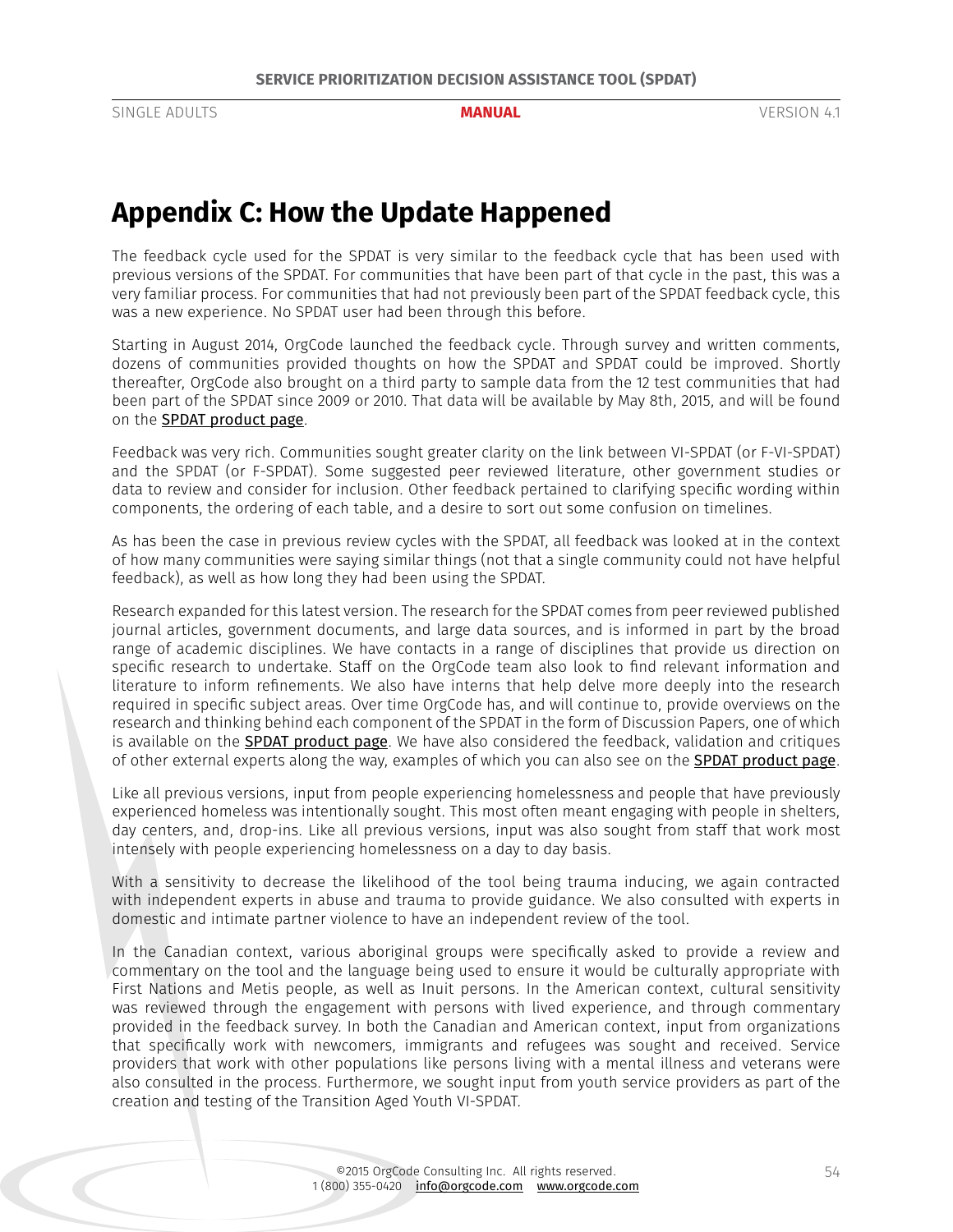# <span id="page-54-0"></span>**Appendix D: Frequently Asked Questions**

# *Can we still use the previous version of the tool?*

We would encourage this to be a community-wide decision, not an individual provider decision. Any community can decide that they would prefer to continue using a previous version.

# *If we want to use the new version, what is the timeframe we should consider for making the switch?*

Again, we would encourage this to be a community-wide decision, not an individual provider decision. Another consideration may be the timeframe within which your HMIS vendor has the new versions inputted. The new version being available does not mean you need to change right away. Pick the timeframe that works best for your community.

# *How do we learn how to do the new version of the tool?*

If you are already trained in SPDAT and/or SPDAT you do NOT need to be retrained. By reading through the new versions we are confident that the changes are evident and simple enough that you can implement without any new training from OrgCode.

If you have not been trained and want to learn how to do SPDAT or SPDAT contact [info@orgcode.com](mailto:info@orgcode.com) and we can outline the training options and costs associated with each option.

# *Are there any new costs with using the updated versions?*

Nope. The tools remain free. Always will. All you pay for is the training. And if you are already trained on how to administer the SPDAT and/or SPDAT, you can start using the new versions without giving OrgCode a dime.

# *What do we do if we still have questions?*

If you have questions, we welcome them and would encourage you to email *[info@orgcode.com](mailto:info@orgcode.com)* where we will answer the questions in a timely fashion. If there are some common questions we will prepare an FAQ and put up the answers on our website.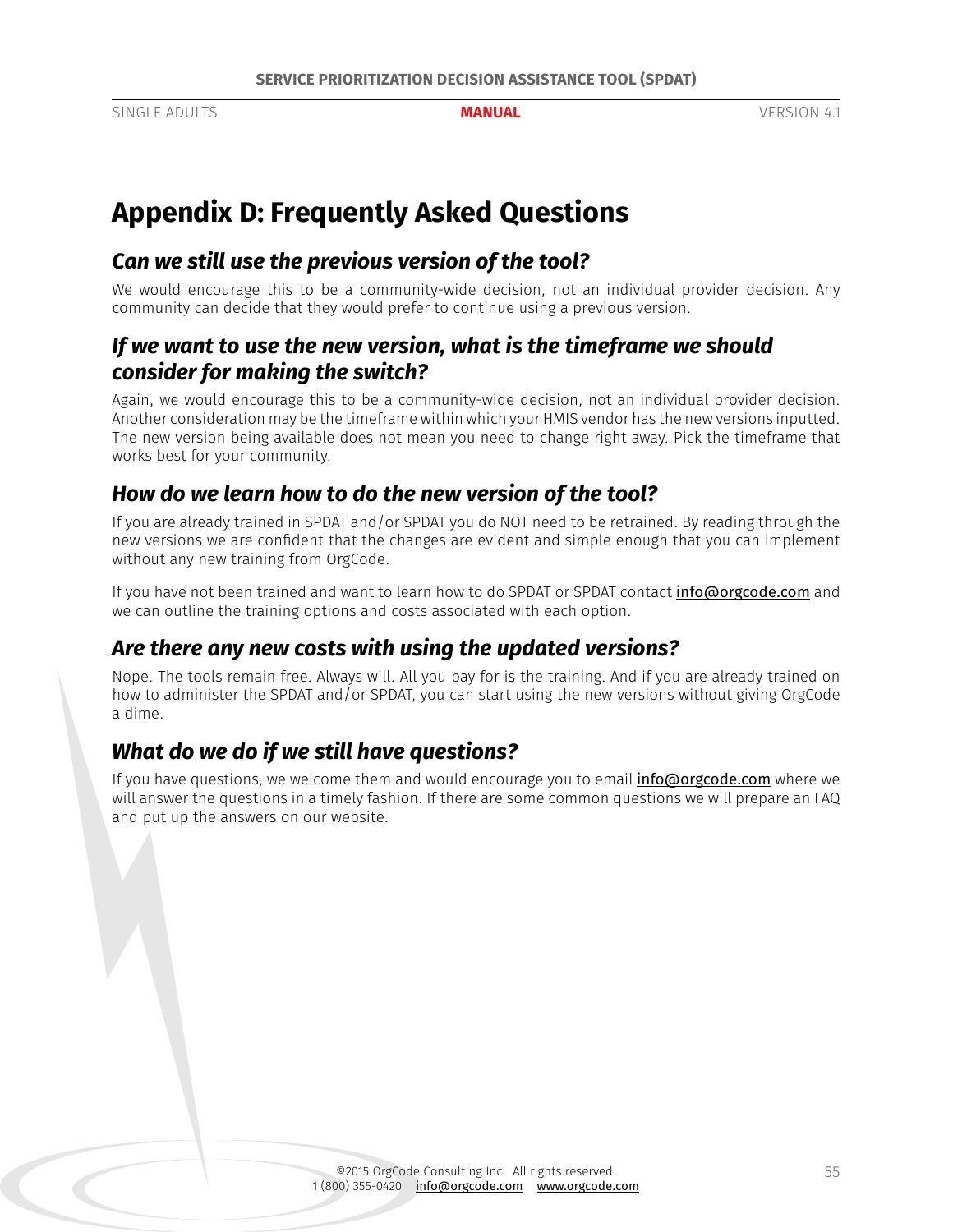SOUTH<br>DAKOTA VERMONT Toronto OREGON IDAHO HAMPS Hamilton NEW YORK **MASSACHUSETTS** Chicago CONNECTIC Cleveland NEBRASKA New **Fork** PENNSYLVANIA OHIO ILLINOIS INDIANA Pittsburg Philadelphi Denver NEVADA **United States** Indianapoliso Columbus Kansas City ramento COLORADO St Louis DELAWARE Cincinnati KANSAS MISSOURL ۵ San Fr co **KENTUCKY IRGINIA** San Jose CALIFORNIA TENNESSEE OKLOMA CAROLINA Albuquerque ARKANSAS Los. NEW MEXICO SOUTH **MISSISSIPPI** San Diego **Dallas ALABAMA** GEORGIA Ciudad Juarez TEXAS BAJA<br>CALIFORNIA In LOUISIANA SONORA Houston San Anto **CHIHUAHUA** COAHUILA DE NUEVO LEÓN Monterrey Gulf of **BAJA** SINALOA DURANGO Mexico

# **United States of America**

Vancouver

Seattle

Portland

WASHINGTON

# **Appendix E: Where the SPDAT is being used (as of May 2015)**

MONTANA

NESOTA

©2015 OrgCode Consulting Inc. All rights reserved. 1 (800) 355-0420 info@orgcode.com www.orgcode.com

<span id="page-55-0"></span>SINGLE ADULTS **MANUAL** VERSION 4.1

Quebec Cit

Ottawa Montreal

RIIN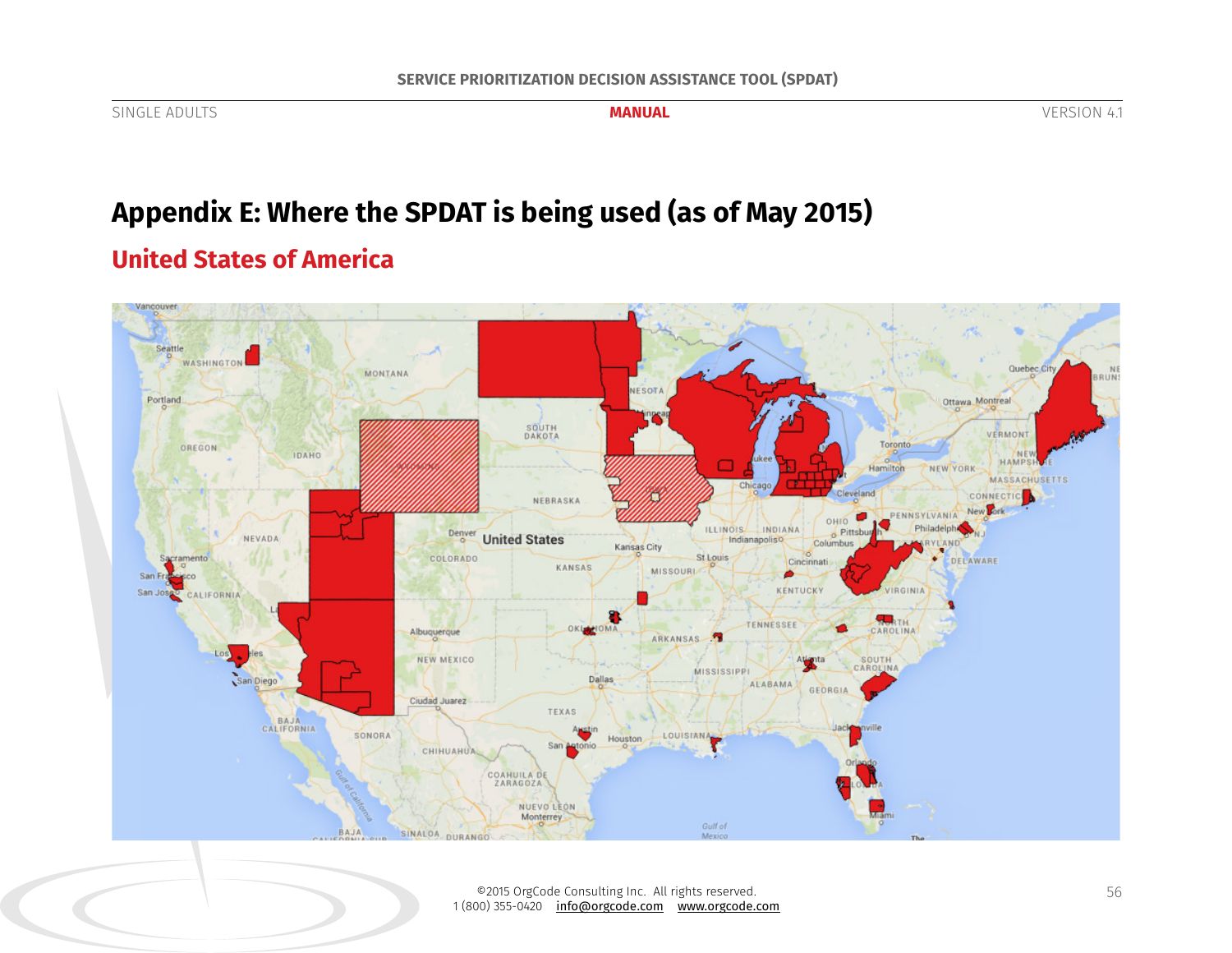#### Arizona

#### • Statewide

#### California

- Oakland/Alameda County CoC
- Richmond/Contra Costa County CoC
- Watsonville/Santa Cruz City & County CoC
- Napa City & County CoC
- Los Angeles City & County CoC
- Pasadena CoC
- Glendale CoC

### District of Columbia

• District of Columbia CoC

#### Florida

- Sarasota/Bradenton/Manatee, Sarasota Counties CoC
- Tampa/Hillsborough County CoC
- St. Petersburg/Clearwater/Largo/Pinellas County CoC
- Orlando/Orange, Osceola, Seminole Counties CoC
- Jacksonville-Duval, Clay Counties CoC
- Palm Bay/Melbourne/Brevard County CoC
- West Palm Beach/Palm Beach County CoC

## Georgia

- Atlanta County CoC
- Fulton County CoC
- Marietta/Cobb County CoC
- DeKalb County CoC

#### Iowa

- Parts of Iowa Balance of State CoC Kentucky
- Louisville/Jefferson County CoC Louisiana
- New Orleans/Jefferson Parish CoC

### **Maryland**

• Baltimore City CoC

#### Maine

• Statewide

#### Michigan

• Statewide

#### Minnesota

- Minneapolis/Hennepin County CoC
- Northwest Minnesota CoC
- Moorhead/West Central Minnesota CoC
- Southwest Minnesota CoC

#### Missouri

• Joplin/Jasper, Newton Counties CoC

### North Carolina

- Winston Salem/Forsyth County CoC
- Asheville/Buncombe County CoC
- Greensboro/High Point CoC

### North Dakota

• Statewide

#### Nevada

• Las Vegas/Clark County CoC

#### New York

• Yonkers/Mount Vernon/New Rochelle/ Westchester County CoC

#### Ohio

- Canton/Massillon/Alliance/Stark County CoC
- Toledo/Lucas County CoC

#### Oklahoma

- Tulsa City & County/Broken Arrow CoC
- Oklahoma City CoC

#### Pennsylvania

• Lower Marion/Norristown/Abington/ Montgomery County CoC

- Bristol/Bensalem/Bucks County CoC
- Pittsburgh/McKeesport/Penn Hills/ Allegheny County CoC

#### Rhode Island

• Statewide

#### South Carolina

• Charleston/Low Country CoC

#### Tennessee

• Memphis/Shelby County CoC

#### Texas

- San Antonio/Bexar County CoC
- Austin/Travis County CoC

#### Utah

- Salt Lake City & County CoC
- Utah Balance of State CoC
- Provo/Mountainland CoC

### Virginia

- Virginia Beach CoC
- Arlington County CoC

#### Washington

• Spokane City & County CoC

#### Wisconsin

- Statewide
- West Virginia
- Statewide

#### Wyoming

• Wyoming is in the process of implementing statewide

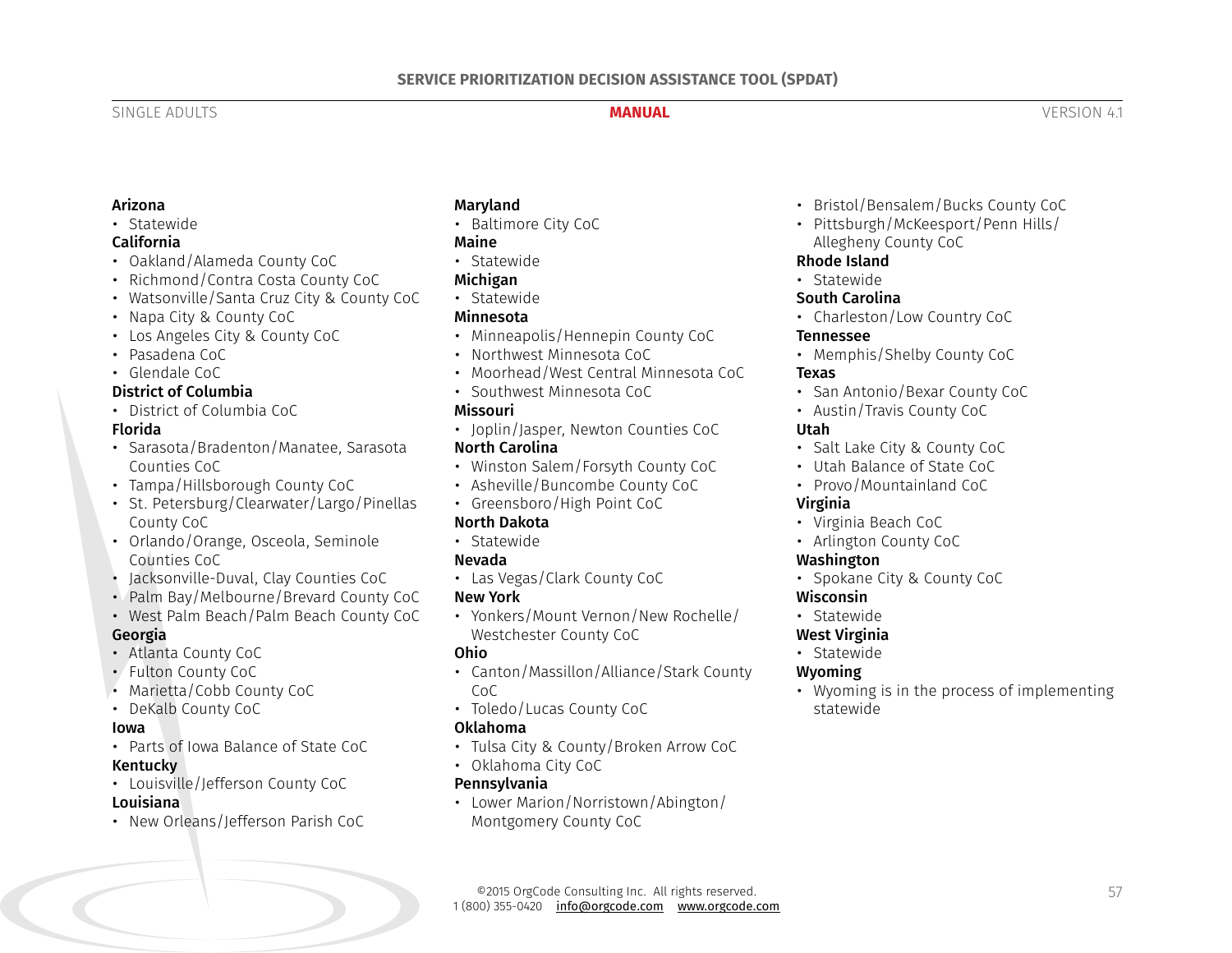# **Canada**

#### Alberta

• Province-wide

#### Manitoba

• City of Winnipeg

#### New Brunswick

- City of Fredericton
- City of Saint John

### Newfoundland and Labrador

• Province-wide

#### Northwest Territories

• City of Yellowknife

#### Ontario

- City of Barrie/Simcoe County
- City of Brantford/Brant County
- City of Greater Sudbury
- City of Kingston/Frontenac County
- City of Ottawa
- City of Windsor
- District of Kenora
- District of Parry Sound
- District of Sault Ste Marie
- Regional Municipality of Waterloo
- Regional Municipality of York

#### **Saskatchewan**

• Saskatoon



©2015 OrgCode Consulting Inc. All rights reserved. 1 (800) 355-0420 <u>info@orgcode.com</u> <u>www.orgcode.com</u>